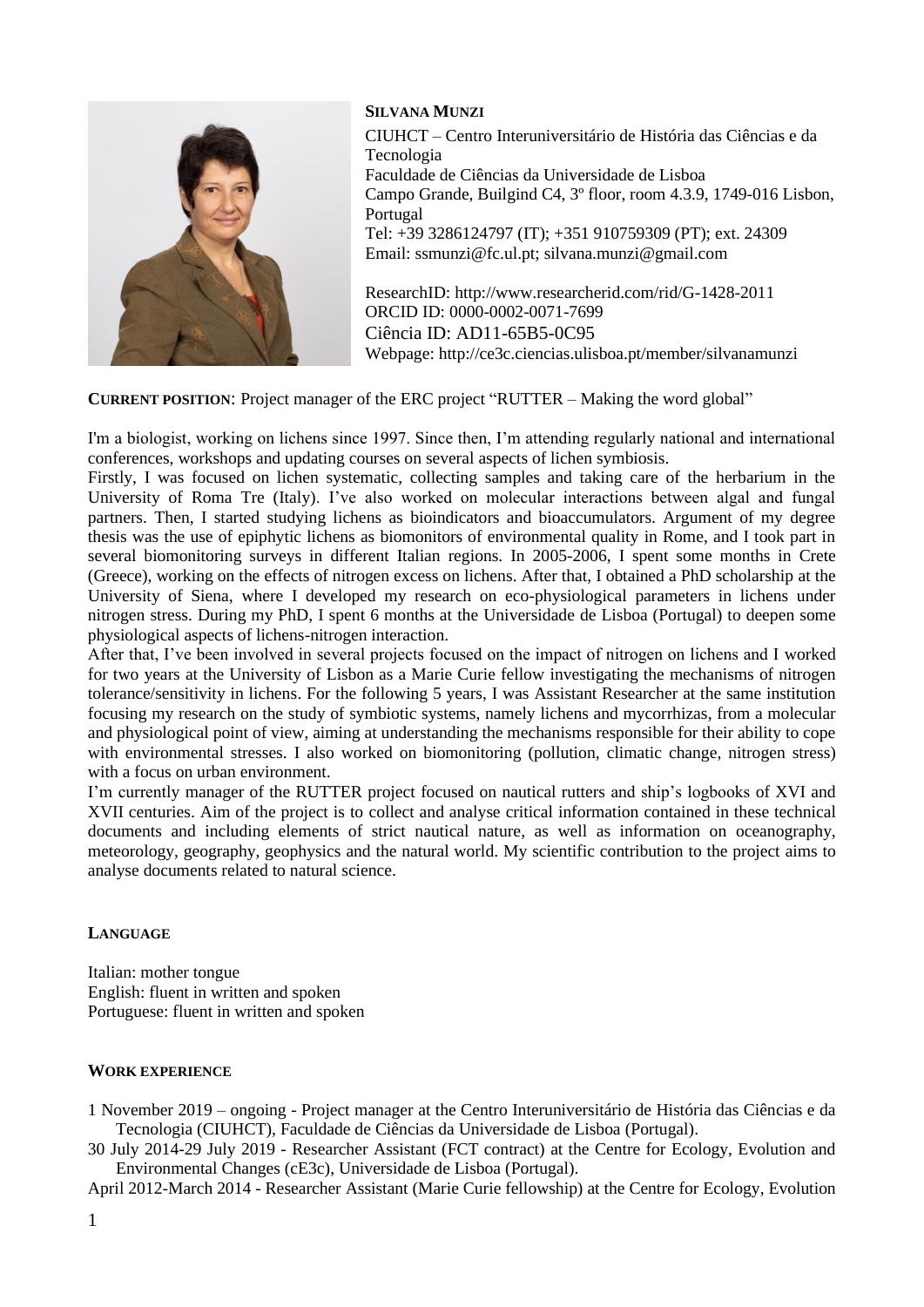and Environmental Changes (cE3c), Universidade de Lisboa (Portugal).

#### **EDUCATION**

- April 9, 2010 PhD degree (*Doctor Europaeus*) in Environmental Science at the Scuola Superiore S.Chiara, University of Siena with the thesis "Sensitive organisms (lichens) as monitors of biological effects of nitrogen pollution".
- July 14, 2003 Laurea in Biology (110 cum laude) at the University of Roma Tre with the thesis "Biomonitoring of lichens diversity in Rome as air quality indicator".

#### **SCHOLARSHIPS RECEIVED**

- November 2019-ongoing Scholarship as a Project Manager of the ERC project RUTTER, Universidade de Lisboa (Portugal) funded from the European Research Council (ERC) under the European Union's Horizon 2020 research and innovation programme (grant agreement No 833438).
- April 2012-March 2014 Marie Curie Intra-European Fellowship for the project "REAL TUNE Role of enzymatic activity in lichen tolerance under nitrogen stress" promoted by European Commission
- December 2011- February 2012 Post-Doc scholarship under the framework "Modelação da Estrutura e Diversidade Funcional do Ecossistema como indicadores de alerta-precoce de Desertificação e Degradação do Solo – do nível regional para o local", (PTDC/AAC-CLI/104913/2008) promoted by the Universidade de Lisboa (Portugal).
- 2010 2011 Scholarship for the research "Estimated relapse of trace metal with LDI and bioaccumulation in lichen thalli". Promoted by the University of La Tuscia, Viterbo
- 2009 Erasmus Scholarship. Promoted by the European Union and the University of Siena
- 2006-2009 PhD Scholarship in the University of Siena. Promoted by the Italian Ministry of Education
- 2006 Scholarship "Research in Italy and in foreign countries". Promoted by the University of Roma Tre (Rome, Italy)
- 2005 Scholarship under the framework "Pythagoras II Investigation of possible relationships between genetic diversity and abundance-distribution patterns of endemic plant species in Mediterranean Ecosystems", supported by Educational Ministry of Greece and European Community

### **ATTENDED WORKSHOPS, TRAINING COURSES AND OTHER MEETINGS**

- 13 May 2022 "MCAA Around the World Webinar Series Science advice to policy makers" by Chloe Hill, online talk.
- 5 May 2022 "Práticas Equitativas em Educação e Divulgação de Ciências" seminar organized by Carta com Ciência.
- 26 April 2022 "Entrepreneurial competences for researchers" workshop by Marco Masia, organized by the Spain-Portugal chapter of the Marie Curie Alumni Association.
- 21 April 2022 "Gendered Innovations: Enhancing Excellence in Science & Technology" by Londa Schiebinger, CIUHCT conference.
- 31 March 2022 Module 3: The template, practical tools and approaches to the writing proposal phase. Workshop organized by the SOILdarity project.
- 24 March 2022 Opening Research Infrastructures How citizens can play an active role in the advance of ground-breaking research? Organized by the REINFORCE project.
- 24 March 2022 Module 2. Research excellence training programme on how to develop international proposals for getting funds at EU level. Workshop organized by the SOILdarity project.
- 17 March 2022 Module 1. Research excellence training programme on how to develop international proposals for getting funds at EU level. Workshop organized by the SOILdarity project.

18 February 2022 – "Copyright in collaborative projects", presented by the European IP Helpdesk.

- 1 February 2022 "Vamos falar de gestão de ciência Preparação dos projetos FCT" organized by the PIC Plataforma de Interface à Ciência.
- 21 January 2022 Info session Research Infrastructures & Widening. Webinar organized by the SOILdarity project.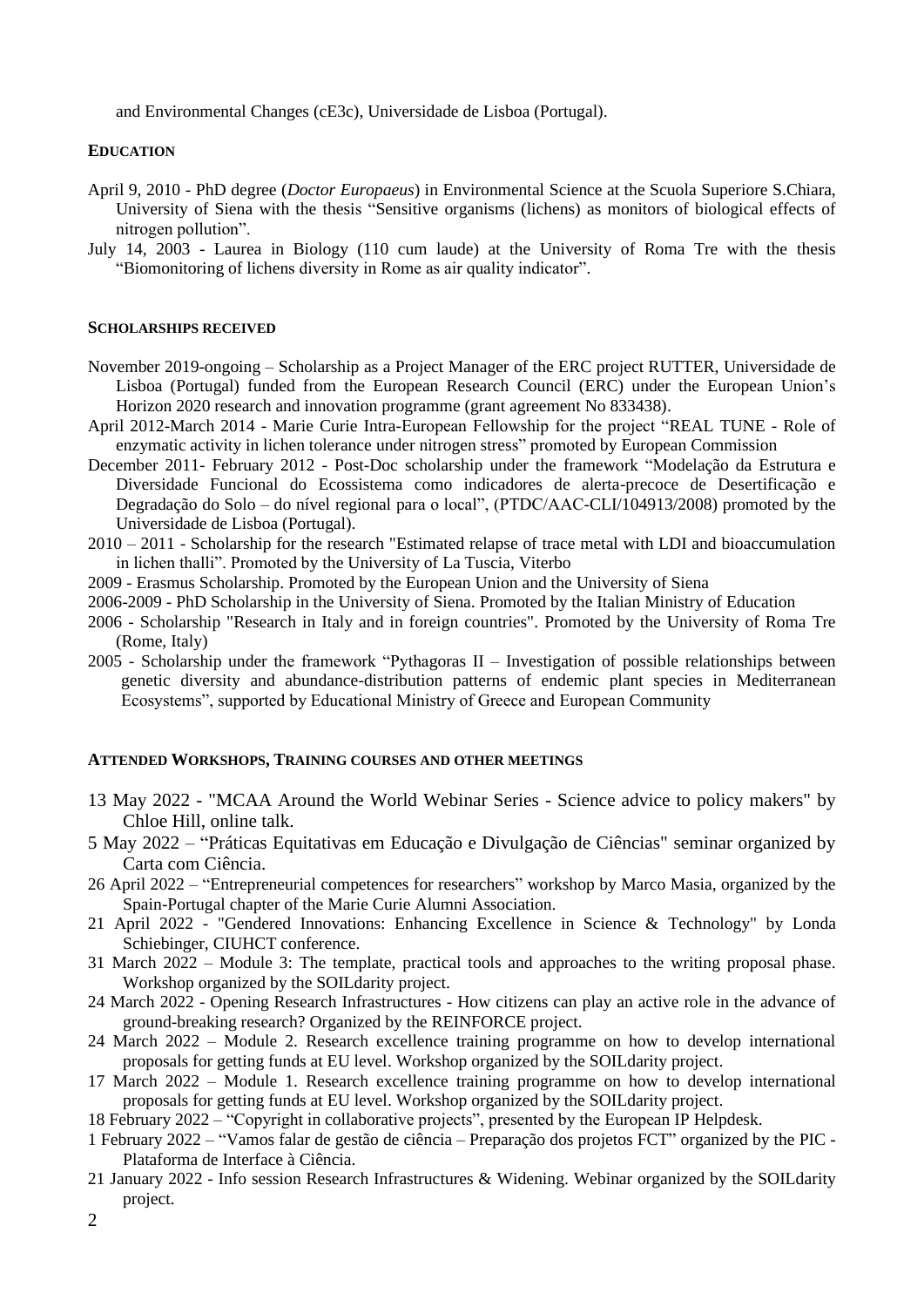- 18 January 2022 CitizensHack2022 Opening Seminar. Organized by Ultrahack.org.
- 17 January 2022 Ciência, Pseudociência e Desinformação, for the seminars cycle "Como Dialogar com quem não quer ouvir: para lá da polarização e da desinformação". Organized by the Seminário de Jovens Cientistas of the Academia das Ciências de Lisboa.
- 20 December 2021 My data are your data How FAIR and share can boost scientific discovery. Webinar organized by BioData.pt.
- 16 December 2021 Democracia, Ciência e Polarização Política, for the seminars cycle "Como Dialogar com quem não quer ouvir: para lá da polarização e da desinformação". Organized by the Seminário de Jovens Cientistas of the Academia das Ciências de Lisboa.
- 4 and 11 December 2021 –Training School "Low-cost science video: from production to communication" under the project "EVOKE - Evolutionary Knowledge for Everyone".
- 28 October 2021 Workshop "How soil science contributes to achieving the Sustainable Development Goals" organized by the SOILdarity project (Twinning project n. 952051).
- 25-28 October 2021 Online course "Basics in Light Microscopy" organized by the FCUL Microscopy Facility, Universidade de Lisboa.
- 5 October 2021 Info Session on the Horizon Results Booster, online.
- 28-30 September 2021 "Assessing Multi-Taxon Diversity in Forest Ecosystems" training school organized by the COST Action CA18207, Arezzo (Italy).
- September 2021 Online training for the program "Cartas com Ciência".
- 19-23 July 2021 "Optimisation of the use of treated wastewater as a source for alternative fertilisers" training school organized by the SOILdarity project (Twinning project n. 952051).
- 7 May 2020 Workshop "Green and blue infrastructure for urban sustainability in cE3c" organized by the UrbanLab of cE3c, online event, Universidade de Lisboa.
- 27 April 2021 "Women empowerment, responsible research and innovation", organized by the Twinning project SOILdarity, online event, Universidade de Lisboa.
- 17 February 2021 [Research Smarter] Last updates about Web of Science, Clarivate support. Online event.
- 29-31 January General assembly and annual meeting, organized by the British Lichen Society. Online.
- 15 December 2 February 2021 "Licheni a portata di click" online course organized by the Italian lichen Society.
- 7-11 September 2020 Advanced course "Science and the media bringing together scientists, journalists and society", organized by the cE3c at the Universidade de Lisboa, online event.
- 16 July 2020 Online session about "Horizon 2020: European Green Deal Call" organized by the Agência Nacional de Inovação.
- 23 June 2020 COST info day, online session.
- 30 December 2019 and 18 January 2020 Workshop "Quiosque do Conhecimento", co-creation workshop for the development of a dialogue tool between science and society. Museu Nacional de História Natural e da Ciência da Universidade de Lisboa.
- 11-15 November 2019 Advanced course "Production of Science Communication Activities", organized by the cE3c at the Universidade de Lisboa.
- 8-9 July 2019 Ciência 2019 Encontro com a Ciência e Tecnologia em Portugal.
- 2 July 2019 Science in the news: promoting more dialogue between scientists & journalists. Held by Marta Santos, cE3c communication office.
- 18-22 February 2019 Data exploration, regression, GLM & GAM with introduction to R. Held by Dr. Alain F. Zuur, Highland Statistics Ltd.
- 31 January 2019 Training session about the platform CIÊNCIAVITAE, Universidade de Lisboa.
- 14 December 2018 Training session about the funding program FETOpen, Enspire Science, Universidade de Lisboa.
- 12 December 2018 Training session about the funding program ERC, Enspire Science, Universidade de Lisboa.
- 28-29 June 2018 Workshop with the working group on biomonitoring of the Italian Lichen Society for the definition of a standard protocol for bioaccumulation using lichens.
- 9 May 2018 Workshop of presentation and public discussion of the FCT agenda for research and innovation "Agroalimentar, florestas e biodiversidade", INIAV, Oeiras (Portugal).
- 12-13 April 2018 Workshop with the working group on biomonitoring of the Italian Lichen Society for the definition of a standard protocol for bioaccumulation using lichens.
- 28 March 2018 "Nitrogen Cycle Workshop Biochemistry, Environmental Impacts and Biotechnological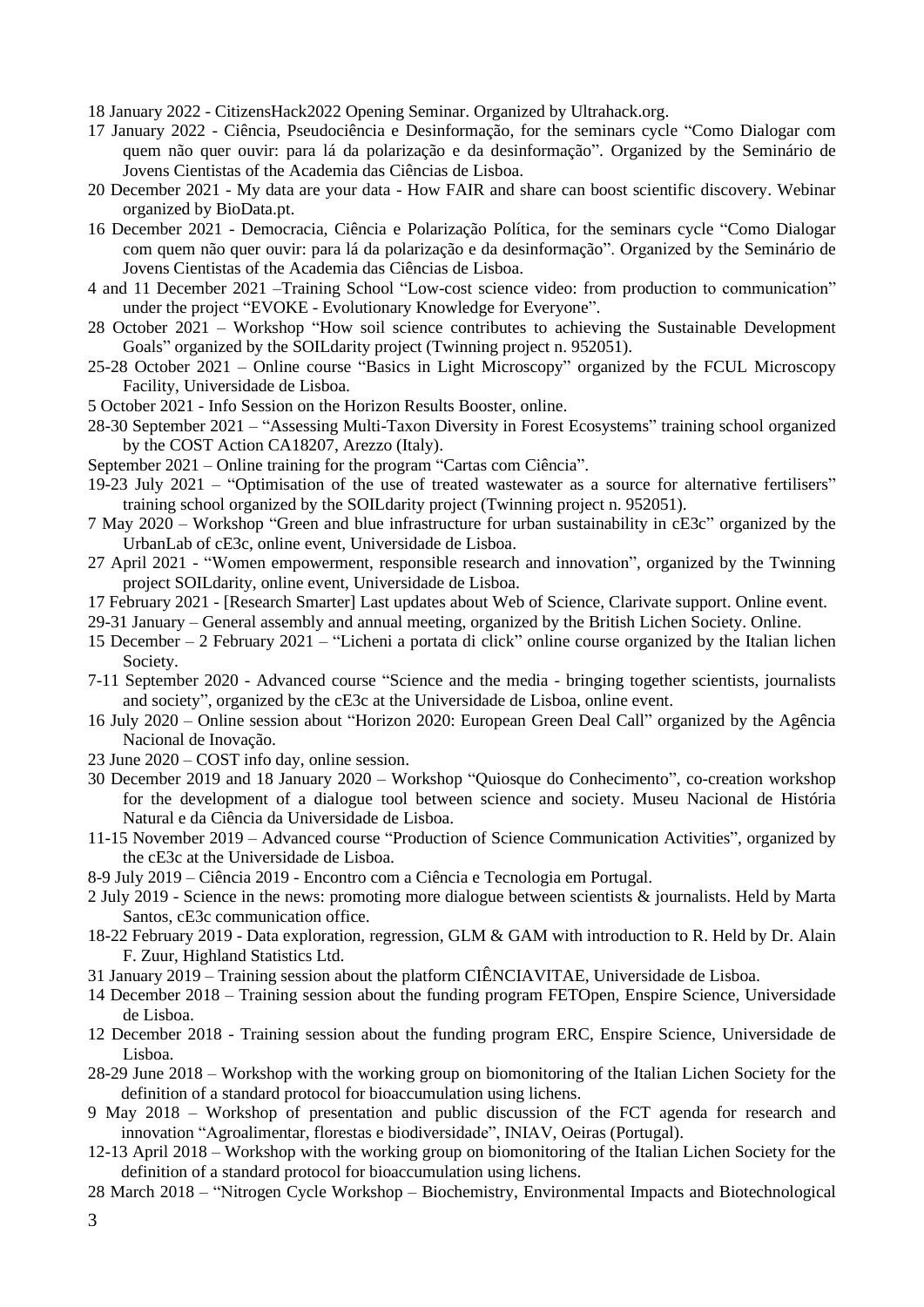Applications", Universidade Nova de Lisboa.

- 21 March 2018 "Formação Scopus" and "SciVal essentials" with Scopus and Elsevier consultants, Universidade de Lisboa.
- 18-19 January 2018 Workshop with the working group on biomonitoring of the Italian Lichen Society for the definition of a standard protocol for bioaccumulation using lichens.
- 9 October 2017 Workshop "Nitrogen in soil, water and GHG" under the project NitroPortugal, Évora (Portugal).
- 19-28 February 2017 Short term mission at the Centre for Ecology and Hydrology, Edinburgh, Scotland, to learn the AMFIA method for ammonia determination under the project NitroPortugal.
- 20 October 2016 1ª Colégio F3 Food, Farming and Forestry annual conference "Produção e consumo de leguminosas: un passado com futuro?", Universidade de Lisboa (Portugal).
- 10-14 October 2016 3<sup>rd</sup> GreenInUrbs Training School "From Brownfields to Green infrastructure and urban forests", organized by the COST Action GreenInUrbs, Duisburg (Germany).
- 22 September 2016 "Vamos à Fava! Leguminosas em Letras", organized by the "Colégio F3 Food, Farming and Forestry", Lisbon (Portugal).
- 14 October 2015 Mini-Curso de Microscopia Electrónica de Bancada, organized at the Universidade de Lisboa by Scansci – Equipamentos de Laboratório, Lda, Lisbon (Portugal).
- 7 October 2015 Seminar "Horizonte 2020 Aspectos Legais e Financeiros", Universidade de Lisboa (Portugal).
- 13 February 2015 Workshop "LTsER Montado", Universidade de Lisboa (Portugal).
- 24-28 November 2014 Advanced course "R without fear: an R course in evolutionary ecology" organized by CBA at the Universidade de Lisboa (Portugal) and directed by Dr Jordi Moya-Laraño (Estación Experimental de Zonas Áridas - CSIC).
- 17 July 2014 Workshop "Science in2 Business" organized by Tec Labs centro de inovação, Campus da FCUL, Universidade de Lisboa (Portugal).
- 3 April 2014 Porque devemos preservar a biodiversidade? Uma analise etica da conservaçao, Universidade de Lisboa (Portugal).
- 25 February 2014 COST ES1104 Workshop on Desertification & Restoration, Universidade de Lisboa, Lisbon (Portugal).
- 8 October 2013 "Strategies to increase the quality and the impact of scientific publications" organized by Elsevier and the Universidade de Lisboa, Lisbon (Portugal).
- 22-24 May 2013 Studied techniques of mycobiont isolation with Prof. Peter Crittenden, University of Nottingham (UK).
- 27 February 2013 Workshop "Boas práticas em gestão de resíduos e segurança m laboratorio", Faculdade de Ciências da Universidade de Lisboa (Portugal).
- 15-19 February 2013 International "Training course in meta-analysis and systematic reviews" organized by CBA at the Universidade de Lisboa (Portugal) and directed by Prof. Dr Jessica Gurevitch (University of New York).
- 19-21 November 2012 International course "Downscaling isoscapes to community level" held at the University of Lisbon (Portugal).
- 10-15 September 2012 International workshop "Ecophysiology Techniques Workshop" organized by the British Ecological Society and Society for Experimental Biology and held in Lisbon (Portugal).
- 17 December 2011 International Meeting on the development of "Urban and peri-urban Forestry Guidelines for Mediterranean region" organized by FAO and the Italian Academy of Forest Science and held in Florence (Italy).
- 16 December 2011 International workshop "Guidelines and common routes for the future challenges of Urban and Peri-urban forests in Mediterranean cities", Florence (Italy).
- 24-27 January 2011 Training course "Introduction to geometric morphometrics applied to botany" held in Isernia (Italy) and organized by the University of Molise.
- 22-26 June 2009 Workshop "Towards an international standard for lichen monitoring what´s the application problems?" held in Monterotondo Marittimo (Grosseto, Italy) and organized by TerraData.
- 14-16 November 2008 Training course on lichen genus *Anaptychia* Körb., *Heterodermia* Trevis., *Phaeophyscia* Moberg, *Physcia* (Schreb.) Michx. and *Physconia* Poelt with Prof. R. Moberg (University of Uppsala) and organized by Bryolich, Swiss Association of briology and lichenology.
- 29-30 November 2007 Meeting of the Italian Lichenological Society working group on biomonitoring "Determination of Biological Index of Epiphytic Lichens", held in Foiano della Chiana (Arezzo, Italy).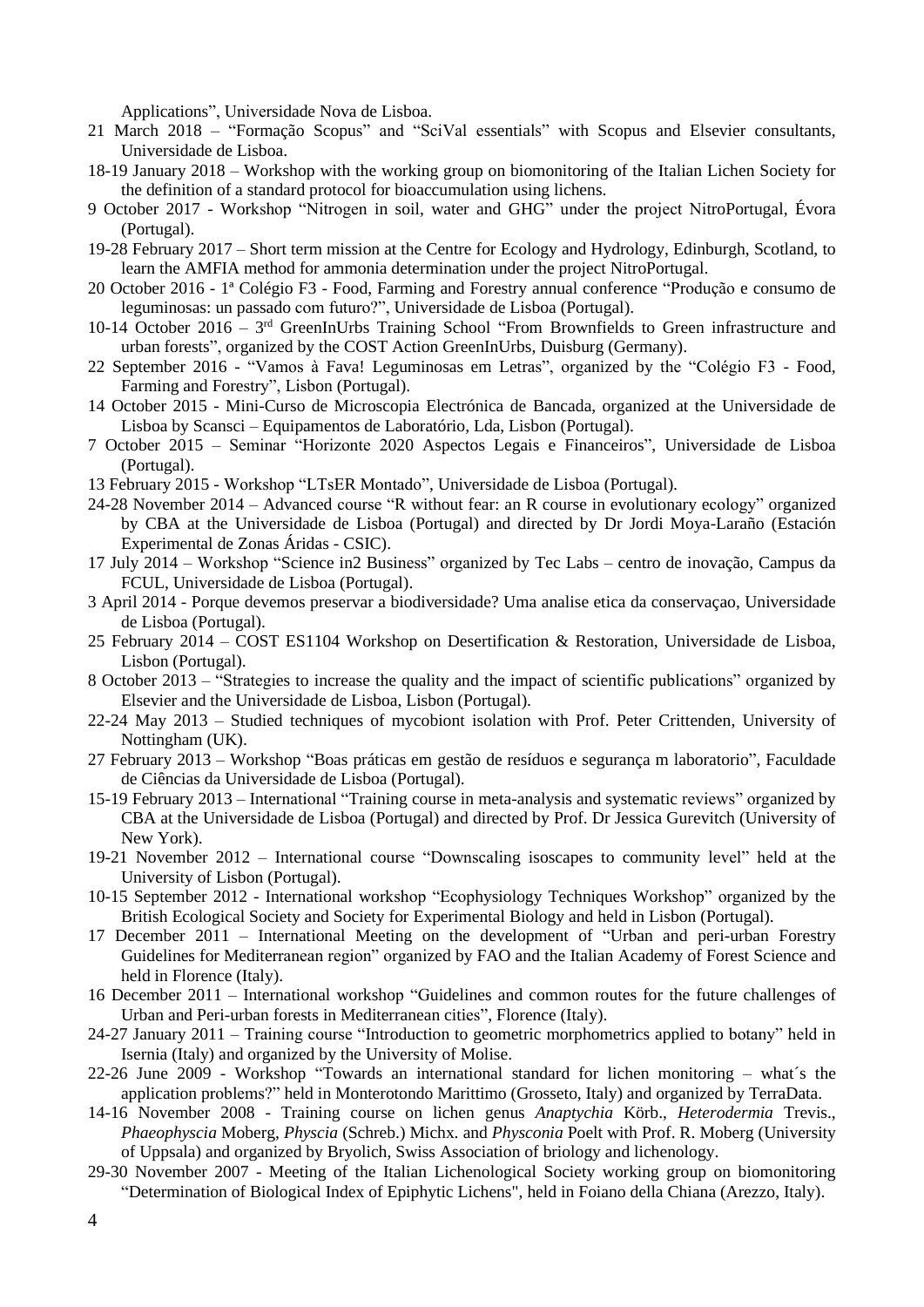- 28-30 June 2007 Meeting on intercalibration of instruments used to measure photosynthetic activity, held in Passo Pura (Udine, Italy) and organized by the University of Florence.
- 10-16 June 2007 "*Bacidia* and *Micarea*" workshop held by Brian Coppins and organized by the British Lichen Society in the Dunstaffnage Marine Laboratory, Oban (Scotland).
- 27-28 October 2006 Participant in the scientific meeting of the working groups on Floristics, Nature Conservancy and Micology of the Italian Botanical Society on "Implementation in Italy of categories and criterion IUCN (2001) for new red lists creation", held in Rome.
- 12-16 June 2006 Training course "The use of lichens in environmental biomonitoring surveys", held in Candriai (Trento, Italy) and organized by the Italian Lichen Society, Botanical Society and Istituto Agrario di San Michele all'Adige.
- 12 -13 November 2005 Workshop "The genus *Usnea* in Switzerland" organized by the Swiss Association of Bryology and Lichenology (Bryolich) in Lugano and directed by Philippe Clerc.
- 16-17 March 2005 Seminar "L'immagine… svelata… Fluorescence Microscopy in Life Science and not: from the acquisition to the restitution", organized by the Electronic Microscopy Center (Ce.M.E.) of CNR in Sesto Fiorentino (Firenze, Italy)
- 24-25 February 2005 Workshop on Biomonitoring "Critical aspects in the interpretation of biomonitoring data with lichens" held in Genova and organized by the Italian Lichenological Society.
- 18 November 2004 Workshop on "Vegetal bioindicators for the environmental complexity" organized by the Italian Botanical Society and held in Bologna (Italy).
- 13-18 September 2004 Specialization course on "DNA Analysis Techniques in Lichenology" with Prof. Martin Grube, Institute of Botany, Karl-Franzens-University (Graz), organized by Italian Lichen Society with University of Trieste.
- 26-27 March 2004 Workshop on Biomonitoring held in Trento and organized by the Italian Lichen Society.
- 24-27 February 2004 Specialization course on "Histological and histochemical techniques in Lichenology", organized by the Italian Lichen Society and held in Genova by Prof. Paolo Modenesi (DIP.TE.RIS., University of Genova).
- 10 December 2003 Participated in seminar "Index of Lichen Diversity Methodological instruments and applications" organized by the Centro Tematico Nazionale Atmosfera Clima Emissioni with ARPA (Regional Agency for Environment Protection) Lazio in Rome (Italy).

## **SUPERVISORY EXPERIENCE**

## **Post-doc researchers**

- 2019-2022 Supervising the Marie Skłodowska-Curie Individual Fellowship project "Assessing the interactive effects on N addition and climate change on soil processes through the biological soil crust in Mediterranean ecosystems" at the Universidade de Lisboa (Portugal).
- September 2021 February 2022 Supervisor at the Universidade de Lisboa of Viviana Maresca, postdoc for the "Wood vinegar for sustainable agriculture" grant under the program "GoForIT" funded by Fondazione CRUI (Italy) in collaboration with the University of Siena.
- 02-08 July 2021 Supervising prof. Sonia Ravera in an Erasmus+ training period at the Universidade de Lisboa (Portugal).
- 20 July 9 August 2019 Supervising a visiting post-doc during an EMBO short-term fellowship at the Universidade de Lisboa (Portugal).
- 23 June 12 July 2014 Supervising a post-doc fellow during the STSM number ES1104-15661 under the COST action "Arid Lands Restoration and Combat of Desertification".
- 13 January-15 February 2014 Supervising a post-doc fellow during the STSM number ES1104-15661under the COST action "Arid Lands Restoration and Combat of Desertification".

## **PhD students**

2016- 2019 – Co-supervisor of a PhD student of the Università del Molise (Italy).

November 2017 – March 2018 - Supervising an Erasmus PhD student from the Università del Molise (Italy).

August-September 2017 – Supervising an Erasmus PhD from the Università di Sassari (Italy).

February 2014-June 2017 - Co-supervising a PhD student of the Università di Sassari (Italy).

6 June-6 August 2016 – Supervising a PhD student from the Università del Molise (Italy) during an Erasmus TUCEP training period.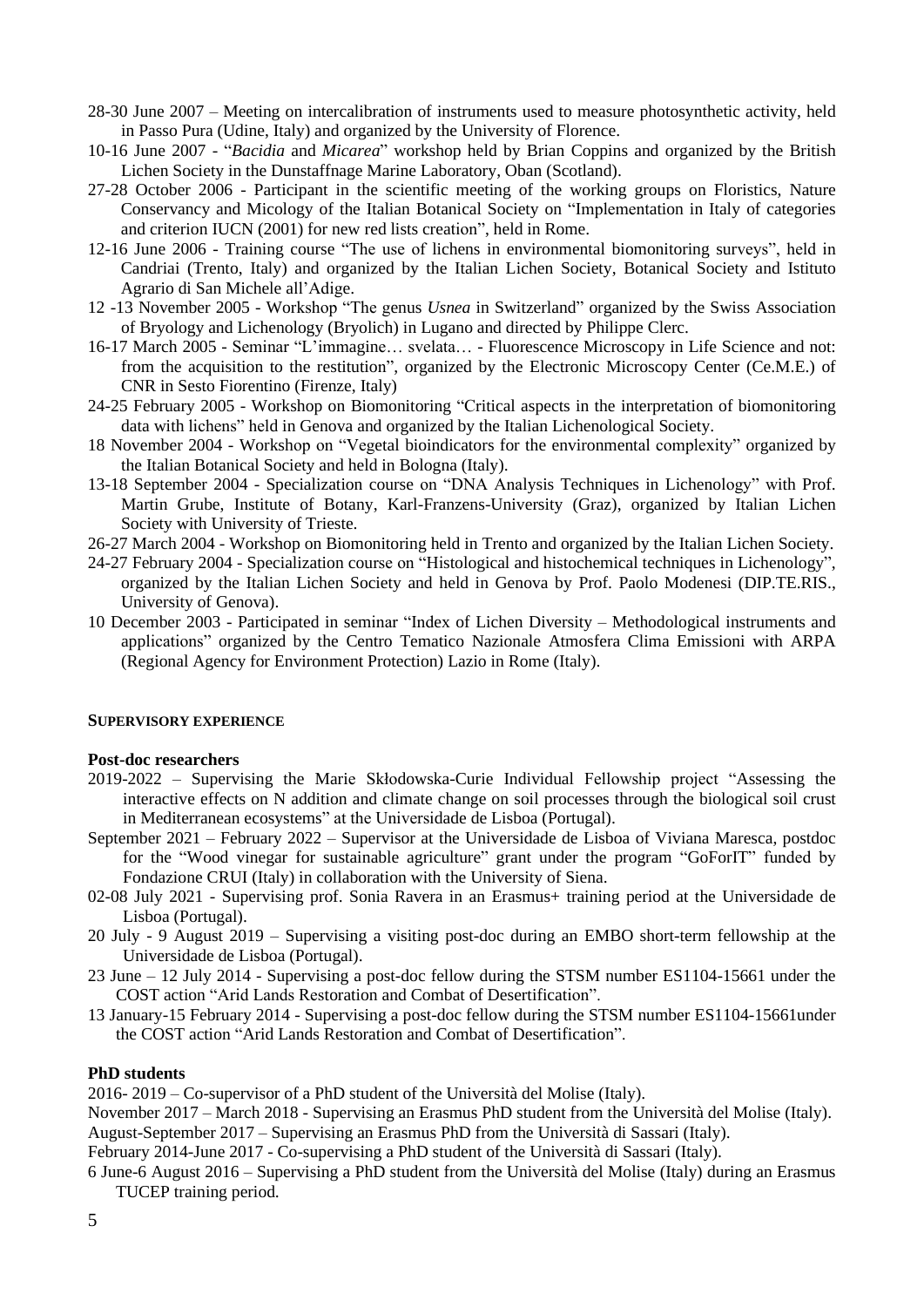#### **Graduate students/Msc**

- 29 July 30 September 2021 Supervising two Erasmus students (Marta Zambelli and Valentina Caradonna) from the Università di Viterbo at the Universidade de Lisboa (Portugal).
- April June 2021 Supervising Veronica Castellari, an Erasmus student from the Università di Bologna at the Universidade de Lisboa (Portugal).
- 16 December 2019 15 March 2020 Supervising a graduate fellow under the program "Comprehensive Qualifications and Employment Programme (PICE)" (Spain).
- 24 April 2019 29 July 2019 Supervising Catarina Gouveia (Master degree) at the Faculdade de Ciências da Universidade de Lisboa for research under the project "The secret of a winning strategy: common mechanisms in different symbioses".
- 15 May 2017 March 2018 Supervising Catarina Gouveia (Master degree) at the Faculdade de Ciências da Universidade de Lisboa for research under the project "The secret of a winning strategy: common mechanisms in different symbioses".
- 18 December 2015-18 December 2016 Supervising Catarina Gouveia (Master degree) at the Faculdade de Ciências da Universidade de Lisboa for research under the project "The secret of a winning strategy: common mechanisms in different symbioses".
- 16 January 2012-1 June 2012 Supervisor of Mauro Lo Cascio (graduate student) in the University of Lisbon under the framework "Porta la Laurea in Azienda" promoted by the University of Genova (Italy).

#### **Undergraduate students**

February- June 2020 – Supervising a student in the course "Estudo orientado" in Molecular Biology and Genetics at the Universidade de Lisboa (Portugal).

- June-July 2019 Supervising a fellowship under an agreement protocol with the University of Viterbo (Italy).
- July September 2018 Supervising an Erasmus student from the Università di Viterbo (Italy).
- February- June 2018 Supervising two students in the course "Estudo orientado" in Molecular Biology and Genetics at the Universidade de Lisboa (Portugal).
- April June 2018 Supervising an Erasmus student from the Università di Bologna (Italy).
- 01 July 31 August 2017 Supervising 3 Erasmus students from the Università di Viterbo (Italy).
- March-July 2017 Supervising an Erasmus student from the University of Zagreb (Croatia).
- February- June 2017 Supervising two students in the course "Estudo orientado" in Molecular Biology and Genetics at the Universidade de Lisboa (Portugal).
- February-July 2016 Co-supervising two students in the course "Estudo orientado" in Molecular Biology and Genetics at the Universidade de Lisboa (Portugal).
- March-June 2015 Co-supervising a student of "Estudo orientado" in Molecular Biology and Genetics, Universidade de Lisboa (Portugal).
- May 2013-January 2014 Supervising a CBA volunteer internship.
- May 2013- Co-supervisor in the STSM "Use of lichens as ecological indicators of atmospheric nitrogen deposition and organic pollutants" under the COST Action TD1105.
- 2007 Supervised two students in the University of Siena (Italy) in developing their degree thesis on lichen physiology.

#### **TEACHING EXPERIENCE**

#### **Realized and ongoing**

- 07-11 February 2022 Organized and taught in the cE3c advanced course "Until death do us apart: living in a symbiotic world" third edition. Universidade de Lisboa (Portugal).
- 12-16 July 2021 Organized and taught in the cE3c advanced course "Speaking "nature": Methods for measuring the impact of environmental pollution on ecosystems". Universidade de Lisboa (Portugal).
- 08-12 February 2021 Organized and taught in the cE3c advanced course "Until death do us apart: living in a symbiotic world" second edition. Universidade de Lisboa (Portugal).
- 03-07 February 2020 Organized and taught in the cE3c advanced course "Until death do us apart: living in a symbiotic world". Universidade de Lisboa (Portugal).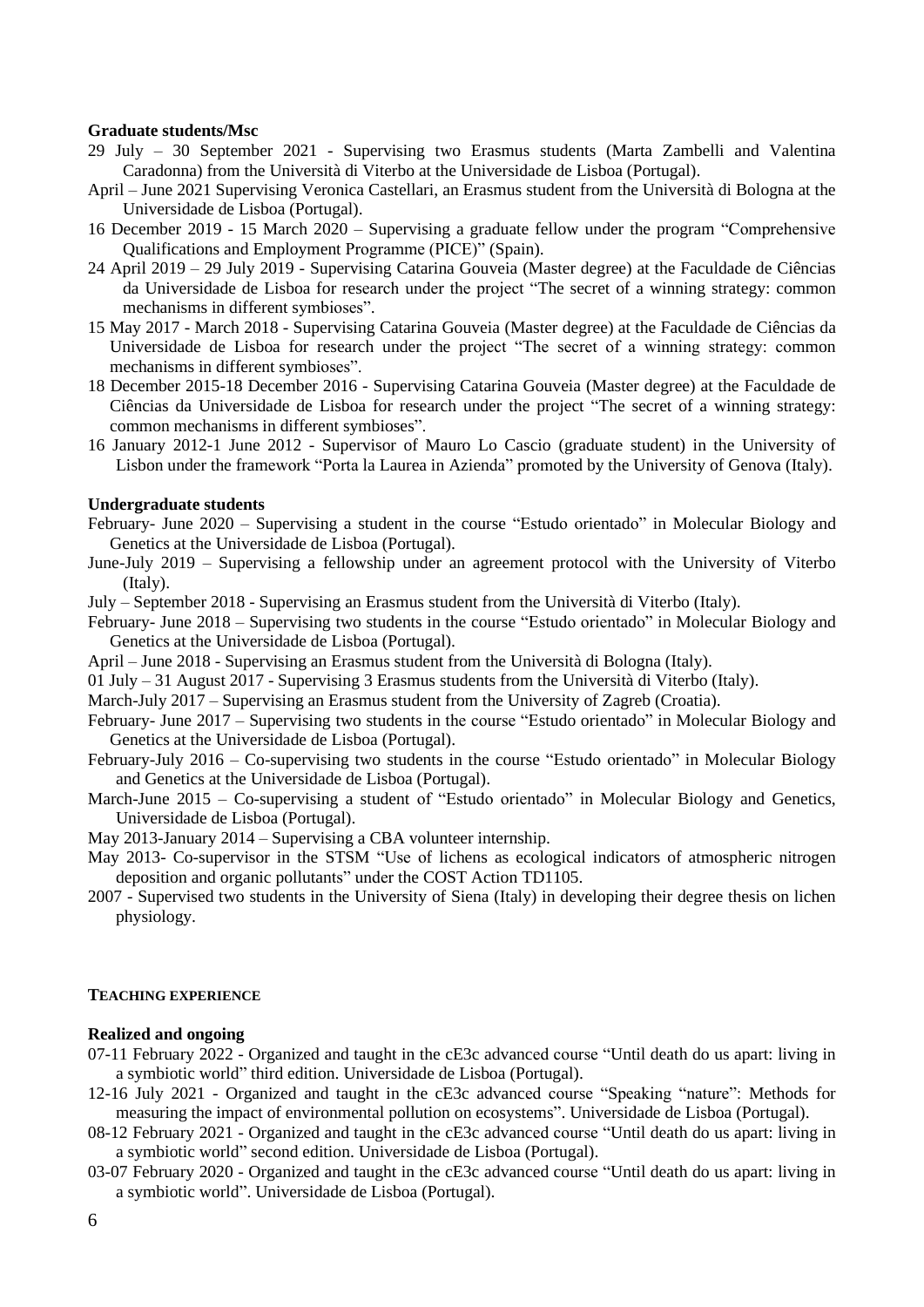2014-2019 – Lecturer in the Ecology course at the Universidade de Lisboa (Portugal).

- June 2018 Teaching at the cE3c advanced course "Stable isotopes in Ecology and Environment: a tool to integrate scales and complexity", Faculdade de Ciência da Universidade de Lisboa (Portugal).
- 10-14 July 2017 Organized and taught in the cE3c advanced course "Lichens as a tool for interpretation of environmental changes and management"  $5<sup>th</sup>$  edition. University of Lisbon (Portugal).
- 15-26 May 2017 Teaching in the Training school "Global and long-term effects of nitrogen on ecosystems", Universidade de Lisboa, Portugal, under the project NitroPortugal.
- 26-28 September 2016 Teaching at the "International Lichenology course and workshop: Lichens as a tool for air pollution research", University of Zagreb, Croatia.
- 11-15 July 2016 Organized and taught in the cE3c advanced course "Lichens as a tool for interpretation of environmental changes and management" 4<sup>th</sup> edition. University of Lisbon (Portugal).
- 9-13 June 2015 Organized and taught in the cE3c advanced course "Lichens as a tool for interpretation of environmental changes and management" 3<sup>rd</sup> edition. University of Lisbon (Portugal).
- 27-31 January 2014 Organized and taught in the CBA advanced course "Lichens as a tool for interpretation of environmental changes and management" 2<sup>nd</sup> edition. Universidade de Lisboa (Portugal).
- 28 January -1 February 2013 Organized and taught in the CBA advanced course "Lichens as a tool for interpretation of environmental changes and management" 1<sup>st</sup> edition. University of Lisbon (Portugal).
- 4-8 May 2009 Taught in the training course "Epiphytic lichens as biomonitors of air quality" Montecatini Terme, organized by the Regional Environmental Protection Agency of Tuscany (Italy).
- 24-27 May 2009 Taught in a university training course on analytical methods in lichen physiology organized by the University of Siena (Italy).
- June 2009 Gave a cycle of lectures, labs and field training on lichen determination and the use of lichens as biomonitors in a course organized by the University of Siena (Italy).

#### **ORGANIZATION OF SCIENTIFIC MEETINGS**

- Book launch "Magellano Il primo viaggio intorno al mondo" with David Salomoni, Henrique Leitão and Alessandra Bilotta. Caleidoscopio room, Universidade de Lisboa, Lisbon, Portugal, 3 May 2022
- Member of the organizing committee of the 2022 MCAA Annual Conference and General Assembly, Lisbon, Portugal, 26-27 March 2022.
- Member of the organizing committee of "Pint of Science 2022", 9-11 May 2022 (https://pintofsciencept.wixsite.com/2020/equipa-lisboa).
- Member of the organizing committee of the World Symbiosis Day Webinar "Symbiosis When living together is a win-win", 30 July 2020.
- Organizer of the kick-off meeting of the ERC project RUTTER, Universidade de Lisboa, Lisbon, 17 January 2020.
- Member of the scientific and organizing committee of the third "Committee on Air Pollution Effects" Research in Mediterranean Environment" meeting held in Pamplona, Spain, 20-21 June 2018.
- Member of the scientific and organizing committee of the second "Committee on Air Pollution Effects" Research in Mediterranean Environment" meeting held in Brescia, Italy, 28-30 June 2016.
- Member of the scientific and organizing committee of the  $8<sup>th</sup>$  Congress of the International Symbiosis Society held in Lisbon, Portugal, 12-18 July 2015.
- Member of the organizing committee of annual national congresses of the Italian Lichen Society held at Siena (Italy), 13-14 September 2007, Rome (Italy), 2-5 October 2012 and Montecatini Terme (Italy), 15- 17 October 2014.
- Member of the organizing committee of the first "Committee on Air Pollution Effects Research in Mediterranean Environment" meeting held in Lisbon, Portugal, 3-4 July 2014.
- Member of the organizing committee of the post-docs meeting "Time for Science", 1 June 2012, University of Lisbon (Portugal).
- Organizer of the excursion to Oasi di Burano in cooperation with the Italian Lichen Society and the Italian Botanical Society, 2010.
- Member of the organizing committee of the meeting of the Italian Lichenological Society working group on biomonitoring "Determination of Biological Index of Epiphytic Lichens", Foiano (Italy), 2007.
- Secretariat at the Biomap 4 4<sup>th</sup> International Workshop on Biomonitoring of Atmospheric Pollution,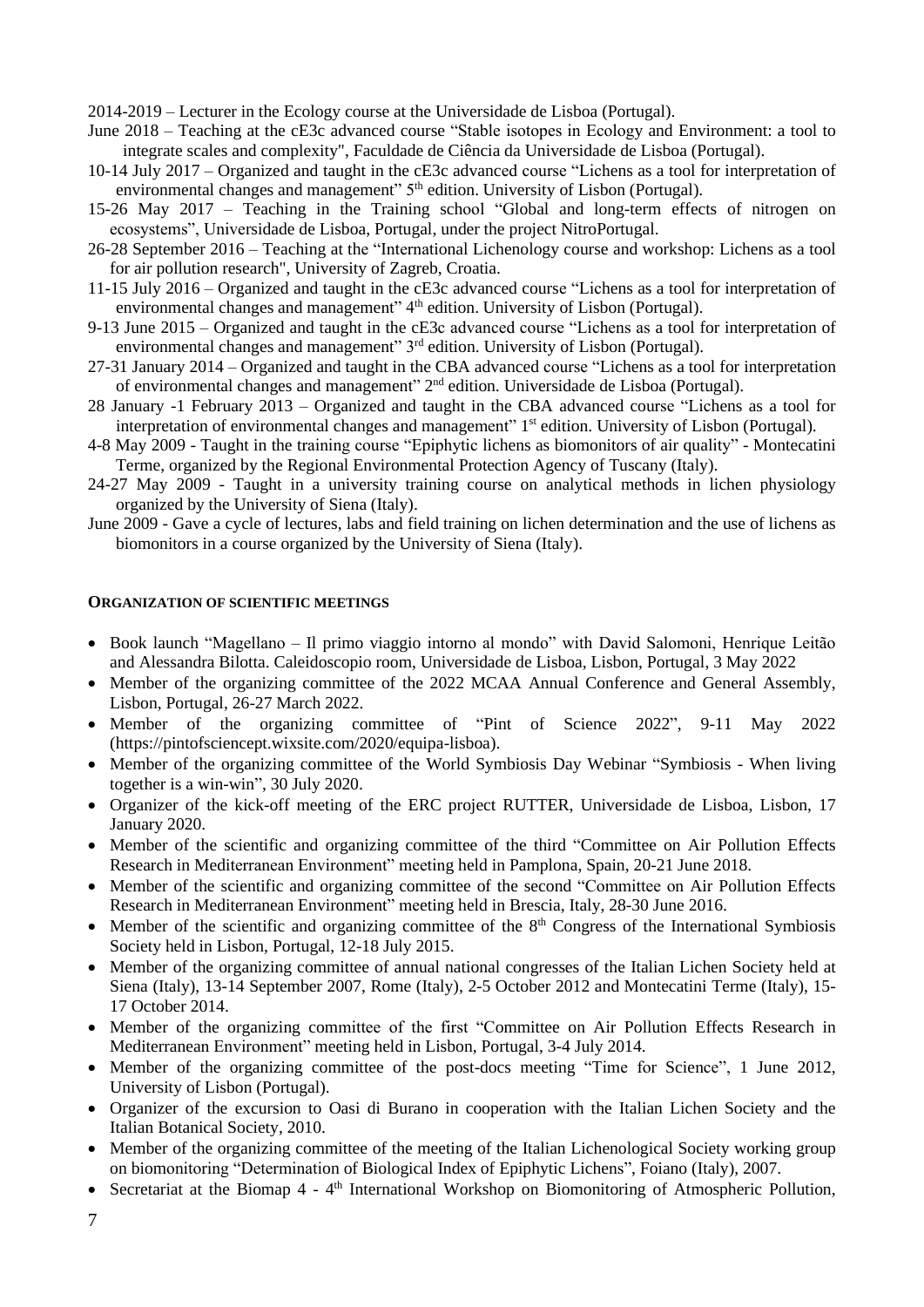Agios Nikolaos, Greece, 2006.

## **EVALUATION ACTIVITIES**

- External expert for the evaluation of the educational system in Portugal for the year 2021 by the Inspecão-Geral da Educação e Ciência.
- Project evaluator for the Polish Science Foundation (2021).
- Project evaluator for the Czech Science Foundation (2019 and 2021).
- Evaluator of book proposals for CRCPress (2019).
- Evaluator of the PhD thesis "Use of tree bark to study the distribution and concentration of trace elements in the atmosphere", Università di Genova (2017).

## **EDITING AND REVIEWING ACTIVITIES**

- Guest editor of the Special Issue "Terrestrial Ecosystem Nitrogen Fluxes via the Atmosphere-Land System", in Frontiers journals (published in 2022).
- Editor of the scientific journal "Borziana Mediterranean Journal of Cryptogamy" ISSN 2724-5020 (2020-ongoing).
- Editor of the scientific journal "Symbiosis" (2015-ongoing).
- Reviewer for the scientific journals [\(https://www.reviewerrecognition.elsevier.com/#/profile/aef648c0-](https://www.reviewerrecognition.elsevier.com/#/profile/aef648c0-5d82-46e5-b96b-d904897e8c9f) [5d82-46e5-b96b-d904897e8c9f\)](https://www.reviewerrecognition.elsevier.com/#/profile/aef648c0-5d82-46e5-b96b-d904897e8c9f): Acta Agricolturae Scandinavica, Acta Physiologiae Plantarum, American Journal of Agricultural and Biological Sciences, Biologia- Bratislava, Ecotoxicology and Environmental Safety, Environmental and Experimental Botany, Environmental Monitoring and Assessment, Environmental Pollution, Environmental Science and Pollution Research, Forest Ecology and Management, International Journal of Biodiversity and Conservation, Journal of Arid Environment, Landscape Research, Lichenologist, Plant Biosystems, Saudi Journal of Biological Sciences, Waste Management, Water, Air, & Soil Pollution (2011-2016); Acta Botanica Croatica, Biologia-Bratislava, Environmental Monitoring and Assessment, Ecological Indicators, Journal of the Air & Waste Management Association, Water, Air, & Soil Pollution (2016); Environmental and Experimental Botany, Environmental Monitoring and Assessment, Environmental Science and Pollution Research, Science of the Total Environment, Symbiosis (2017); Atmospheric Pollution Research, Basic and Applied Ecology, Chemosphere, Environmental Monitoring and Assessment, Science of the Total Environment, Urban Forestry & Urban Greening (2018); Atmospheric Pollution Research, Chemosphere, Environmental Pollution, Environmental Science and Pollution Research, Scientific Reports, SN Applied Sciences, Symbiosis (2019); Diversity; Ecological Indicators; Environmental Monitoring and Assessment; Forest Ecology and Management; International Journal of Research in BioSciences; Lichenologist; Microorganisms; Mediterranean Journal of Cryptogamy; Science of the Total Environment (2020); American Journal of Agricultural and Biological Sciences; Borziana - Mediterranean Journal of Cryptogamy; Flora; Fungal Biology; Journal of Arid Environments; Phyton-International Journal of Experimental Botany; Symbiosis; Science of the Total Environment (2021); Environmental Science and Pollution Research; Plants (2022).

## **SCIENTIFIC SOCIETIES MEMBERSHIP**

- Member of the International Association for Lichenology (August 2021-ongoing).
- Member of the British Lichen Society (January 2021-ongoing).
- Member of the IDA working group and the Spanish-Portuguese chapter of the Marie-Curie Alumni Association (November 2019-ongoing).
- Member of the International Symbiosis Society (2015-ongoing).
- Member of the Italian Lichen Society (1998-ongoing).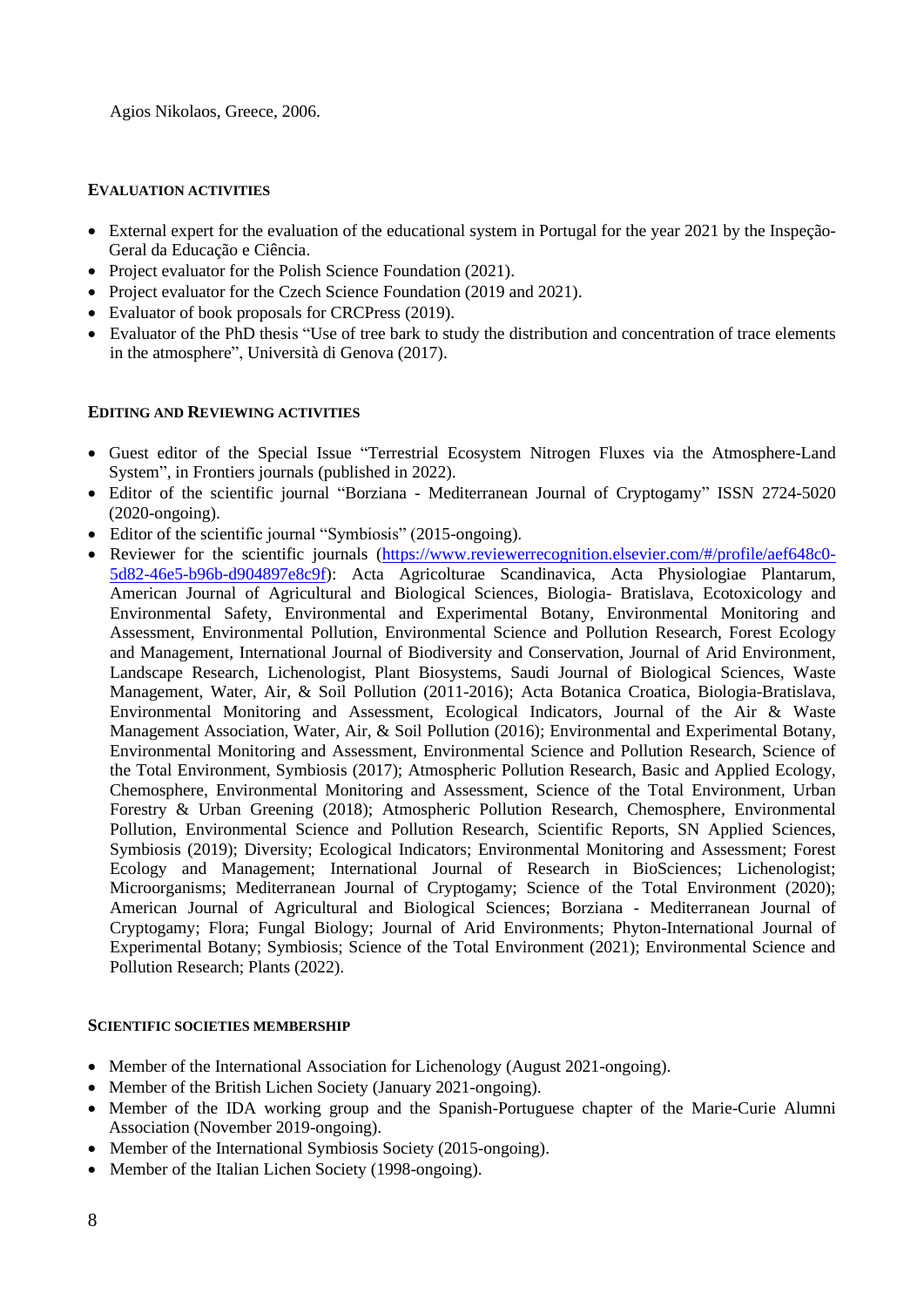## **COMMITTEES' COORDINATION AND MEMBERSHIP**

- Co-chair of the Communication Committee of the International Association for Lichenology (November 2021-ongoing).
- Member for Portugal and member of the core group of the Management Committee of the COST action CA18207 "Biodiversity of temperate forest taxa orienting management sustainability by unifying perspectives" (August 2020-ongoing).
- Coordinator of the internship program of the ERC project RUTTER [\(https://www.rutter](https://www.rutter-project.org/internship-program.html)[project.org/internship-program.html\)](https://www.rutter-project.org/internship-program.html) (September 2020-ongoing).
- Short-Term Scientific Mission Coordinator of the COST Action CA18207 "Biodiversity of temperate forest taxa orienting management sustainability by unifying perspectives" (July 2021-ongoing).
- Member of the Executive Committee and Secretary of the International Symbiosis Society (July 2018ongoing).
- Coordinator of the scientific committee of the International Biology Olympiad, 2021 (https://ibo2021.com/).
- 12 October 2020 Member of the evaluation committee of the Marie Skłodowska-Curie fellow Lourdes Morillas for the FCiências.ID Foundation (Universidade de Lisboa).
- Member of the CBA/cE3c Scientific Committee, Universidade de Lisboa, Portugal (2012-2018).
- Member of the Steering Committee and Treasurer of the Italian Lichen Society (2008-2017).
- Member of the Italian Lichen Society Congresses Scientific Committee (2008-2017).
- Member of the Steering Committee of the working group on Lichenology of the Italian Botanical Society.

# **OTHER ACTIVITIES**

- Communication Manager of the Italian Lichen Society (September 2021-ongoing), Facebook manager since 2011; Twitter manager since 2019.
- Speaker at the round table "Debate sobre os apoios do ICNF ao bem-estar animal", at the "1ª Conferência de bem-estar animal", 15 December 2021, Lisbon, Portugal.
- Moderator of the session "Conservation Biology/Climate Changes/Lichens in extreme environments" at the International Association for Lichenology 9<sup>th</sup> Symposium, online, 1-6 August 2021.
- Web manager of the site of the ERC project "Rutter Making the Earth global" [\(www.rutter-project.org\)](http://www.rutter-project.org/), responsible for the Twitter account and the Facebook page of the project.
- Co-organizer of the weekly Forum of the Plant-Soil Ecology group at the Universidade de Lisboa (October 2020-July 2021).
- Member of the evacuation team in case of fire at the workplace (2014-ongoing).
- "Lab coach", mentor and controller of the lab activities and users (May-July 2019).
- Co-author of the national guidelines "Air Quality Biomonitoring with lichens Accumulation of atmospheric contaminants in lichen transplants: from the collection to the preparation of samples" in cooperation with the Italian Lichen Society and ISPRA - Italian National Institute for Environmental Protection and Research (2018-2019).
- Organizer of the weekly internal seminars and journal club of the "Environmental Stress & Functional Ecology" group (University of Lisbon, 2011-2014).
- Member of the Communication group of the Italian Lichen Society (2013-ongoing).
- Translator from Portuguese to Italian for the company Science4you.
- Member of the Italian Lichen Society working group on Biomonitoring, National representative in the European Committee for Standardization (CEN) for: biomonitoring methods with mosses and lichens. CEN/TC 264/WG 31: Biomonitoring of air - determination of biological index of epiphytic lichens.
- Representative of PhD students in the Department Council of the University of Siena and in the Students' Residence Santa Chiara (2007-2009).

## **AWARDS AND GRANTS**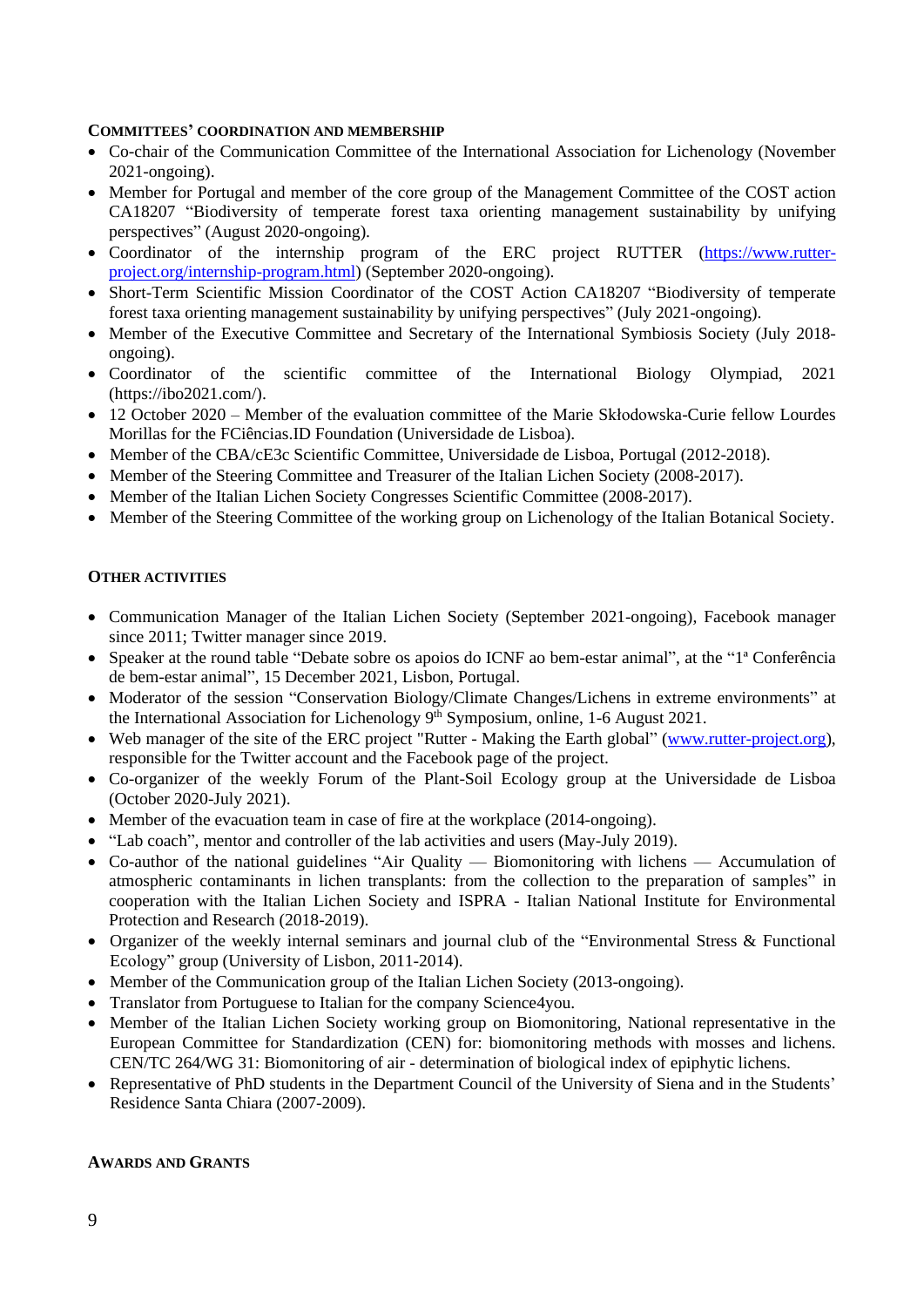Award for the best poster "Munzi S. 2022. The office in the garden and other sustainable tales" in the Environmental sustainability – Sustainable research practice – Economics' category awarded during the 2022 MCAA Annual Conference and General Assembly, 26-27 March 2022, Lisbon (Portugal).

Co-author of the best poster (presented by V. Castellari) "Castellari V., Nascimbene J., Munzi S., 2021. Più a lungo è meglio? Impatto della durata del tempo di adattamento al buio sulle misure di fluorescenza in talli lichenici" awarded during the XXXIII congress of the Italian Lichen Society, 20-22 September 2021, online.

Awarded a participation grant for the training school "Assessing Multi-Taxon Diversity in Forest Ecosystems" funded by the COST Action "Biodiversity of Temperate Forest Taxa Orienting Management Sustainability by Unifying Perspectives" CA18207, Arezzo (Italy), 28-30 September 2021.

Awarded a registration grant funded by the British Lichen Society for participating in the IAL9, the 9<sup>th</sup> meeting of the International Association for Lichenology, 1-6 August 2021, online.

Awarded the prize for the best poster at the XXXII congress of the Società Lichenologica Italiana, Bologna, 18-20 September 2019 with "Munzi S., Máguas C., Giovanetti M., Lichens and bees: a vestigial relationship?".

Awarded a travel grant for participating in the 3<sup>rd</sup> GreenInUrbs Training School funded by the COST Action "GreenInUrbs", 10-14 October 2016, Duisburg, Germany.

Awarded the "Prémio de Investigação Cidade de Almada (Research prize of Almada city)", 17 July 2015, with the project "Bioindicadores ecológicos em meio urbano: uma nova abordagem metodológica aplicada à cidade de Almada (Munzi S., Correia O., Branquinho C., Pinho P.)".

Awarded a Symposium Grant for participating in the British Lichen Society International Symposium, 10-11 January 2014, Nottingham, UK.

Co-author of the poster granted the second prize for the best poster (presented by L. Paoli) "Paoli L., Munzi S., Fiorini E., Sorbo S., Basile A., Loppi S., 2012. Antimony toxicity in the lichen *Xanthoria parietina* (L.) Th.Fr." awarded during the 6<sup>th</sup> International Workshop on Biomonitoring of Atmospheric Pollution, 15-19 October 2012, Çeşme-İzmir, Turkey.

Co-author of the best oral presentation (presented by C. Branquinho) "Branquinho C., Augusto S., Pinho P., Munzi S., 2012. Biomonitores – uma ferramenta de gestão da qualidade do ar". Seminário de Sustentabilidade promovida pela empresa SECIL, 5-6 June 2012, Centro de Formação de Maceira, Maceira, Portugal.

# **PROJECTS AS PI**

2022 June – "The Graphidaceae of the collection of A. Pires de Lima (1916-1917): botanical and historical value" under the SYNTHESYS Project (EU Horizon Europe Integrating Activity Programme, www.synthesys.info).

2014 July - 2019 July – "The secret of a winning strategy: common mechanisms in different symbioses" (Secret Mechanisms IF/00964/2013) funded by the [Fundação para a Ciência e a](http://www.fct.pt/) Tecnologia (Portuguese Science and Technology Foundation).

2015 May – "Protecting the lichens of the Shennongjia Reserve (China) in order to protect the endangered Golden Snub-nosed Monkey" under the SYNTHESYS Project (EU FP7 Integrating Activity Programme, www.synthesys.info).

2014 September-November – Proponent of the project "Lichens as a tool for environmental management in urban forests: the case study of Parco Nord Milano" under the COST action FP1204.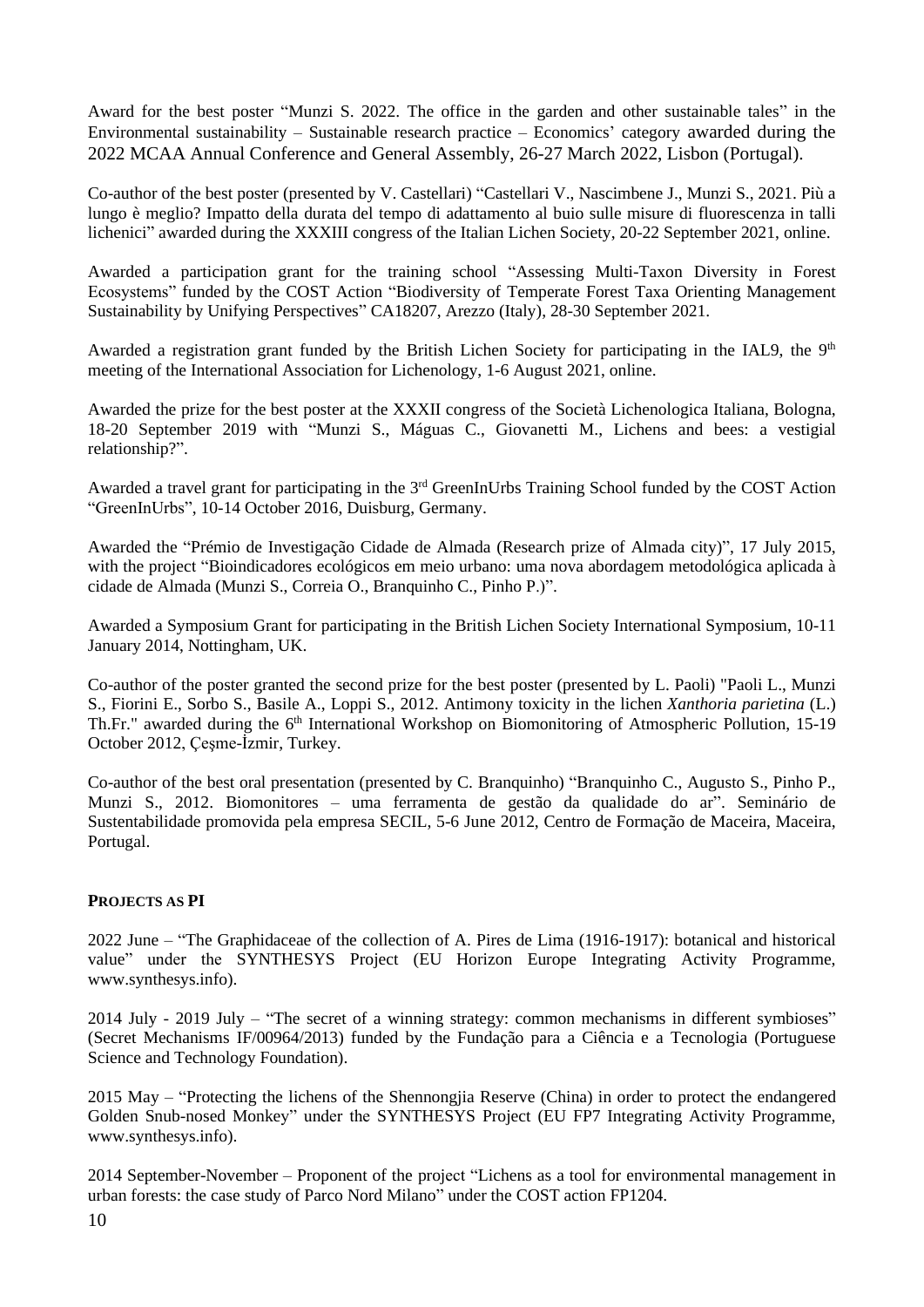2012 April-2014 March - Marie Curie Intra-European Fellowship. Role of enzymatic activity in lichen tolerance under nitrogen stress (EU FP7 PIEF-GA-2011-301785).

2013 March – 2013 December - Transnational Access in the Increase Project (An Integrated Network on Climate Research Activities on Shrubland Ecosystems) (EU FP7 http://www.increase-infrastructure.eu/).

2013 May – 2013 November - Examining cellular and enzymatic activity and proteomics in nitrogen-treated lichens (EU FP7 ExpeER 2013 - http://www.expeeronline.eu).

2012 May - Long-term effects of Nitrogen deposition in lichen ecophysiology (EU FP7 ExpeER 2012 http://www.expeeronline.eu).

## **PROJECTS AS PARTICIPANT**

September 2021- February 2022 – Supervisor at the Universidade de Lisboa of the "Wood vinegar for sustainable agriculture" grant under the program "GoForIT" funded by Fondazione CRUI (Italy) in collaboration with the University of Siena.

2020-2023 - Stepping up and bringing out the scientific excellence and innovation capacity in soil Research of the University of Lisbon (SOILdarity), TWINNING project (grant agreement No 952051).

2019-ongoing - Science and Technology Management Fellow of the ERC project "Making the Earth Global: Early Modern Nautical Rutters and the Construction of a Global Concept of the Earth" (grant agreement No 833438).

2019-2021 – Supervisor of "Med-N-Change-Assessing the interactive effects of N addition and climate change on soil processes through the biological soil crust in Mediterranean ecosystems" (H2020-MSCA-IF-2015, No 793965).

2016-2018 - ChangeTracker-Tracking climate change in drylands based on ecological indicators. Science and Technology Foundation (PTDC/AAG-GLO/0045/2014).

2015-2018 - Strengthening Portuguese research and innovation capacities in the field of excess reactive nitrogen (NitroPortugal), TWINNING project (TWINN 692331).

2016-2017 - Disentangling evolutionary relationships across morphologically and ecologically diverse lichen genus *Solenopsora*. Bilateral program Portugal-Slovak Republic.

2014-2017 – Consultant in the project "Effects of climate change and nitrogen deposition on establishment, growth and nutrition composition of some epiphyte lichens in a high-altitude mountain" with the Prof. Chuanhua Wang, Three Gorges University, Yichang, China. Visiting period 20 May-13 June 2014.

July 2012 - ÉCLAIRE project: Effects of Climate Change on Air Pollution and Response Strategies for European Ecosystems (FP7-ENV-2011 nº 282910).

2011-2015 - In-Nitro: conceptualizing the effects of increased nitrogen availability in a Mediterranean ecosystem. Fundação para a Ciência e a Tecnologia (PTDC/BIA-ECS/122214/2010).

2010-2012 – Stima delle ricadute di metalli in traccia mediante la valutazione dell'IBLe del bioaccumulo nei talli lichenici. In cooperation with the University of La Tuscia (Viterbo, Italy).

2011 - 2012 - Modeling Ecosystem Structure and Functional Diversity as early-warning indicators of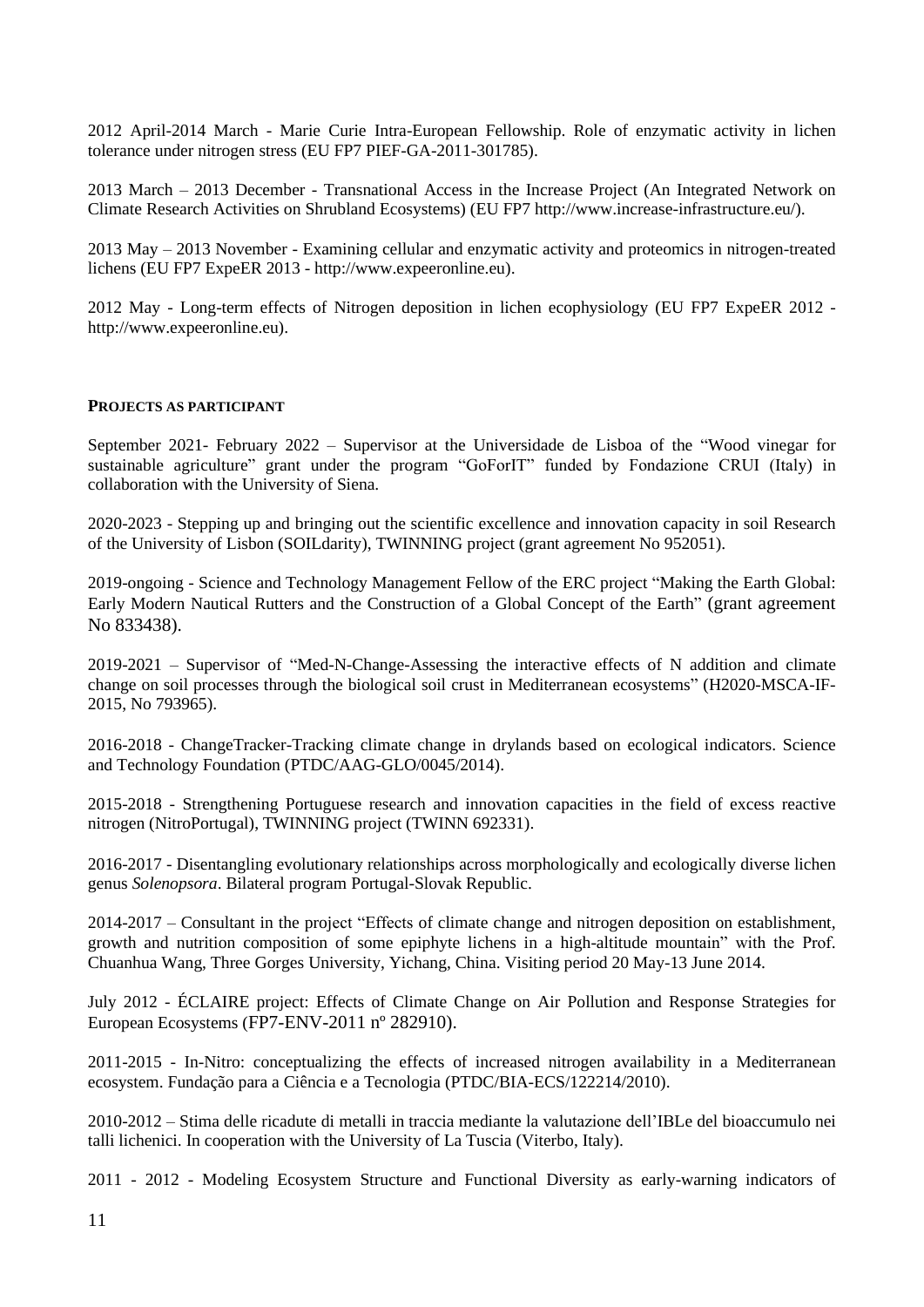Desertification and Land-degradation: from regional to local level. PTDC/AAC-CLI/104913/2008. Funding entity: Portuguese Government. Coordinated by Centro de Biologia Ambiental da FCUL; Partners: Autoridade Florestal Nacional (AFN) and Centro de Recursos Naturais e Ambiente - Instituto Superior Técnico (CERENA/IST).

2010-2011- GISA – Integrated Management of Environment and Health in the Alentejo Litoral Region. Financing: by Private companies: Petróleos de Portugal-PETROGAL, S.A.; REPSOL Polímeros, Lda.; Administração do Porto de Sines, S.A.; Águas de Santo André, S.A.; Apiparques–Gestão de Parques Industriais, S.A.; Carbogal–Carbonos de Portugal, S.A.; EDP–Gestão da Produção de Energia, S.A.; EuroR sinas-Indústrias Químicas, S.A.; Kimaxtr –Produtos de Construção S.A.; Repsol Polímeros, Lda.; REN– Atlântico, Terminal de GNL, S.A. Local authorities: Municipality of Sines, Santiago do Cacém, Odemira, Grândola and Alcácer do Sal.Project Coordinated by: CCDR-A. CBA-FCUL Financing: 200 061 €. CBA-FCUL. Coordinator: Cristina Branquinho. Other Scientific Partners: INESRE, a CCDR-A, o IST-CERENA, o ISCTE, ARS Lisboa e Vale do Tejo e a ARS Alentejo.

Part of the Italian Lichenological Society working group for setting international standard for lichen monitoring (CEN-European Committee for Standardization).

2011 – Studying the impact of climate change and of its vulnerabilities in several ecological indicators in an urban environment. Project between the Almada municipality and the CBA. Coordinator: Otília Correia.

2010-2013 - "Evaluating the atmospheric deposition of heavy metals and PCDD/Fs in the surroundings of the SECIL-Outão industry using biomonitors"; Funding entity: Companhia Geral de cal e cimento SECIL. Coordinator: Cristina Branquinho, CBA-FCUL.

2010-2012 – "Lichen and Plant biodiveristy of a Cu mine site in the south of Portugal" by SOMINCOR, sociedade mineira de Neves Corvo, SA. Coordinator: Cristina Branquinho.

2010 - Transnational cooperation between Portugal and Italy (CNR). Biomonitoring of soil and atmospheric pollution at mine sites in Mediterranean areas: responses from cellular to ecosystem level. Financed by FCT-Portugal and CNR-Italy. Portuguese coordinator: Cristina Branquinho, CBA-FCUL.

2008 - National expert for lichens in the project "Le aree importanti per le piante nelle regioni d'Italia" (Important plant areas in Italian regions), by the Italian Ministry of Environment, Italian Botanical Society and the University "La Sapienza".

December 2005 - July 2006 - Cooperation with Prof. Stergios A. Pirintsos of the Department of Biology, University of Crete, Greece in the project "Pythagoras II - Investigation of possible relationships between genetic diversity and abundance-distribution patterns of endemic plant species in Mediterranean Ecosystems".

March - July 2004 - Working on the project "Rete di Biomonitoraggio permanente in Italia centrale con l'Indice di Biodiversità Lichenica (IBL). Progetto pilota per l'Umbria", by University "La Sapienza" and the Regional Agency for Environmental Protection.

September 2003 – September 2006 - Working in the University of Roma Tre on the project "Indice di Biodiversità Lichenica (IBL) nella città di Roma: determinazione e analisi dei fattori correlati" (Index of Lichen Diversity in the city of Rome: analisys of correlated factors).

## **OUTREACH ACTIVITIES**

16 May 2022 - Dissemination activity about lichens and symbiosis at the school Escola Integrada de Abrigada.

11 May 2022 – Organizing the paleography contest during the session "Chatear Camões" at the festival Pint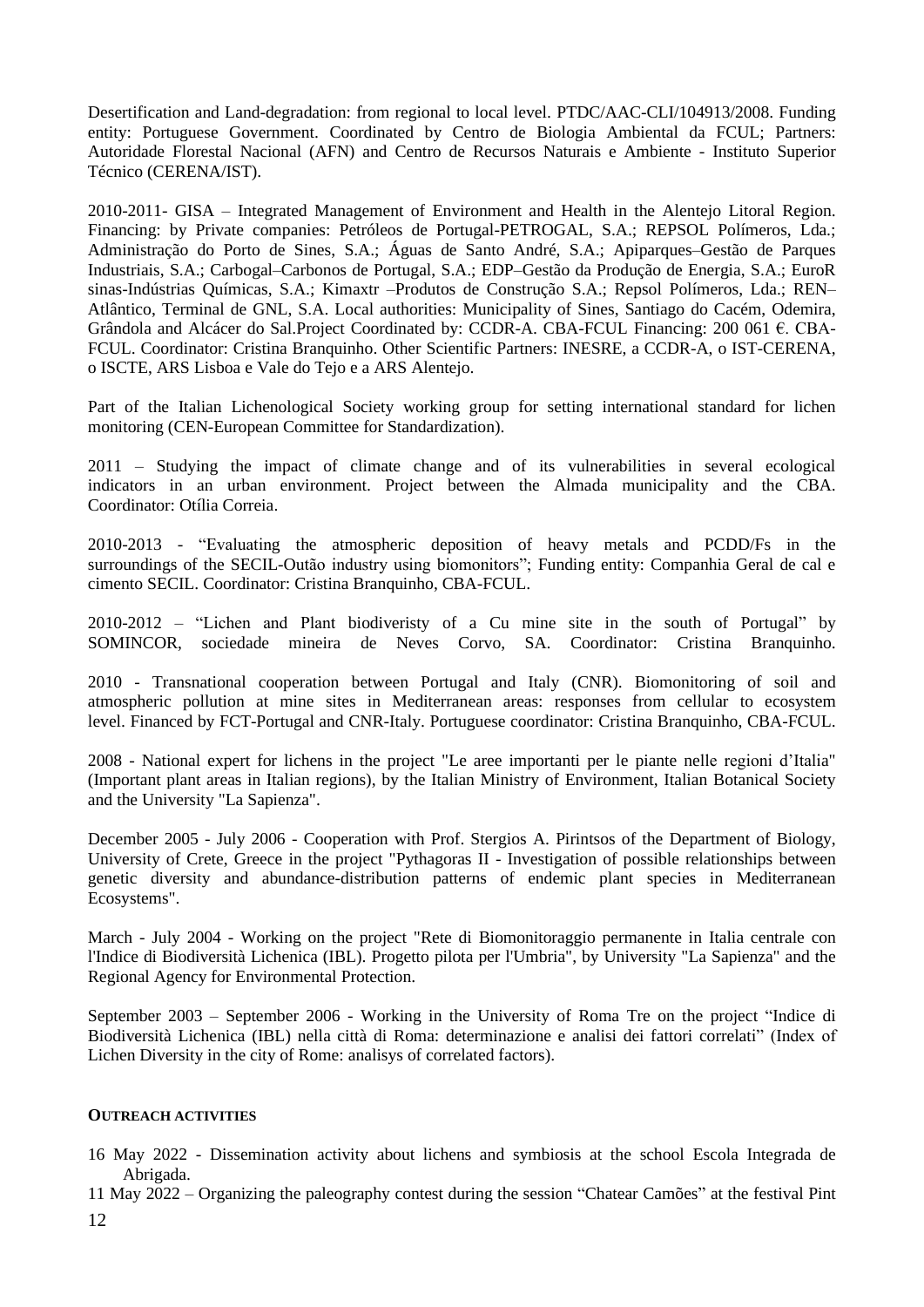of Science 2022, 8ª Colina Marquês, Lisbon, Portugal.

- 9 March 2022 Dissemination activity about lichens and symbiosis at the school Ibn Mucana (Alcabideche) under the program "Cientificamente provável".
- November 2021 ongoing Participant in the project "Cartas com ciência" program of letter exchanges between scientists and students in Portuguese-speaking countries (https://en.cartascomciencia.org/)
- November 2021 Production of an educational video and a booklet in the framework of "Science is Wonderful! 2021" devoted to schools and supported/produced by the European Commission [\(https://audiovisual.ec.europa.eu/en/video/I-214450;](https://audiovisual.ec.europa.eu/en/video/I-214450)

https://mednchange.weebly.com/changinglichens.html).

- 22-26 November 2021 Participation in "Meet the scientist!" at "Science is Wonderful! 2021" virtual exhibition in the ambit of the European Research and Innovation Days, organized by the European Commission.
- 22 November 2021- "From the ocean to the digital text" activity organized in the framework of the Semana da Ciência e da Tecnologia 2021 (https://www.cienciaviva.pt/semanact/2021/)
- 15 November 2021 Participation in the MSCA Stories [\(https://msca21.eu/index.php/stories/\)](https://msca21.eu/index.php/stories/) during the Marie Skłodowska Curie Conference, organized by the European Commission, 15-16 November 2021, online.
- 16 October 2021 BioBlitz for lichen identification organized by Biodiversity4all in the first edition of the FIC.A – Festival Internacional de Ciência, Quinta de recreio do Marquês de Pombal, Oeiras, Portugal.
- 16 October 2021 "Simbiose na simbiose" with Lourdes Morillas, first edition of the FIC.A Festival Internacional de Ciência, Oeiras, Portugal.
- 24 September 2021 Organizer of the activity "Navigating the Unknown: Accounts of the First Oceanic Voyages", Pavilhão do Conhecimento, Lisbon, in collaboration with Ciência Viva for the European Researchers' Night 2021.
- 24 September 2021 BioBlitz for lichen identification in the ISCTE Lisbon, organized by Biodiversity4all as part of the European BioBlitz 2021 and the European Researchers' Night 2021.
- 24 September 2021 "How much do you know about climate change and lichens?" (Morillas L.; Munzi S.) online quiz [\(https://mednchange.weebly.com/\)](https://mednchange.weebly.com/) for the European Researchers' Night 2021.
- 14 September 2021 "Navegadores, ecólogos sem sabe-lo" activity promoted for the Ecology Day 2021, Universidade de Lisboa. https://www.ecologyday.eu/pt/programa/navegadores-ecologos-sem-sabe-lo
- 14 September 2021 Quiz "Measure your knowledge about the relationship between lichens and climate!" (Morillas L.; Munzi S.) presented at the Ecology Day 2021. https://mednchange.weebly.com/quiz.html
- 20 June 2021 BioBlitz for lichen identification in Parque da Paz, organized by Biodiversity4all and Almada municipality.
- 9 June 2021 "Biological Individualism: changes and challenges" co-presented with Davide Vecchi. Hi-Phi seminar, organized by the Department for the History and Philosophy of Science, online.
- 4 June 2021 Webinar "Licheni e azoto, una relazione difficile" presented in the seminar series "Licheni a portata di click", organized by the Società Lichenologica Italiana.
- 5 May 2021 Participation in the virtual open day of the Faculty of Science of the Universidade de Lisboa with the presentation of the project and the online game [\(https://mednchange.weebly.com/;](https://mednchange.weebly.com/) [https://youtu.be/\\_Zh9pTAdEmw\)](https://youtu.be/_Zh9pTAdEmw).
- 27 November 2020 Participation in the European Researchers' Night with the activity "Invisíveis mas em todo o lado: os microrganismos".

https://www.youtube.com/playlist?list=PL\_ZdAxvbx5CNfePzDF\_07DvFn3WoYq3\_i

- 27 November 2020 Participation in the European Researchers' Night with the activity "Research kiosk: Dogs and humans, a history with science!".
- 27 November 2020 Participation in the European Researchers' Night with the activity "Biodiversity Patrol". https://mednchange.weebly.com/
- 27 November 2020 Participation in the European Researchers' Night with the activity "How can biodiversity help ecosystems to endure global change?" (Morillas L., Munzi S.). https://youtu.be/MtKM3Rrx7s0
- 10 October 2020 BioBlitz for lichen identification in "Oeiras tem vida | Agenda da natureza" a series of activities organized by Oeiras municipality.
- 22-24 September 2020 Proposer and participant with Lourdes Morillas of the activity "Soil lichens & ecosystems" at "Science is Wonderful! 2020" virtual exhibition in the ambit of the European Research and Innovation Days, organized by the European Commission.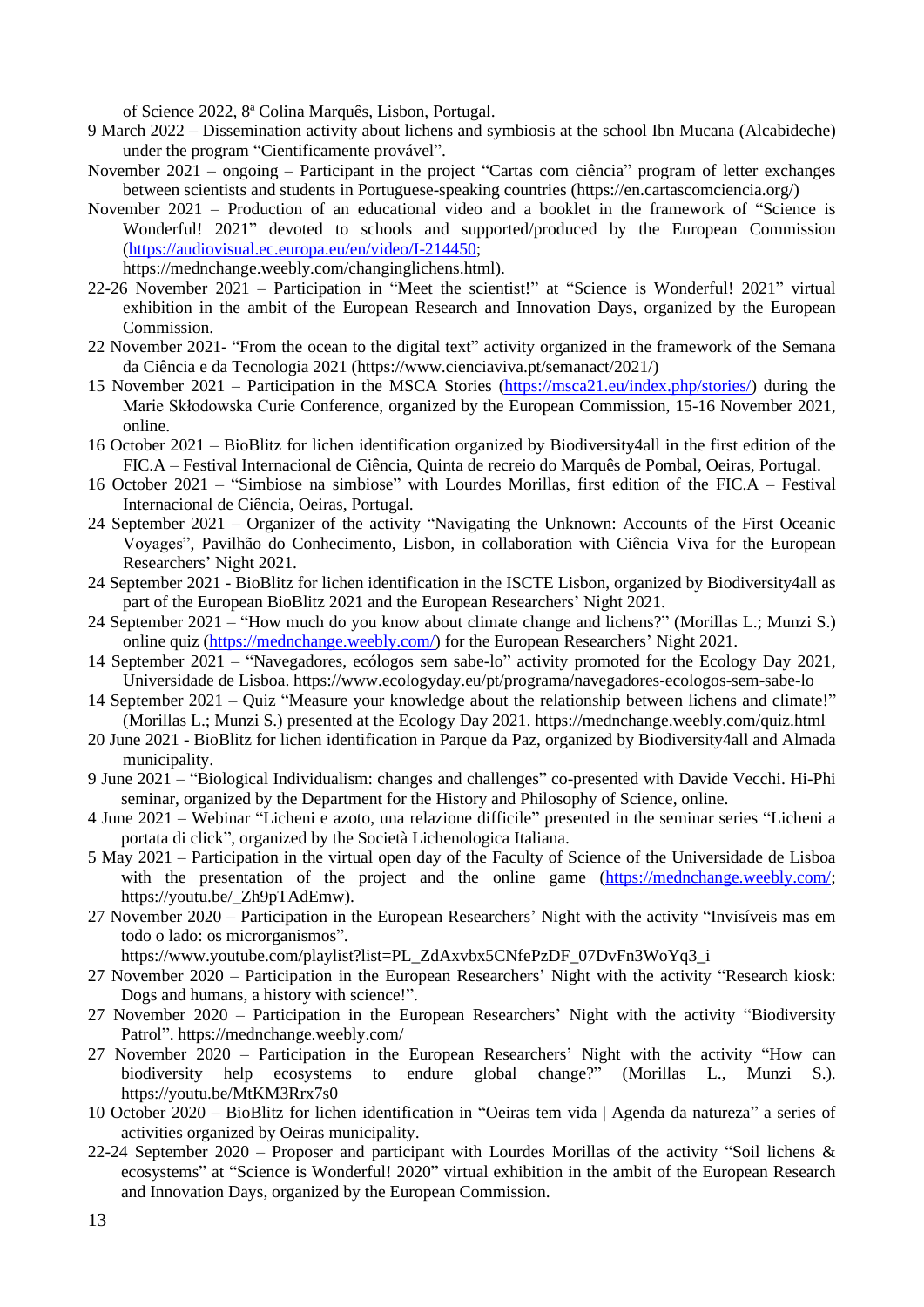- 16 September 2020 "Biodiversity patrol" educational videogame presented with Lourdes Morillas at the Ecology Day activities (https://www.ecologyday.eu/pt/programa/educational-videogame; https://mednchange.weebly.com)
- 18 February 2020 Giving the lecture "Um, ninguém e cem mil: viver num mundo simbiotico" at the school Escola Secundária Fernando Namora, Lisbon, Portugal.
- 10 January 2020 No-Rutter seminar "Rutters in Lichenland", Universidade de Lisboa.
- 30 October 2019 Participation in the "Creative Minds" contest at the "Dia da Investigação" as co-author of: Giovanetti M., Máguas C., Munzi S. "Lichen derived features in honey" and Morillas L., Munzi S. "N2O detection in soils". Universidade de Lisboa, Portugal.
- 30 October 2019 Poster presentation: Morillas L., Munzi S., Cruz C. "Interactive effects of N addition and climate change on soil processes in Mediterranean ecosystems: Med-N-Change" at the "Dia da Investigação", Universidade de Lisboa.
- 27 September 2019 Participant at the [European Researchers' Night](http://ec.europa.eu/research/researchersnight/index_en.htm) with the activity "A simbiose e a cidade", Museu Nacional de História Natural e da Ciência, Lisbon.
- 15 September 2019 Participant at the BioBlitz organized for the "Ecology Day 2019", EcoCascais, Cascais, Portugal.
- 10-11 July 2019 "Lichens, sentinels of the environment" workshops at the VI Encontro Internacional Casa das Ciências - Educação científica e desenvolvimento económico, Universidade de Lisboa.
- 24 April 2019 Giving the lecture "Um, ninguém e cem mil: viver num mundo simbiotico" at the school "Externato João Alberto Faria", Arruda dos Vinhos, Portugal.
- 25 March 2019 Presenting the workshop "Líquenes, as sentinelas da natureza" at the Secondary School "Escola Secundária de Miraflores", Lisbon, Portugal.
- 17 September 2018 Presenting at the International Microorganism Day the activity "Simbioses: Consegues viver, aprender, brincar sozinho? Onde estão os teus amigos?", Centro Ciência Viva de Lagos, Portugal.
- 29 September 2017 Participant at the [European Researchers' Night](http://ec.europa.eu/research/researchersnight/index_en.htm) with the activity "I can't live without you!".
- 24-28 July 2017 Scientific Summer Camp "Ciência Viva no laboratorio": one-week lab activity with young students "Quem diz que os líquenes não "falam"? Interpretar os sinais destes bioindicadores sobre o ecossistema", 5<sup>th</sup> edition.
- 10 July 2017 "Líquenes, as sentinelas da natureza" IV Encontro Internacional Casa das Ciências Educação científica e desenvolvimento económico, Universidade de Lisboa.
- November-December 2016 Consultant in the project "LICHENAIR Wear your Lichen" developed in the Master course "MA Material Futures" (http://davidepiscitelli.com/lichenair.html).
- 8 July 2016 Participation in the scientific week "Verão na Ulisboa" with the activity "Lichens, sentinels of the environment".
- 18-22 July 2016 Scientific Summer Camp "Ciência Viva no laboratorio": one-week lab activity with young students "Quem diz que os líquenes não "falam"? Interpretar os sinais destes bioindicadores sobre o ecossistema", 4<sup>th</sup> edition.
- 20-24 July 2015 Scientific Summer Camp "Ciência Viva no laboratorio": one week lab activity with young students "Quem diz que os líquenes não "falam"? Interpretar os sinais destes bioindicadores sobre o ecossistema", 3<sup>rd</sup> edition.
- February-June 2015 "Ciência Viva nos patios" a programme developed for primary schools.
- 26 September 2014 Participant at the [European Researchers' Night](http://ec.europa.eu/research/researchersnight/index_en.htm) with the activity "Diz-me o que vês, dir-te-ei o que respiras".
- 2011-ongoing Creator and administrator of the official and unofficial Facebook pages of the Italian Lichen Society.
- 2013-2016 Creator and administrator of the Facebook page "3D my Marie Curie fellowship" (https://www.facebook.com/3dmariecurie?ref=hl) and administrator of the page of the Environmental Stress and Functional Ecology group.
- 7-11 July 2014 Scientific Summer Camp "Ciência Viva no laboratorio": one-week lab activity with young students "Quem diz que os líquenes não "falam"? Interpretar os sinais destes bioindicadores sobre o ecossistema", 2<sup>nd</sup> edition.
- 2012-2013 Participation in the project "Uma mina de biodiversidade" (A mine of biodiversity), a series of dissemination activities including the production of a printed guide, a website (http://biodiversidadesomincor.pt/web/index.php/en/), a wildlife film (https://vimeo.com/78904290; English version: [https://vimeo.com/92727893\)](https://webmail.fc.ul.pt/owa/redir.aspx?C=1bulxI8gmkqU6TpQuegx34eaboMSSdFIERsRG7o3kb7EFUr6mgrDa74___-z9ZXlaCa_n2aJ_F4.&URL=https%3a%2f%2fvimeo.com%2f92727893) and a workshop.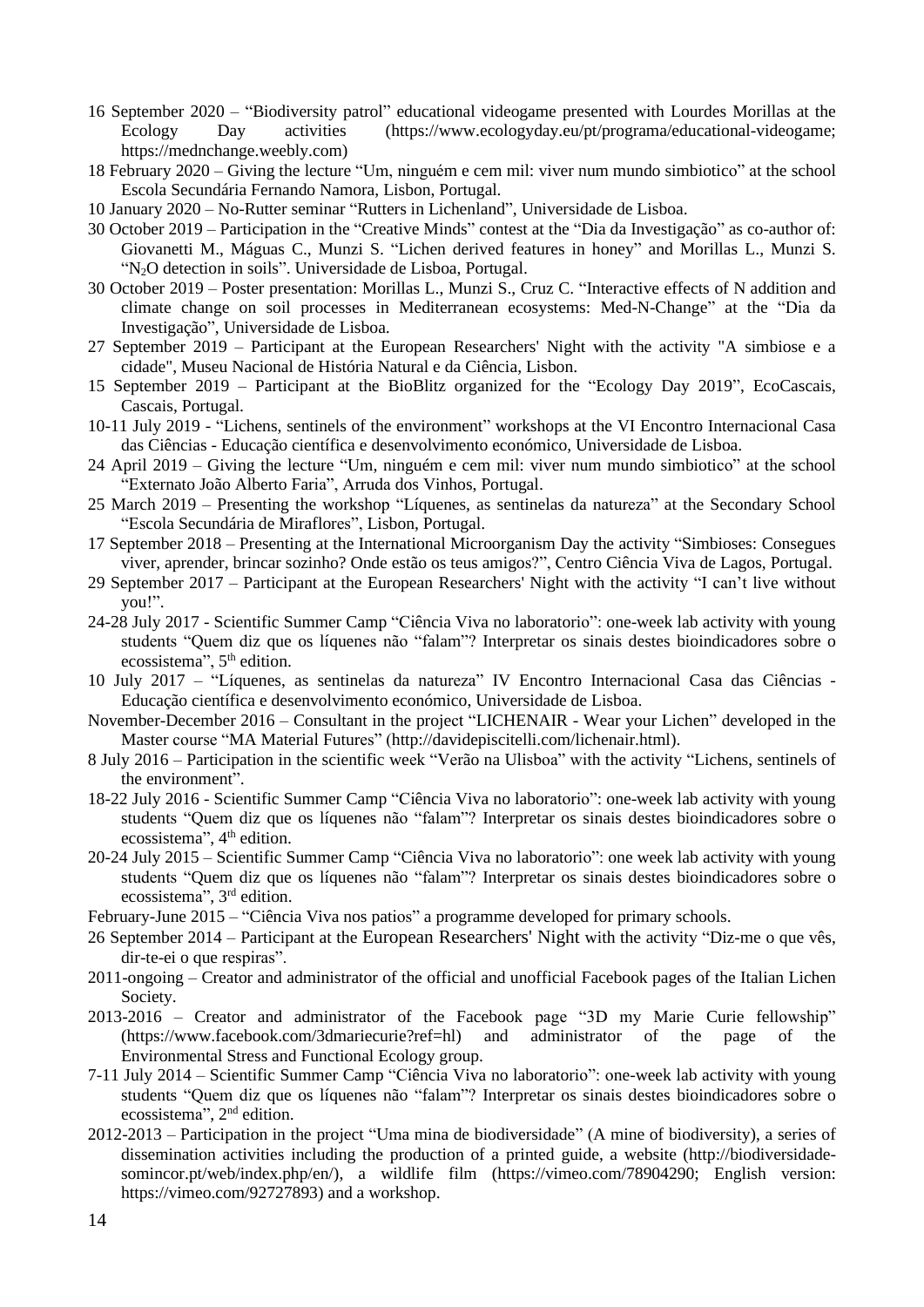- 24-28 July 2013 Scientific Summer Camp "Ciência Viva no laboratorio": one-week lab activity with young students "Quem diz que os líquenes não "falam"? Interpretar os sinais destes bioindicadores sobre o ecossistema", 1<sup>st</sup> edition.
- July 2013 Summer Science "Ciência Viva no Verão": field excursion "Flora da Duna de Montalvo: viver com os pés na areia".
- 31 May-1 June 2013 Workshop "Biominar" about the biodiversity of Neves-Corvo Region, funded by Somincor-Sociedade Mineira de Neves Corvo and Lundim-Mining Corporation. The field tour "Líquenes: Os vigilantes da Natureza" was guided by S. Munzi and P. Pinho for participants.
- 4-17 March 2013 Training tutor of 10 students from Puskás Tivadar Technical High School (Romania) under the Leonardo da Vinci Mobility Programme.

15 March 2013 – Presenting my work to a visiting class of a high school of Leiria (Portugal).

- September 2012 Summer Science "Ciência Viva no Verão": field excursion with lab activity "Investigação e Aplicação da ciência nos habitats do Sul de Portugal num percurso pelo montado".
- June 2010 Field excursion to Oasi di Burano (Tuscany, Italy) in cooperation with the Italian Lichen Society and the Società Botanica Italiana.

## **PUBLICATIONS ON INTERNATIONAL SCIENTIFIC JOURNALS**

#### **2022**

- Andreetta A., Morillas L., **Munzi S**., 2022. Terrestrial ecosystem nitrogen fluxes via the atmosphere-land system. Frontiers in Environmental Science 10(902547). 10.3389/fenvs.2022.902547
- Morillas L., Roales J., Cruz C., **Munzi S.**, 2022. Non-toxic increases in nitrogen availability can improve the ability of the soil lichen *Cladonia rangiferina* to cope with environmental changes. Journal of Fungi 8, 333. https://doi.org/10.3390/jof8040333

#### **2021**

- Burrascano S., Trentanovi G., Paillet Y., … **Munzi S**., …, 2021. Handbook of field sampling for multi-taxon biodiversity studies in European forests. Ecological Indicators, 132, 108266. https://doi.org/10.1016/j.ecolind.2021.108266
- Lo Cascio M., Morillas L., Ochoa-Hueso R., Delgado Baquerizo M., **Munzi S.**, Roales J., Spano D., Cruz C., Gallardo A., Manrique E., Perez-Corona M.E., Dias T., Sirca C., Mereu S., 2021. Nitrogen deposition effects on soil properties, microbial abundance, and litter decomposition across three shrublands Ecosystems from the Mediterranean basin. Frontiers in Environmental Science, section Biogeochemical Dynamics, 9:709391. doi: 10.3389/fenvs.2021.709391.
- **Munzi S**., Giovanetti M. (2021) Wanted: virtual or live! How lichens are becoming part of mass internet culture. Symbiosis, 84(3), 285-293, https://doi.org/10.1007/s13199-021-00780-6
- Morillas L., Roales J., Cruz C., **Munzi S**., 2021. Resilience of epiphytic lichens: Nitrogen addition in combination with increased solar radiation. Journal of Fungi, 7(5): 333. https://doi.org/10.3390/jof7050333

## **2020**

- **Munzi S**., Cruz C., Branquinho C., Cai G., Faleri C., Parrotta L., Bini L., Gagliardi A., Leithg I.D., Sheppard L.J., 2020. More tolerant than expected: Taking into account the ability of *Cladonia portentosa* to cope with increased nitrogen availability in environmental policy. Ecological Indicators, 119: 106817. <https://doi.org/10.1016/j.ecolind.2020.106817>
- Sutton M.A., van Dijk N., Levy P.E., Jones M.R., Leith I.D., Sheppard L.J., Leeson S., Tang Y.S., Stephens A., Braban C.F., Dragosits U., Howard C.M., Vieno M., Fowler D., Corbett P., Naikoo M.I., **Munzi S.**, Ellis C.J., Chatterjee S., Steadman C.E., Móring A., Wolseley P.A., 2020. Alkaline Air: changing perspectives on nitrogen and air pollution in an ammonia-rich world. Philosophical Transactions A, 378: 20190315. http://doi.org/10.1098/rsta.2019.0315

## **2019**

**Munzi S**., Varela Z., Paoli L., 2019. Is the length of the drying period critical for photosynthesis reactivation in lichen and moss components of biological soil crusts? Journal of Arid Environments, 166: 86-90.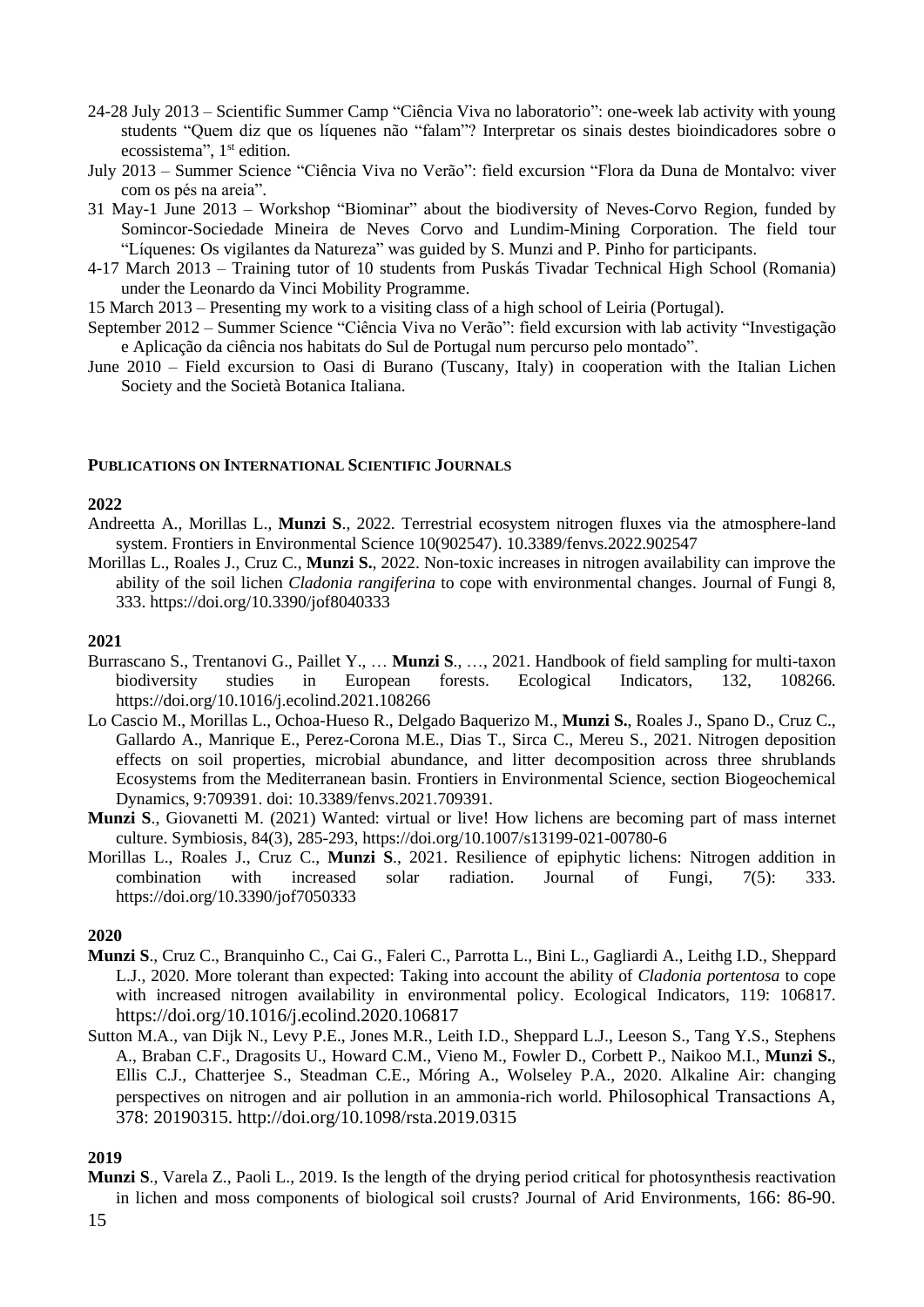https://doi.org/10.1016/j.jaridenv.2019.04.019

- **Munzi S**., Cruz C., Corrêa A., 2019. When the exception becomes the rule: an integrative approach to symbiosis. Science of the Total Environment, 672: 855-861. doi.org/10.1016/j.scitotenv.2019.04.038
- Cecconi E., Fortuna L., Benesperi R., Bianchi E., Brunialti G., Contardo T., Di Nuzzo L., Frati L., Monaci F., **Munzi S**., Nascimbene J., Paoli L., Ravera S., Vannini A., Giordani P., Loppi S., Tretiach M., 2019. New interpretative scales for lichen bioaccumulation data: the Italian proposal. Atmosphere, 10(3): 136. doi:10.3390/atmos10030136.
- **Munzi S.**, Branquinho C., Cruz C., Máguas C., Leith I., Sheppard L., Sutton M., 2019. δ<sup>15</sup>N in lichens reflects the isotopic signature of ammonia source. Science of the Total Environment, 653: 698-704. https://doi.org/10.1016/j.scitotenv.2018.11.010
- Guttová A., Fačkovcová Z., Martellos S., Paoli L., **Munzi S**., Pittao E., Ongaro S., 2019. Ecological specialization of lichen congeners with a strong link to Mediterranean-type ecosystems: a case study of the genus *Solenopsora* on Apennine peninsula. The Lichenologist, 51(1): 75–88.
- Wang C-H., **Munzi S**., Wang M., Jia Y-Z., Tao W., 2019. Increasing nitrogen depositions can reduce lichen viability and limit winter food for an endangered Chinese monkey. Basic and Applied Ecology, 34: 55- 63. https://doi.org/10.1016/j.baae.2018.10.006.

## **2018**

Papers submitted and accepted in 2018 were published in 2019 for editorial reasons.

## **2017**

- **Munzi S**., Ochoa-Hueso R., Gerosa G., Marzuoli R., 2017. (E)merging directions on air pollution and climate change research in Mediterranean Basin ecosystems. Editorial of the special issue of Environmental Science and Pollution Research, 24(34): 26155–26159.
- **Munzi S**., Cruz C., Maia R., Máguas C., Perestrello-Ramos M.M., Branquinho C., 2017. Intra- and interspecific variations in chitin in lichens along a N-deposition gradient. Environmental Science and Pollution Research, 24(36): 28065-28071.
- Dias T., Crous C.J., Liberati D., **Munzi** S., Gouveia C., Ulm F., Afonso A.C., Ochoa-Hueso R., Manrique E., Sheppard L., Martins-Loução M.A., Bernardes da Silva A., Cruz C., 2017. Alleviating nitrogen limitation in Mediterranean shrubland leads to ecological degradation. Land Degradation & Development, 28(8): 2482-2492. DOI: 10.1002/ldr.2784
- Paoli L., Pinho P., Branquinho C., Loppi S., **Munzi** S., 2017. The influence of growth form and substrate on lichen ecophysiological responses along an aridity gradient. Environmental Science and Pollution Research, 24(34): 26206-26212.
- Ochoa-Hueso\* R., **Munzi**\* S., et al., 2017. Ecological impacts of atmospheric pollution and interactions with climate change in terrestrial ecosystems of the Mediterranean Basin: Current research and future directions. Environmental Pollution, 227: 194-206. (*\* first authors*)
- Santos A., Pinho P., **Munzi S**., Botelho M.J., Palma J.M., Branquinho C., 2017. The role of forest in mitigating the impact of heavy metal pollution deposition in a mixed landscape. Environmental Science and Pollution Research, 24(13): 12038-12048.
- Lo Cascio M., Morillas L., Ochoa-Hueso R., **Munzi** S., Roales J., Hasselquist N.J., Manrique E., Spano D., Abou Jaoudé R., Mereu S., 2017. Contrasting effects of nitrogen deposition on soil respiration in two Mediterranean ecosystems. Environmental Science and Pollution Research, 24(34), 26160-26171.
- **Munzi** S., Sheppard L.J., Leith I.D., Cruz C., Branquinho C., Bini L., Gagliardi A., Cai G., Parrotta L., 2017. The cost of surviving nitrogen excess: energy and protein demand in the lichen *Cladonia portentosa* as revealed by proteomic analysis. Planta, 245(4): 819-833.

## **2016**

- Pinho P., Correia O., Lecoq M., **Munzi S**., Vasconcelos S., Gonçalves P., Rebelo R., Antunes C., Silva P., Freitas C., Lopes N., Santos-Reis M., Branquinho C., 2016. Evaluating green infrastructure in urban environments using a multi-taxa and functional diversity approach. Environmental Research, 147: 601- 610.
- Munzi S., Cruz C., Selosse M-A., Rodriguez R., 2016. Symbiotic lifestyle 8<sup>th</sup> International Symbiosis Society (ISS) congress, Lisbon (Portugal), 12–18 July 2015. Symbiosis, 68: 1-3.

# **2015**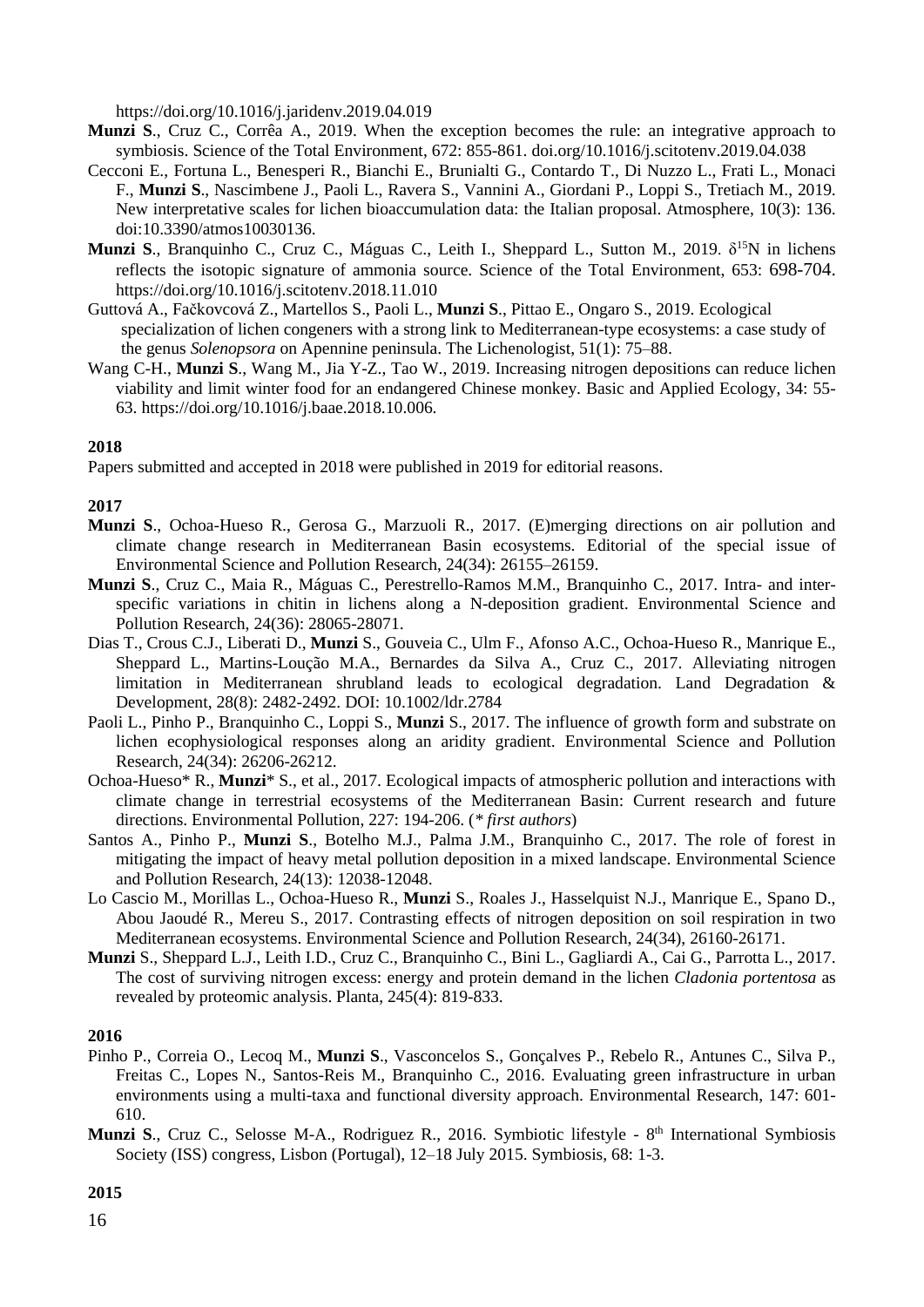- Paoli L., **Munzi S**., Guttová A., Senko D., Sardella G., Loppi S., 2015. Lichens as suitable indicators of the biological effects of atmospheric pollutants around a municipal solid waste incinerator (S Italy). Ecological Indicators, 52: 362–370.
- Wang C., Yang L., Yuan Q., **Munzi S.**, Liu M., 2015. Nitrogen sensitivity of four epiphytic lichens from habitats of *Rhinopithecus roxellana* in Shennongjia Nature Reserve. Chinese Journal of Ecology, 34(3): 626-633.

## **2014**

- **Munzi S.**, Correia O., Silva P., Lopes N., Freitas C., Branquinho C., Pinho P., 2014. Lichens as ecological indicators in urban areas: beyond the effects of pollutants. Journal of Applied Ecology, 51: 1750-1757.
- Paoli L., Fiorini E., **Munzi S**., Sorbo S., Basile A., Loppi S., 2014. Uptake and acute toxicity of cerium in the lichen *Xanthoria parietina*. Ecotoxicology and Environmental Safety, 104: 379-385.
- **Munzi S**., Cruz C., Branquinho C., Pinho P., Leith I.D., Sheppard L.J., 2014. Can ammonia tolerance amongst lichen functional groups be explained by physiological responses? Environmental Pollution, 187: 206-209.
- **Munzi S.,** Triggiani D., Ceccarelli D., Climati E., Tiezzi A., Pisani T., Paoli L., Loppi S., 2014. Antiproliferative activity of three lichen species belonging to the genus *Peltigera.* Plant Biosystems, 148(1): 83-87.

## **2013**

- Paoli L., Fiorini E., **Munzi S**., Sorbo S., Basile A., Loppi S., 2013. Antimony toxicity in the lichen *Xanthoria parietina* (L.) Th. Fr. Chemosphere, 93: 2269-2275.
- **Munzi S.,** Pisani T., Paoli L., Renzi M., Loppi S., 2013. Effect of nitrogen supply on the C:N balance in the lichen *Evernia prunastri* (L.) Ach. Turkish Journal of Biology, 37: 165-170.
- Paoli L., **Munzi S.,** Pisani T., Guttová A., Loppi S., 2013. Freezing of air-dried lichens ensures that thalli remain healthy for later physiological measurements. Plant Biosystems, 147(1): 141–144.
- **Munzi S**., Branquinho C., Cruz C., Loppi S., 2013. Nitrogen tolerance in the lichen *Xanthoria parietina*: the sensitive side of a resistant species. Functional Plant Biology, 40: 237–243.
- Paoli L., **Munzi S.,** Fiorini E., Gaggi C., Loppi S., 2013. Influence of angular exposure and proximity to vehicular traffic on the diversity of epiphytic lichens and the bioaccumulation of traffic-related elements. Environmental Science and Pollution Research, 20(1): 250-259.

## **2012**

- **Munzi S.,** Paoli L., Fiorini E., Loppi S., 2012. Physiological response of the epiphytic lichen *Evernia prunastri* (L.) Ach. to ecologically relevant nitrogen concentrations. Environmental Pollution, 171: 25- 29.
- Basile A., Sorbo S., Pisani T., Paoli L., **Munzi S**., Loppi S., 2012. Bioacumulation and ultrastructural effects of Cd, Cu, Pb and Zn in the moss *Scorpiurum circinatum* (Brid.) Fleisch. & Loeske. Environmental Pollution 166: 208-211.
- Brunialti G., Frati L., Cristofolini F., Chiarucci A., Giordani P., Loppi S., Benesperi R., Cristofori A., Critelli P., Di Capua E., Genovesi V., Gottardini E., Innocenti G., **Munzi S**., Paoli L., Pisani T., Ravera S., Ferretti M., 2012. Can we compare lichen diversity data? A test on skilled teams. Ecological Indicators, 23: 509–516.

## **2011**

- Ravera S., Nimis P.L., Brunialti G., Frati L., Isocrono D., Martellos S., **Munzi** S., Nascimbene J., Potenza G., Tretiach M., 2011. The role of lichens in selecting Important Plant Areas in Italy. Fitosociologia, 48(2): 145-153.
- **Munzi S**., Loppi S., Cruz C., Branquinho C., 2011. Do lichens have "memory" of their native nitrogen environment? Planta, 233: 333-342.
- Pisani T., **Munzi S**., Paoli L., Bačkor M., Kovačik J., Piovar J., Loppi S., 2011. Physiological effects of mercury in the lichens *Cladonia arbuscula* subsp. *mitis* (Sandst.) Ruoss and *Peltigera rufescens* (Weiss) Humb. Chemosphere, 82: 1030-1037.
- Pisani T., **Munzi S**., Paoli L., Bačkor M., Loppi S., 2011. Physiological effects of arsenic in the lichen *Xanthoria parietina* (L.) Th. Fr. Chemosphere, 82: 963-969.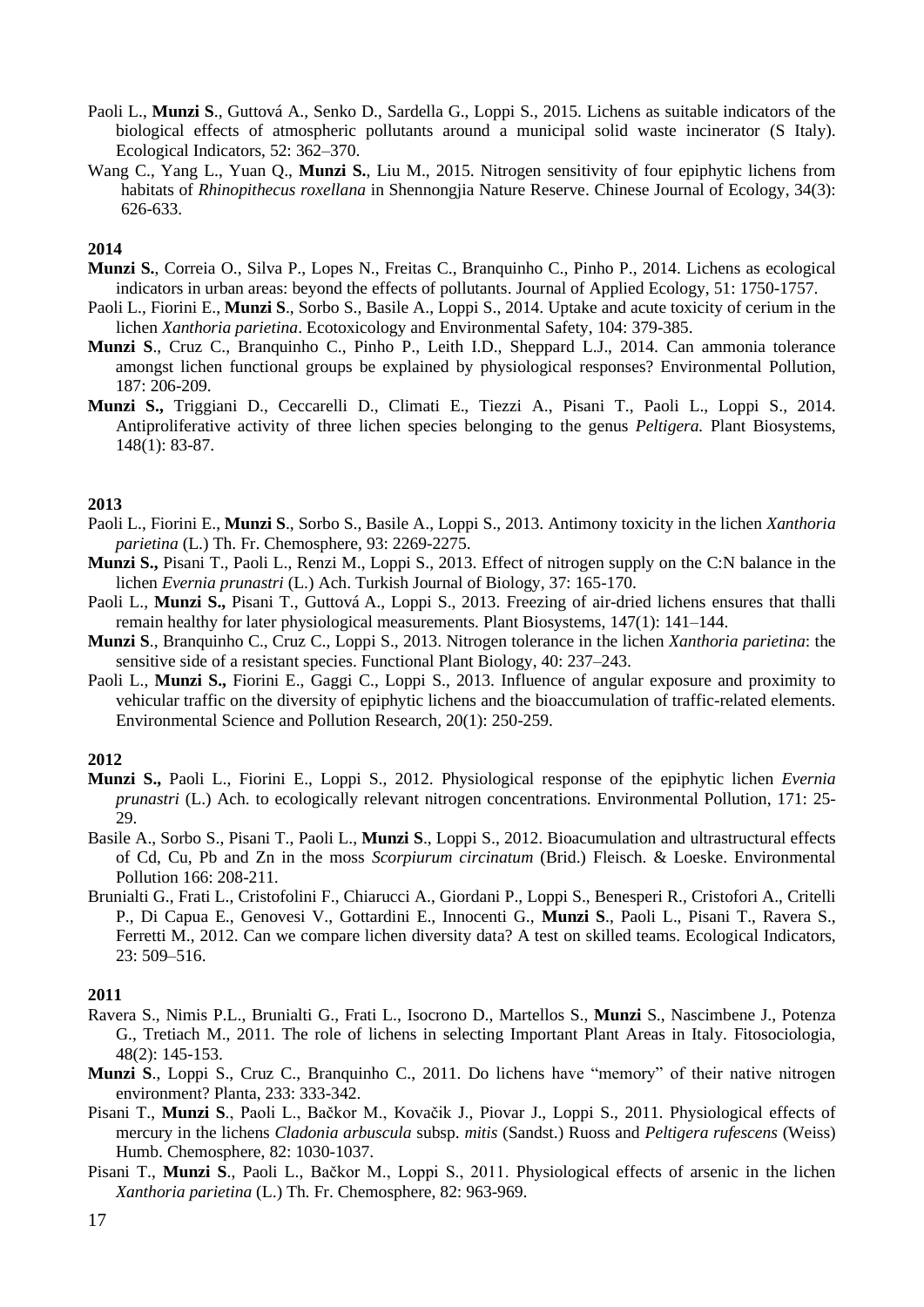#### **2007-2010**

- **Munzi S**., Pisani T., Paoli L., Loppi S., 2010. Time- and dose-dependency of the effects of nitrogen pollution on lichens. Ecotoxicology and Environmental Safety, 73: 1785-1788.
- Paoli L., Pisani T., **Munzi S**., Gaggi C., Loppi S., 2010. Influence of sun irradiance and water availability on lichen photosynthetic pigments during a Mediterranean summer. Biologia, 65(5): 776-783.
- Pisani T., **Munzi** S., Paoli L., Bačkor M., Loppi S., 2009. Physiological effects of a geothermal element: boron excess in epiphytic lichen *Xanthoria parietina* (L.) Th. Fr. Chemosphere, 76: 921-926.
- **Munzi** S., Pisani T., Loppi S., 2009. The integrity of lichen cell membrane is a suitable parameter for monitoring early biological effects of nitrogen pollution. Ecotoxicology and Environmental Safety, 72: 2009-2012.
- Pirintsos S.A., **Munzi** S., Loppi S., Kotzabasis K., 2009. Do polyamines alter the sensitivity of lichens to nitrogen stress? Ecotoxicology and Environmental Safety, 72: 1331-1336.
- **Munzi** S., Pirintsos S.A., Loppi S., 2009. [Chlorophyll degradation and inhibition of polyamine biosynthesis](http://www.sciencedirect.com/science?_ob=ArticleURL&_udi=B6WDM-4ST4CDD-1&_user=7597297&_coverDate=02%2F28%2F2009&_alid=839685477&_rdoc=1&_fmt=high&_orig=search&_cdi=6770&_sort=d&_docanchor=&view=c&_ct=2&_acct=C000036918&_version=1&_urlVersion=0&_userid=7597297&md5=d5711db8d80ca7d2ac2fc8d4ea6373be)  in the lichen *Xanthoria parietina* [under nitrogen stress.](http://www.sciencedirect.com/science?_ob=ArticleURL&_udi=B6WDM-4ST4CDD-1&_user=7597297&_coverDate=02%2F28%2F2009&_alid=839685477&_rdoc=1&_fmt=high&_orig=search&_cdi=6770&_sort=d&_docanchor=&view=c&_ct=2&_acct=C000036918&_version=1&_urlVersion=0&_userid=7597297&md5=d5711db8d80ca7d2ac2fc8d4ea6373be) Ecotoxicology and Environmental Safety, 72 (2): 281-285.
- Triggiani D., Ceccarelli D., Tiezzi A., Pisani T., **Munzi** S., Gaggi C., Loppi S., 2009. Antiproliferative activity of lichen extracts on murine myeloma cells. Biologia, 64 (1): 59-62.
- **Munzi** S., Ravera S., Caneva G., 2007. Epiphytic lichens as indicators of environmental quality in Rome. Environmental Pollution, 146: 350-358.

#### **INVITED PRESENTATIONS**

- **Munzi S.**, 2022. "The unbearable excess of nitrogen: Coping mechanisms and eco-physiological response in lichens". iLEAPS Global Colloquium Series 2022, 19 May 2022, online.
- **Munzi S.**, 2022. "Lichen-nitrogen relationship" in the course "Phytomonitoring and phytoremediation", Università di Pisa (Italy), online lesson.
- **Munzi S**., 2021. "Licheni e internet al tempo della pandemia" post-congress event "Comunicare la botanica", 116° Congresso della Società Botanica Italiana onlus, VII International Plant Science Conference, 8 - 10 September 2021, online.
- **Munzi S**., 2021. "We are all lichens Challenging boundaries -" in the Master course in Advanced Topics in Microbiology, Faculdade de Ciência da Universidade de Lisboa, Portugal.
- **Munzi S**., 2020. "Bases and relevance of nitrogen isotopic analysis in lichens" at the cE3c advanced course "Stable isotopes in Ecology and Environment: a tool to integrate scales and complexity", 4 November 2020, Faculdade de Ciência da Universidade de Lisboa, Portugal.
- Invited participant at the debate "Biophilosophy in practice new perspectives in the epistemology of the life sciences", 29 January 2020, Faculdade de Ciência da Universidade de Lisboa, Portugal.
- **Munzi S.,** 2019. "Can lichen  $\delta^{15}N$  provide a suitable tool for the interpretation of the spatial distribution of NH<sup>3</sup> sources?" at the cE3c advanced course "Stable isotopes in Ecology and Environment: a tool to integrate scales and complexity", 7 November 2019, Faculdade de Ciência da Universidade de Lisboa, Portugal.
- **Munzi S**., 2018. "Can lichen δ<sup>15</sup>N provide a suitable tool for the interpretation of the spatial distribution of NH<sup>3</sup> sources?" at the cE3c advanced course "Stable isotopes in Ecology and Environment: a tool to integrate scales and complexity", 7 June 2018, Faculdade de Ciência da Universidade de Lisboa, Portugal.
- **Munzi S**., 2018. Doctoral seminar, 2 May, 2018, Faculdade de Ciência da Universidade de Lisboa, Portugal.
- **Munzi S**., 2017. "Physiological indicators of excessive nitrogen in lichens" at the Air & Ecosystems Thematic Workshop in the framework of NitroPortugal: Strengthening Portuguese research and innovation capacities in the field of excess reactive nitrogen (H2020-TWINN-2015), 14 May 2017, Universidade de Lisboa, Portugal.
- **Munzi S**., 2016. "Using physiology and molecular technics to study lichen-nitrogen interaction" at the "International Lichenology course and workshop: Lichens as a tool for air pollution research", 26-28 September 2016, University of Zagreb, Croatia.
- **Munzi S**., 2016. "Towards a deeper understanding of lichen response to nitrogen". cE3c "Encontro Scientia", 25 February 2016, Faculdade de Ciência da Universidade de Lisboa, Portugal.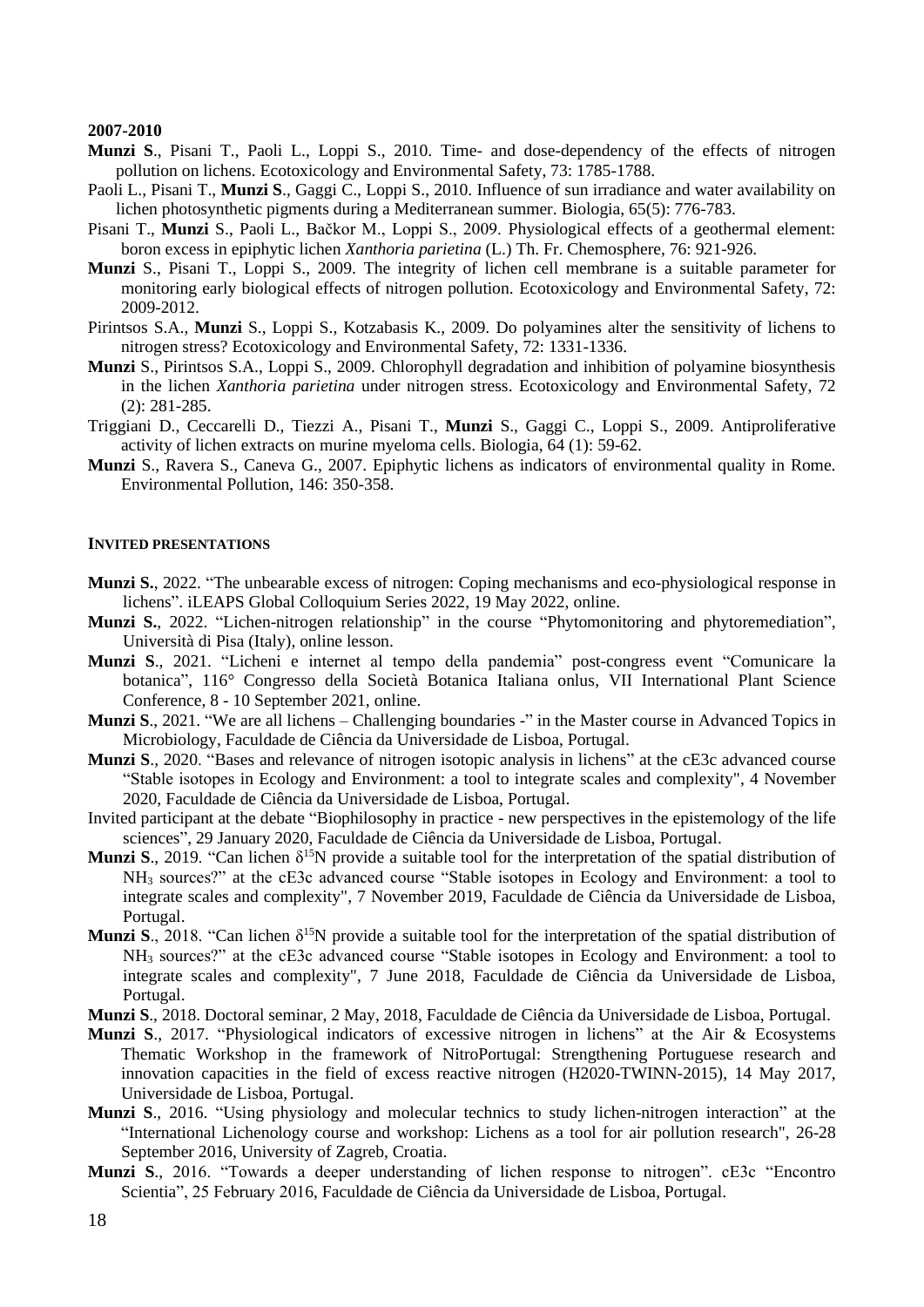**Munzi S**., 2015. Seminario doutoral, 7 December, 2015, Faculdade de Ciência da Universidade de Lisboa, Portugal.

- **Munzi S**., 2015. "What to do with lichens? Applied lichenology at the Centre for Ecology, Evolution and Environmental Change". Life Science seminar at the Museum of Natural History, 15 May 2015, London, UK.
- **Munzi S**., 2015. "Using lichens as biomonitoring tools an overview". Iranian Research Organization for Science and Technology, 13 January 2015, Tehran, Islamic Republic of Iran.
- Munzi S., 2015. Workshop "Using lichens as biomonitors of air pollution". 3<sup>rd</sup> National Conference on Air and Noise Pollution and Management, 14-15 January 2015, Tehran, Islamic Republic of Iran.
- **Munzi S**., 2014. Doctoral seminar, 23 April, 2014, Faculdade de Ciência da Universidade de Lisboa, Portugal.
- **Munzi S**., Loppi S., Cruz C., Branquinho C., 2012. "Physiological aspects of lichen-nitrogen interaction". In-Nitro Workshop, 16 May 2012, Alambre National Park, Portugal.
- **Munzi S**., 2012. "Physiological aspects of lichen-nitrogen interaction". CBA "Encontro Scientia", 9 May 2012, Faculdade de Ciência da Universidade de Lisboa, Portugal.

#### **PARTICIPATION IN NATIONAL AND INTERNATIONAL CONGRESSES WITH ORAL CONTRIBUTION**

- **Munzi S.**, 2022. I will survive! How *Cladonia* species cope with increased nitrogen availability. Book of abstracts of the CAPER - Community of Air Pollution Effects Researchers Conference 2022. 22-23 March 2022, Swansea (United Kingdom), p. 9.
- **Munzi S**., Ravera S., 2021. Lichens and iNaturalist: can we trust citizen science? Book of abstracts of the XX National congress of Ecology, 1-4 December 2021, Ponte de Lima (Portugal), p. 39.
- **Munzi S**., 2021. The contribution of the lichen *Cladonia portentosa* to environmental policy. Book of abstracts of the international conference "Air Pollution Threats to Plant Ecosystems", 11-15 October 2021, Cyprus, p.78.
- **Munzi S**., Giovanetti M., 2021. Wanted: virtual or live! How lichenological literacy overcame the pandemic. Book of abstracts of the 6<sup>th</sup> cE3c annual meeting "Frontiers in e3", 30 september-1 October 2021, online, p.82.
- **Munzi S.**, Ravera S., 2021. The lichen diversity of the Universidade de Lisboa a citizen science Project. Book of abstracts of the XXXIII Italian Lichen Society Congress, 20-22 September 2021, online. Notiziario della Società Lichenologica Italiana, 34:31.
- **Munzi S**., Giovanetti M., 2021. Wanted: Virtual or alive! Lichenologist, science communication and social distancing. Book of abstracts of the International Association for Lichenology  $9<sup>th</sup>$  Symposium, 1-6 August 2021, online, p.123.
- Morillas L., Roales J., Cruz C., **Munzi S**., 2021. Synergistic effects of nitrogen pollution and increased solar radiation on epiphytic lichens. Book of abstracts of the International Association for Lichenology  $9<sup>th</sup>$ Symposium, 1-6 August 2021, online, p.153.
- Gouveia C., Castellani B., Silva A., Cruz C., **Munzi S**., 2020. Can a starving lichen mycobiont behave as a saprophyte? Book of abstracts of the XIX Encontro Nacional de Ecologia – Desafios para a nova década, 9-12 December 2020, online, p. 94.
- **Munzi S**., Cruz C., Branquinho C., Cai G., Faleri C., Parrotta L., Bini L., Gagliardi A., Leith I.D., Sheppard L.J., 2019. *Cladonia portentosa*, more nitrogen-tolerant than expected. Book of abstracts of the XXXII Italian Lichen Society Congress, 18-20 September 2019, Bologna (Italy). Notiziario della Società Lichenologica Italiana, 32:33.
- **Munzi S**., Gouveia C., Cruz C., 2019. The end of a lichen relationship: how the mycobiont survives without the photobiont. Book of abstracts of the 15<sup>th</sup> congress of the European Ecological Federation "Ecology across borders | Embedding ecology in sustainable development goals", 29 July-2 August 2019, Lisbon (Portugal), p.401.
- **Munzi S**., 2019. A multidisciplinary approach to the lichen-nitrogen relation. Book of abstracts of the XXII Symposium of Cryptogamic Botany, Lisbon (Portugal), p. 46.
- Castellani M.B., Gouveia C., Cruz C., Silva A., **Munzi S**., 2019. The end of a lichen relationship: can the mycobiont survive without the photobiont? Book of abstracts of the  $5<sup>th</sup>$  cE3c annual meeting "Frontiers" in  $e^{3}$ ,  $1 - 2$  July, National Museum of Natural History and Science, Lisbon (Portugal), p. 9.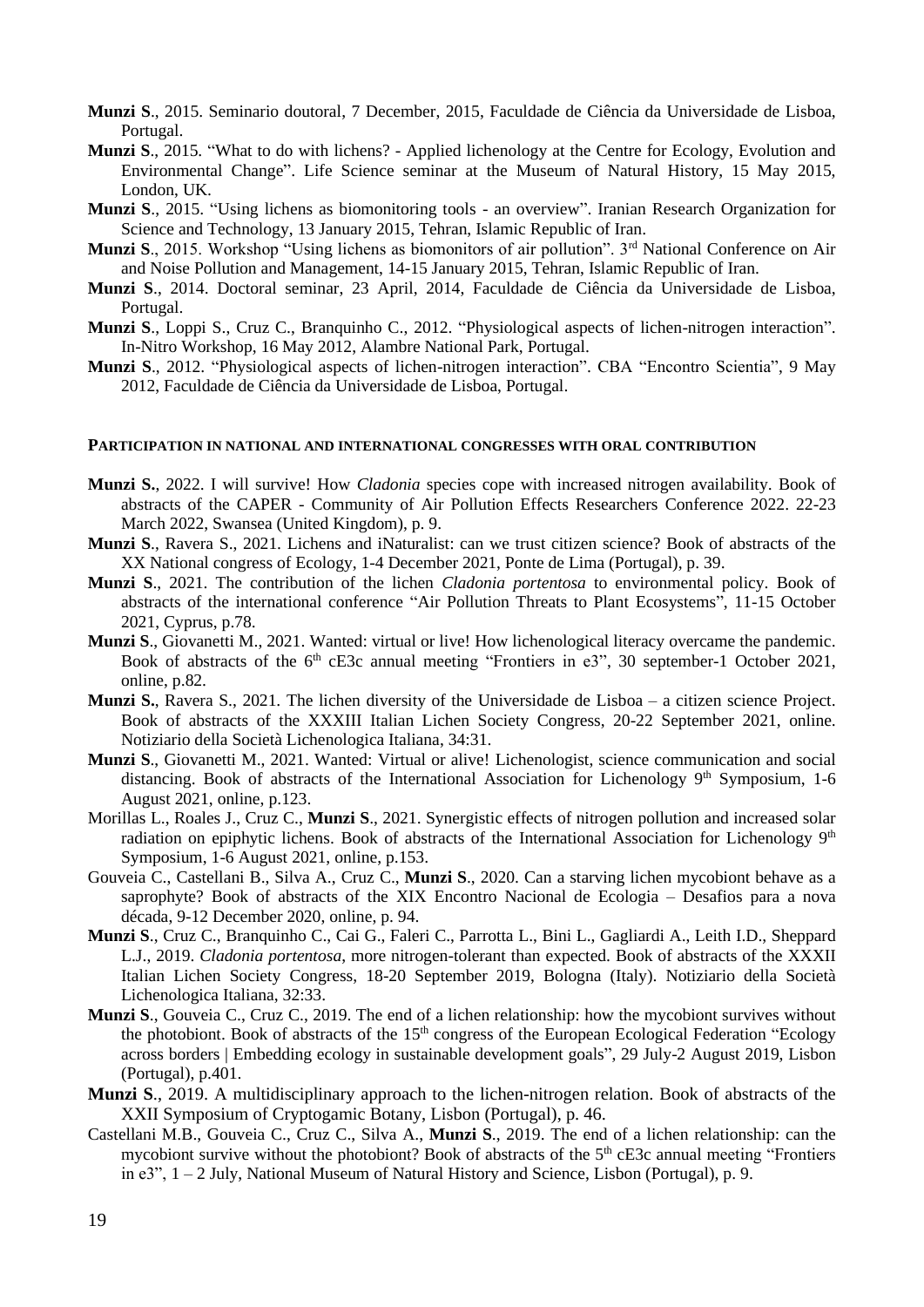- **Munzi S**., Gouveia C., Cruz C., Branquinho C., Varela Coelho A., 2019. Proteomic analysis contributes to unveil the mechanisms of nitrogen tolerance in the lichen *Xanthoria parietina*. Book of abstracts of the 1<sup>st</sup> Meeting of the Iberian Ecological Society & XIV AEET Meeting, 4-7 February 2019, Barcelona, Spain, p.337.
- **Munzi S**., Gouveia C., Cruz C., Branquinho C., Varela Coelho A., 2018. Proteomic analysis contributes to unveil the mechanisms of nitrogen tolerance in the lichen *Xanthoria parietina*. Book of abstracts of the XXXI Italian Lichen Society Congress, 26-28 September 2018, Pistoia (Italy). Notiziario della Società Lichenologica Italiana, 31:23.
- **Munzi S.**, Branquinho C., Cruz C., Máguas C., Leith I.D., Sheppard L.J., Sutton M.A., 2018. δ<sup>15</sup>N in lichens reflects the isotopic signature of ammonia source. Book of abstracts of the 8<sup>th</sup> International Workshop on Biomonitoring of Atmospheric Pollution (BIOMAP 8), Joint Institute for Nuclear Research, Dubna (Russian Federation), 2-7 July 2018, p.39.
- **Munzi S.**, Branquinho C., Cruz C., Máguas C., Leith I.D., Sheppard L.J., Sutton M.A., 2018. δ<sup>15</sup>N in lichens reflects the isotopic signature of ammonia source. Book of abstracts of the 3<sup>rd</sup> Capermed Meeting, 20-21 June, Pamplona, Spain, p.20.
- **Munzi S**., Cruz C., Maia R., Máguas C., Perestrello-Ramos M. M., Branquinho C., 2017. Intra- and interspecific variation in chitin in lichens along a N-deposition gradient. Book of abstracts of the XXX Italian Lichen Society Congress, 13-15 September 2017, Torino (Italy). Notiziario della Società Lichenologica Italiana, 30:26.
- **Munzi S**., Gouveia C., Cruz C., Maia R., Máguas C., Perestrello-Ramos M. M., Branquinho C., 2017. Effects of nitrogen excess on lichens: from the ecological to the molecular level. Book of Abstracts of the 3<sup>rd</sup> cE3c annual meeting "Frontiers in e3", 5 – 6 June, Ponta Delgada, Portugal, p. 8.
- **Munzi S**., Branquinho C., Colangelo G., Sanesi G., 2017. Assessing the ecological status of urban forest in Parco Nord Milano (Italy) combining lichen and tree response. Book of abstracts of the final conference of the COST Action FP1204 GreenInUrbs: "Green infrastructure: Nature based solutions for sustainable and resilient cities", 4-7 April 2017, Orvieto, Italy, p.309.
- **Munzi S.**, Branquinho C., Cruz C., Máguas C., Leith I., Sheppard L., Sutton M., 2016. Can we use δ<sup>15</sup>N in lichens as an indicator of nitrogen pollution and a surrogate of nitrogen atmospheric isotopic composition? Book of abstracts of the XXIX Italian Lichen Society Congress, 28-30 September 2016, Trieste (Italy). Notiziario della Società Lichenologica Italiana, 29: 16.
- **Munzi S**., Branquinho C., Cruz C., Máguas C., Leith I., Sheppard L., 2015. Can we use δ<sup>15</sup>N in lichens as an indicator of nitrogen pollution and a surrogate of nitrogen atmospheric isotopic composition? Ecology at the Interface, 21-25 September 2015, Rome, Italy.
- **Munzi S**., Sheppard L., Cruz C., Branquinho C., Bini L., Parrotta L., Cai G., 2015. How does *Cladonia portentosa* respond to nitrogen? Effect of form, dose, time of exposure, and PK addition on protein expression. Proceedings of the XXVIII Italian Lichen Society Congress, 9-11 September 2015, Lanciano (Italy). Notiziario della Società Lichenologica Italiana, 28: 25.
- **Munzi S**., Branquinho C., Cruz C., Máguas C., Leith I., Sheppard L., 2015. Tracking nitrogen pollution using δ<sup>15</sup>N in lichens: potentials and limitations. Book of Abstracts of the 1<sup>st</sup> cE3c annual meeting "Frontiers in e3", 19-20 June 2015, Lisbon, Portugal, p.9.
- **Munzi S**., Branquinho C., Cruz C., Máguas C., Leith I., Sheppard L., 2015. Tracking nitrogen pollution using δ<sup>15</sup>N in lichens: potentials and limitations. Book of Abstracts of the 4° Congresso Ibérico de Ecologia, 16-19 June 2015, Coimbra, Portugal, p. 265.
- **Munzi S**., Cruz C., Branquinho C., Pinho P., Ramos A., Pereira M.J., Loppi S., Paoli L., 2014. Physiological response of epiphytic lichens to combined climatic and nitrogen gradients in dry environments of Southern Portugal. Proceedings of the XXVII Italian Lichen Society Congress, 15-17 October, Montecatini Terme (Italy). Notiziario della Società Lichenologica Italiana, 27: 21.
- **Munzi S.,** Cruz C., Branquinho C., Cai G., Faleri C., Leith I.D., Sheppard L.J., 2014. Physiological response of lichens to long- and short-term nitrogen treatments under controlled conditions. CAPERs' 40<sup>th</sup> Anniversary Symposium - The global impact of pollutants on ecosystems, 14-16 April 2014, Lancaster University (UK). Book of abstract, p.17.
- **Munzi S**., Cruz C., Branquinho C., Cai G., Faleri C., Leith I.D., Sheppard L.J., 2014. Lichen physiological response to long- and short-term nitrogen treatment and role of potassium and phosphorus external supply. Symposium abstracts of the British Lichen Society meeting. Nottingham, 10-11 January 2014, p. 9.
- 20 **Munzi S**., Costa R., Cruz C., Maguas C., Branquinho C., 2013. Lichen tales from the Po Valley. ÈCLAIRE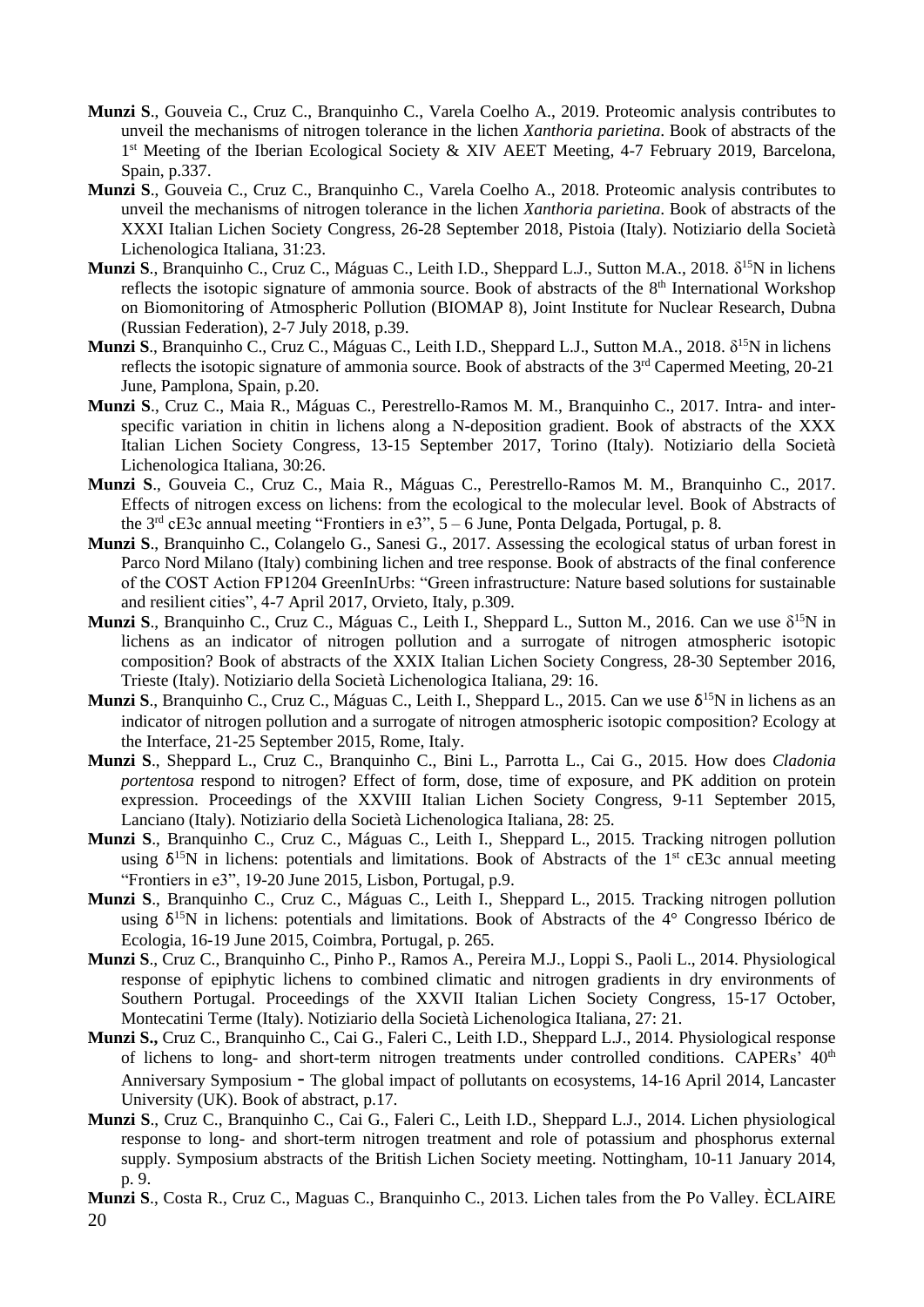3<sup>rd</sup> General Assembly, 22-24 October 2013, Zagreb (Croatia).

- **Munzi S**., Cruz S., Branquinho C., Cai G., Faleri C., Leith I.D., Sheppard L.J., 2013. Physiological performance of *Cladonia portentosa* after 11 years of wet ammonium and nitrate deposition and role of potassium and phosphorus external supply. Proceedings of the XXVI Italian Lichenological Society Congress. Piacenza, 2-4 October 2013. Notiziario della Società Lichenologica Italiana, 26: 21.
- **Munzi S**., Correia O., Branquinho C., Pinho P., 2012. Evaluating the impact of urbanization in urban and peri-urban forests using lichen functional groups. Book of abstracts of the 6<sup>th</sup> International Workshop on Biomonitoring of Atmospheric Pollution, 15-19 October 2012, Çeşme-İzmir, Turkey, p. 40.
- **Munzi S**., Loppi S., Cruz C., Branquinho C., 2012. The physiological response of lichen symbionts to stress conditions. Book of Abstracts of the<sup>7th</sup> International Symbiosis Society Congress, July 22-28, 2012 Krakow, Poland, p. 203.
- **Munzi S**., Branquinho C., Pinho P., Antunes C., Novais B., Lecoq M., Vasconcelos S., Rebelo R., Correia O., Santos-Reis M. 2011. Biodiversity in urban and peri-urban environments: a case-study of fragmentation and connectivity from Portugal. International Meeting on the development of "Urban and peri-urban Forestry Guidelines for Mediterranean region" organized by FAO and the Italian Academy of Forest Science. Florence, Italy, 17 December 2011.
- **Munzi** S., Cruz C., Branquinho C., Loppi S., 2011. Il lato sensibile di una specie tollerante: influenza dell'ambiente sui meccanismi di resistenza all'azoto in *Xanthoria parietina*. Proceedings of the XXIV Italian Lichenological Society Congress. Terni, 28-30 September 2011. Notiziario della Società Lichenologica Italiana, 24: 36.
- **Munzi** S., Cruz C., Branquinho C., Loppi S., 2010. Meccanismi intraspecifici di tolleranza all'azoto in *Xanthoria parietina*. Proceedings of the XXIII Italian Lichenological Society Congress. Pesche (IS), 29 September -1October 2010. Notiziario della Società Lichenologica Italiana, 23: 30.
- **Munzi S**., Loppi S., Cruz C., Branquinho C., 2010. Important variables in bioindication of nitrogen pollution by means of epiphytic lichens. Abstracts of the "12° Encontro Nacional de Ecologia", Porto, Portogallo, 18-20 ottobre 2010.
- **Munzi** S., Loppi S., Cruz C., Branquinho C., 2009. An overview of the effects of nitrogen deposition on ecophysiological parameters in lichens. Abstracts of the "5<sup>th</sup> International Workshop on Biomonitoring of Air Pollution", Buenos Aires, Argentina, 20-24 September 2009.
- **Munzi** S., Cruz C., Branquinho C., Pisani T., Loppi S., 2009. Meccanismi di risposta dei licheni ad alcuni composti azotati. Proceedings of the XXII Italian Lichen Society Congress. Brescia, 9-12 September 2009. Notiziario della Società Lichenologica Italiana, 22: 28.
- **Munzi** S., Pisani T., Loppi S., 2008 Composti azotati ed efficienza fotosintetica: influenza del fattore tempo in esperimenti a medio termine su *Evernia prunastri* e *Xanthoria parietina*. Proceedings of the XXI Italian Lichen Society Congress. Cogne (AO), 11-13 September 2008. Notiziario della Società Lichenologica Italiana, 21: 54.
- Triggiani D., Ceccarelli D., Tiezzi A., Pisani T., **Munzi** S., Gaggi C., Loppi S., 2008 Antiproliferative activity of lichen extracts on murine myeloma cells. Proceedings of the Phytochemical Society of Europe Young Scientists' Meeting "Future trends in phytochemistry: compounds – enzymes – genes", Bad Herrenalb, 26-29 March 2008.
- **Munzi** S., Loppi S., Kotzabasis K., Pirintsos S.A., 2006 Efficienza fotosintetica e attività biologica delle poliammine in licheni esposti ad eccesso di azoto lungo un gradiente di intensità luminosa. Proceedings of the XIX Italian Lichen Society Congress, Trento, 5-7 October 2006. Notiziario della Società Lichenologica Italiana, 19: 91.
- **Munzi** S., Kotzabasis K., Loppi S., Pirintsos A.S., 2006 Effects of KNO<sub>3</sub>, NH<sub>4</sub>NO<sub>3</sub> and (NH<sub>4</sub>)<sub>2</sub>SO<sub>4</sub> on the N-sensitive *Evernia prunastri* and the N-tolerant *Xanthoria parietina* lichens, and the role of polyamines. Abstracts of the "Reduced Nitrogen in Ecology and the Environment" Congress. Obergurgl, Austria, October 14-18, 2006.

#### **PARTICIPATION IN NATIONAL AND INTERNATIONAL CONGRESSES WITH POSTER CONTRIBUTION**

Cecconi E., Giordani P., Benesperi R., Bianchi E., Brunialti G., Contardo T., Di Nuzzo L., Fortuna L., Frati L., Loppi S., Monaci F., **Munzi S**., Nascimbene J., Paoli L., Ravera S., Tretiach M., Vannini A., 2021. Revised interpretative scales for Italian databases of lichen bioaccumulation. Book of abstracts of the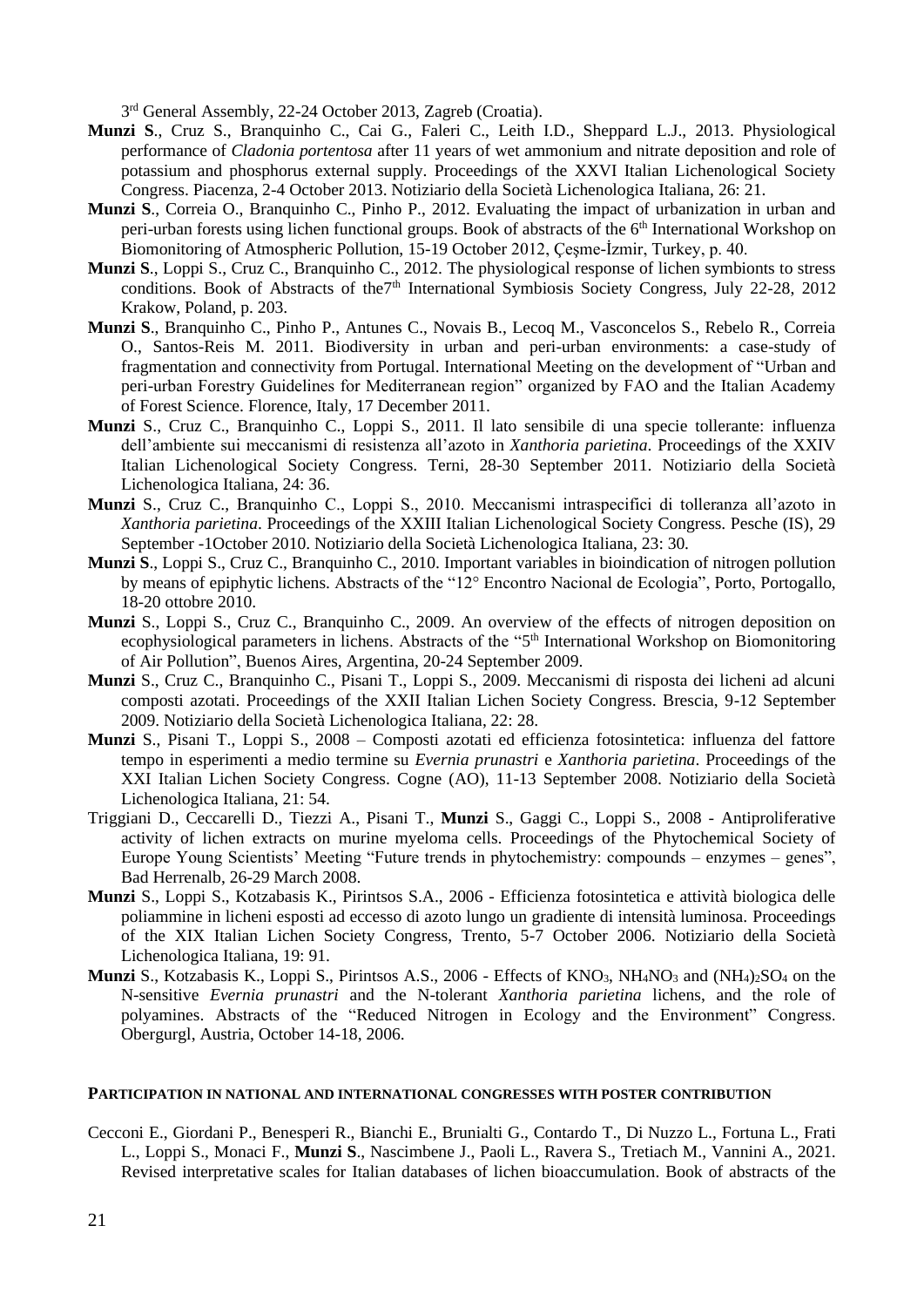international conference "Air Pollution Threats to Plant Ecosystems", 11-15 October 2021, Cyprus, p.120.

- Morillas L., Roales J., Cruz C., **Munzi S**., 2021. Play and learn: A videogame to enhance the outreach of our research project. Book of abstracts of the 6<sup>th</sup> cE3c annual meeting "Frontiers in e3", 30 september-1 october 2021, online, p.41.
- **Munzi S**., Ravera S., 2021. FCUL lichen diversity: the contribution of the Italian Lichen Society to +Biodiversidade@Ciências. Book of abstracts of the 6<sup>th</sup> cE3c annual meeting "Frontiers in e3", 30 september-1 october 2021, online, p.33.
- **Munzi S.**, Giovanetti M., 2021. Science communication at the time of the pandemic: how to overcome confinement and social distancing. Book of abstracts of the XXXIII Italian Lichen Society Congress, 20-22 September 2021, online. Notiziario della Società Lichenologica Italiana, 34:46.
- Morillas L., Roales J., Cruz C., **Munzi S.**, 2021. Epiphytic lichens responding to the synergistic effect of solar radiation and nitrogen addition. Book of abstracts of the XXXIII Italian Lichen Society Congress, 20-22 September 2021, online. Notiziario della Società Lichenologica Italiana, 34:36.
- Castellari V., Nascimbene J., **Munzi S.**, 2021. Più a lungo è meglio? Impatto della durata del tempo di adattamento al buio sulle misure di fluorescenza in talli lichenici. Book of abstracts of the XXXIII Italian Lichen Society Congress, 20-22 September 2021, online. Notiziario della Società Lichenologica Italiana, 34:35.
- Morillas L., Roales J., **Munzi S**., Cruz C., 2020. Lockdown and experiments: How I transformed my home in a laboratory. Book of abstracts of the 6<sup>th</sup> cE3c annual meeting "Frontiers in e3" 1-2 October 2020, p. 56.
- Giordani P., Benesperi R., Bianchi E., Brunialti G., Cecconi E., Contardo T., Di Nuzzo L., Fortuna L., Frati L., Loppi S., Monaci F., **Munzi S**., Nascimbene J., Paoli L., Ravera S., Tretiach M., Vannini A., 2020. Use of lichens as bioaccumulators and data interpretation: the contribution of the Working Group on Biomonitoring of the Italian Lichen Society. Book of abstracts of the 6<sup>th</sup> cE3c annual meeting "Frontiers in e3", p. 60.
- Lo Cascio M., Morillas L., Ochoa-Hueso R., Delgado-Baquerizo M., Roales J., **Munzi S**., Spano D., Cruz C., Gallardo A., Manrique E., Perez-Corona M.E., Dias T., Mereu S., 2020. Cross-site differences are more important than N addition in regulating litter decomposition rates in Mediterranean Basin ecosystems. Convegno AISSA#under40, Sassari, 4-5 June, Università di Sassari (Italy).
- **Munzi S**., Máguas C., Giovanetti M., 2019. Lichens and bees: a vestigial relationship? Book of abstracts of the XXXII Italian Lichen Society Congress, 18-20 September 2019, Bologna (Italy). Notiziario della Società Lichenologica Italiana, 32:65.
- **Munzi S**., Gouveia C., Castellani M.B., Cruz C., 2019. Breaking a lichen relationship: looking at the mycobiont when the photobiont has gone. Book of abstracts of the XXII Symposium of Cryptogamic Botany, Lisbon (Portugal), p. 33.
- **Munzi S**., Máguas C., Giovanetti M., 2019. Honeybee washboarding behaviour: a vestige of feral nesting in tree cavities? Book of abstracts of the  $5<sup>th</sup>$  cE3c annual meeting "Frontiers in e3",  $1 - 2$  July, National Museum of Natural History and Science, Lisbon (Portugal), p. 41.
- Caporale S., Marchetti M., **Munzi S**., Ravera S., 2018. Variation of physiological parameters in the lichen *E. prunastri* (L.) Ach. exposed to different environmental stressors in Molise (central Italy). Proceedings of the 113º congress of the Società Botanica Italiana, 12-15 September 2018, Fisciano (Italy), p.81.
- **Munzi S**., Varela Z., Paoli L., 2018. Photosynthesis reactivation in lichens and mosses after dry periods of different length. Book of abstracts of 4<sup>th</sup> cE3c Annual Meeting, 9-10 July, Universidade de Lisboa (Portugal), p.71.
- **Munzi S**., Varela Z., Paoli L., 2018. Does duration matter? Photosynthesis reactivation in lichens and mosses after drought of different length. Book of abstracts of the 3<sup>rd</sup> Capermed Meeting, 20-21 June, Pamplona (Spain), p.36.
- Mereu S., Morillas L., Lo Cascio M., **Munzi S**., 2018. Hardly detectable effects of N depositions on the productivity of a Mediterranean ecosystem: what are we missing and where should we look? Book of abstracts of the 3rd Capermed Meeting, 20-21 June, Pamplona, Spain, p.35.
- Gouveia C., Cruz C., **Munzi S**., 2017. O efeito da temperatura e azoto no fotobionte dos líquenes *Flavoparmelia caperata* e *Parmotrema hypoleucinum*. Book of abstracts of the 16º Encontro Nacional de Ecologia, 9-10 November 2017, Lisbon (Portugal), p.12.
- Lo Cascio M., Morillas L., Mereu S., Ochoa-Hueso R., Manrique E., **Munzi S**., Roales, J., Spano D., Cruz C., Dias T., Gallardo A., Delgado-Baquerizo M., 2017. Nitrogen deposition impacts on microbial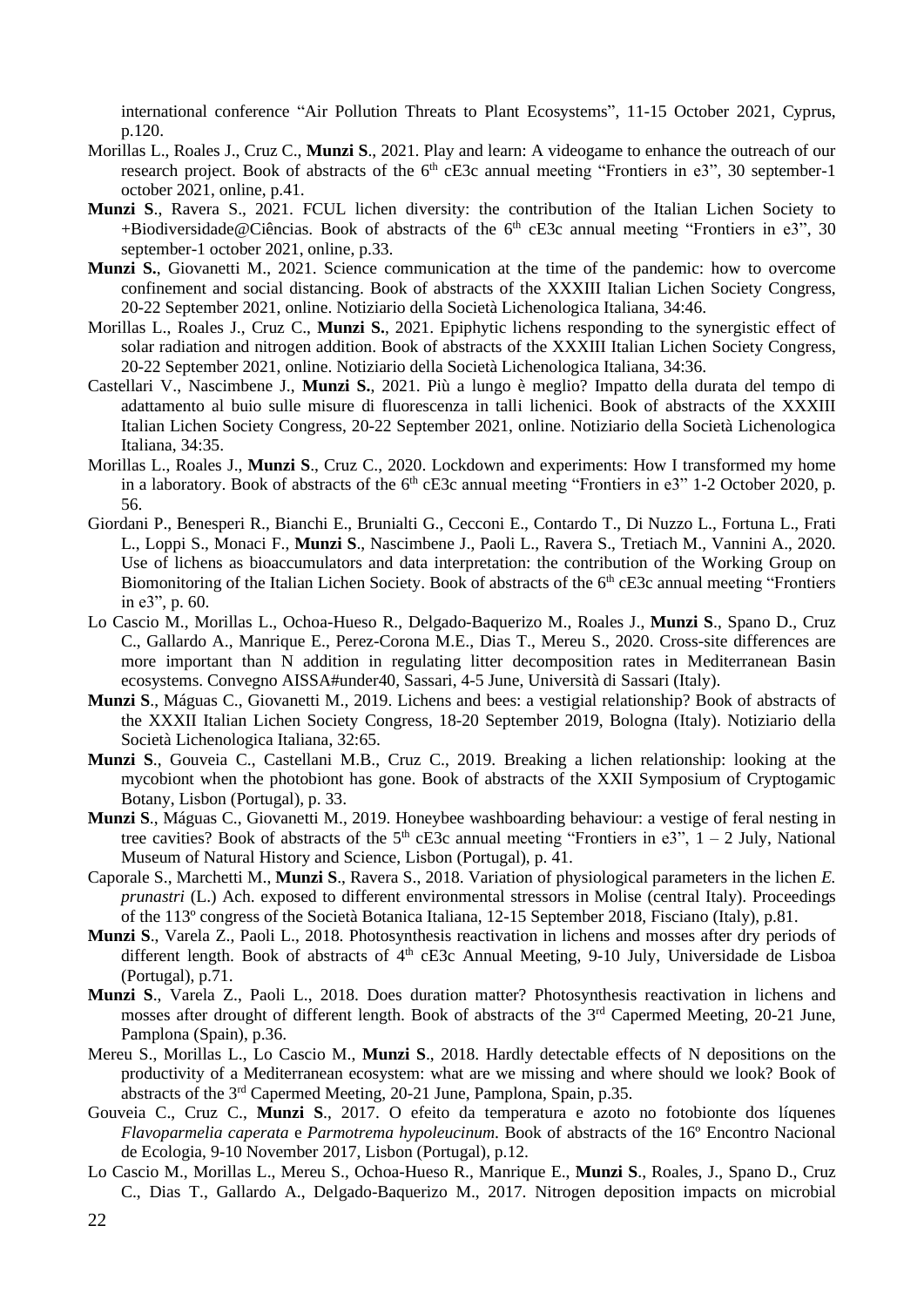abundance and decomposition in three Mediterranean sites: a coordinated study using the NitroMed network. Book of abstracts of the XIV MEDECOS & XIII AEET meeting "*Human driven scenarios for evolutionary and ecological changes*", 31 January - 4 February 2017, Seville (Spain), p.117.

- **Munzi S**., Cruz C., Máguas C., Leith I., Sheppard L., Sutton M., 2016. Is lichen δ<sup>15</sup>N an indicator of nitrogen pollution and a surrogate of nitrogen atmospheric composition? Evidence from manipulative experiments. Proceedings of the 2016 International Nitrogen Initiative Conference, "*Solutions to improve nitrogen use efficiency for the world*", 4 – 8 December 2016, Melbourne (Australia).
- **Munzi S**., Branquinho C., Colangelo G., Sanesi G., 2016. Combining lichen and tree response to evaluate the status of urban forests in Parco Nord Milano (Italy). Book of abstracts of the XXIX Italian Lichen Society Congress, 28-20 September 2016, Trieste (Italy). Notiziario della Società Lichenologica Italiana, 29: 44.
- Ravera S., Isocrono D., Brunialti G., Cataldo D., Ciotti R., Giordani P., Guttová A., Matteucci E., **Munzi S**., Paoli L., 2016. Nuovi dati sulla presenza di *Arthopyrenia* sensu latu in Italia. Book of abstracts of the XXIX Italian Lichen Society Congress, 28-20 September 2016, Trieste (Italy). Notiziario della Società Lichenologica Italiana, 29: 52.
- **Munzi S**., Cruz C., Sheppard L.J., Leith I.D., Bini L., Gagliardi A., Cai G., Parrotta L., Gouveia C., Varela Coelho A., Branquinho C., 2016. Molecular clues on eco-physiological response of lichens to nitrogen. Book of abstracts of the 8<sup>th</sup> Congress of the International Association of Lichenology, 1-5 August 2016, Helsinki, Finland, p. 141.
- Cai-Água Martins D., Veloso Gago Da Graça C., Máguas C., **Munzi S**., 2016. Differential physiological effects of nitrogen supply on two sensitive lichens. Book of abstracts of the  $2<sup>nd</sup>$  annual meeting of the Center for Ecology, Evolution and Environmental Changes (cE3c) "Frontiers in E3", pp. 27-28.
- Gouveia C., Cruz C., **Munzi S**., 2016. Breaking the bond in lichen symbiosis: What happens when one of the partners dies? Book of abstracts of the 2<sup>nd</sup> annual meeting of the Center for Ecology, Evolution and Environmental Changes (cE3c) "Frontiers in E3", pp. 36-37.
- **Munzi S**., Branquinho C., Colangelo G., Sanesi G., 2016. Combining lichen and tree response to evaluate the status of urban forests in Parco Nord Milano (Italy). Book of abstracts of the 2<sup>nd</sup> Capermed Meeting, 28-30 June, Brescia, Italy, p.38.
- **Munzi S**., Branquinho C., Pinho P., Loppi S., Paoli L., 2016. Do lichens respond to synergistic effects of nitrogen and water stress? A case study from South Portugal. Book of abstracts of the 2<sup>nd</sup> Capermed Meeting, 28-30 June, Brescia, Italy, p.37.
- Lo Cascio M., Morillas L., Ochoa-Hueso R., Manrique E., **Munzi S**., Roales J., Spano D., Mereu S., 2016. Contrasting effects of nitrogen deposition on soil respiration in two Mediterranean ecosystems. Book of abstracts of the 2<sup>nd</sup> Capermed Meeting, 28-30 June, Brescia, Italy, p.32.
- **Munzi S**., Thüs H., Wolseley P., Wang C., 2015. Monitoring environmental changes in the habitat of *Rhinopithecus roxellana* in Shennongjia Forestry District (China). Proceedings of the XXVIII Italian Lichen Society Congress, 9-11 September 2015, Lanciano (Italy). Notiziario della Società Lichenologica Italiana, 28: 47.
- **Munzi S**., Sheppard L., Cruz C., Branquinho C., Bini L., Parrotta L., Cai G., 2015. How does *Cladonia portentosa* respond to nitrogen? Effect of form, dose, time of exposure, and PK addition on protein expression. Book of abstracts of the 8<sup>th</sup> Congress of the International Symbiosis Society, 12-18 July, Lisbon (Portugal), p. 199.
- **Munzi S**., Yang L., Qiaoling Y., Yi P., Xiang D., Wang C., 2014. Effect of nitrogen pollution on growth and nutrition traits of winter lichen-food of *Rhinopithecus roxellana* in Shennongjia Reserve (China). Proceedings of the XXVII Italian Lichen Society Congress, 15-17 October, Montecatini Terme (Italy). Notiziario della Società Lichenologica Italiana, 27: 54.
- **Munzi S**., Cruz C., Branquinho C., Cai G., Parrotta L., Bini L., Sheppard L., 2014. How nitrogen changes protein expression in *Cladonia portentosa*: the effect of form, dose, time of exposure, and PK addition. Proceedings of the XXVII Italian Lichen Society Congress, 15-17 October, Montecatini Terme (Italy). Notiziario della Società Lichenologica Italiana, 27: 53.
- Liberati D., Fusaro L., Locascio M., **Munzi** S., Mereu S., Morillas L., Cruz C., 2014. Nitrogen deposition effects on leaf physiology of Mediterranean species. "Committee on Air Pollution Effects Research in Mediterranean Environment" 3-4 July 2014, Lisbon, Portugal.
- Pinho P., **Munzi S.**, Augusto S., Matos P., Máguas C., Branquinho C., 2014. Establishing long-term and integrative ecological indicators to monitor the critical levels and loads of atmospheric reactive nitrogen. Adaptation Frontiers: Conference on European Climate Adaptation Research and Practice,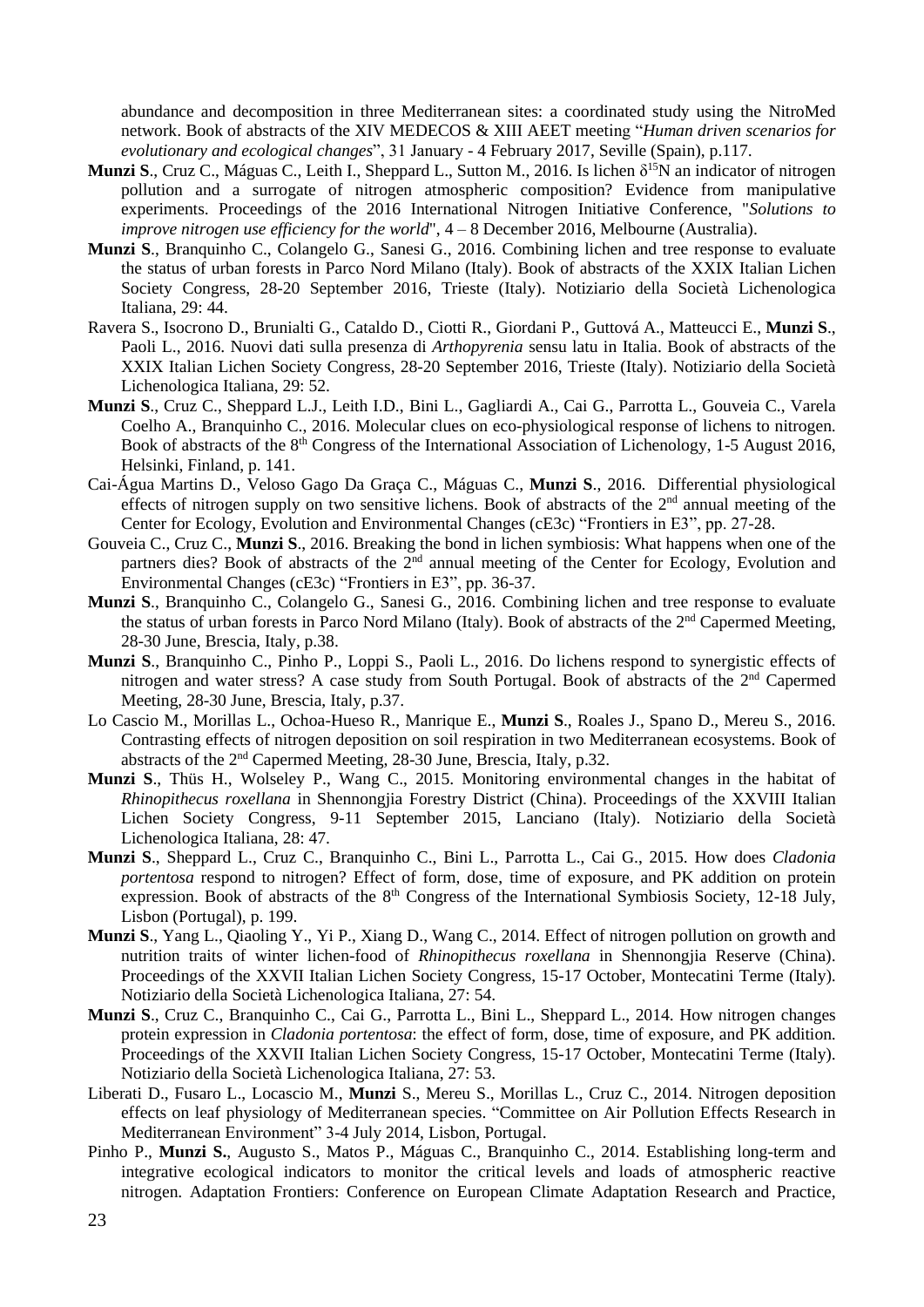10th -12th of March 2014, Lisboa, Portugal.

- **Munzi S**., Correia O., Silva P., Lopes N., Freitas C., Branquinho C., Pinho P., 2014. Lichen functional groups as indicators of microclimate changes associated to urbanization**.** Symposium abstracts of the British Lichen Society meeting. Nottingham, 10-11 January 2014, p. 26.
- **Munzi S**., Correia O., Silva P., Lopes N., Freitas C., Branquinho C., Pinho P., 2013. Lichen functional groups as indicators of microclimate changes associated to urbanization**.** Proceedings of the XXVI Italian Lichen Society Congress. Piacenza, 2-4 October 2013. Notiziario della Società Lichenologica Italiana, 26: 45.
- **Munzi S**., Sheppard L., Leith I., Cruz C., Pinho P., Branquinho C., 2013. Effects of nitrogen deposition on lichen ecophysiology: long-term and short-term experiment in the Whim site. Proceedings of the XIII Congresso Luso-Espanhol de Fisiologia Vegetal, 24-28 July 2013, Lisbon, Portugal, p.385.
- Matos P., Pinho P., Llop E., **Munzi S**., Branquinho C., 2012. Lichen functional diversity as a tool for assessing the first effects of climate change: developing an early-warning ecological indicator. EcoSummit 2012 - Ecological Sustainability: Restoring the Planet's Ecosystem Services" Columbus-Ohio, EUA, 30 September - 5 October 2012.
- Paoli L., **Munzi S**., Proietti Pannunzi D., Guttova A., Sardella G., Loppi S., 2012. Adattamenti fisiologici di *Evernia prunastri* esposta in un'area industriale. Proceedings of the XXV Italian Lichen Society congress, 2-5 October 2012, Rome, Italy. Notiziario della Società Lichenologica Italiana, 25:60.
- **Munzi S**., Paoli L., Fiorini E., Loppi S., 2012. Risposta fisiologica del lichene *Evernia prunastri* (L.) Ach. a concentrazioni ecologicamente rilevanti di ammonio. Proceedings of the XXV Italian Lichen Society congress, 2-5 October 2012, Rome, Italy. Notiziario della Società Lichenologica Italiana, 25:58.
- **Munzi S**., Paoli L., Fiorini E., Loppi S., 2012. Physiological response of the lichen *Evernia prunastri* (L.) Ach. to ecologically relevant nitrogen concentrations. Book of abstracts of the 6<sup>th</sup> International Workshop on Biomonitoring of Atmospheric Pollution, 15-19 October 2012, Cesme-İzmir, Turkey, p. 70.
- Paoli L., **Munzi S**., Guttová A., Sardella G., Proietti Pannunzi D., Senko D., Pozo K., Loppi S., 2012. Lichen biomonitoring around a solid waste incinerator. Book of abstracts of the 6<sup>th</sup> International Workshop on Biomonitoring of Atmospheric Pollution, 15-19 October 2012, Çeşme-İzmir, Turkey, p. 56-57.
- Paoli L., **Munzi S**., Fiorini E., Sorbo S., Basile A., Loppi S., 2012. Antimony toxicity in the lichen *Xanthoria parietina* (L.) Th.Fr. Book of abstracts of the 6<sup>th</sup> International Workshop on Biomonitoring of Atmospheric Pollution, 15-19 October 2012, Çeşme-İzmir, Turkey, p. 55.
- **Munzi S.**, Loppi S., Cruz C., Branquinho C., 2012. The role of lichens in understanding and evaluating the impact of reactive nitrogen forms on the ecosystem. Planet under pressure, 26-29 March 2012, London, UK.
- Paoli L., **Munzi** S., Fiorini E., Loppi S., 2011. Influenza dell'esposizione e della distanza dell'albero da una strada a elevato traffico veicolare sulla biodiversità dei licheni epifiti e sulla deposizione di elementi in traccia. Proceedings of the XXIV Italian Lichen Society Congress. Terni, 28-30 September 2011. Notiziario della Società Lichenologica Italiana, 24:57.
- **Munzi** S., Paoli L., Fiorini E., Loppi S., 2011. Effetti dell'antimonio sul lichene *Xanthoria parietina.* Proceedings of the XXIV Italian Lichen Society Congress. Terni, 28-30 September 2011. Notiziario della Società Lichenologica Italiana, 24:55.
- Fiorini E., Paoli L., **Munzi** S., Loppi S., 2011. Effetti del cerio sul lichene *Xanthoria parietina.* Proceedings of the XXIV Italian Lichen Society Congress. Terni, 28-30 September 2011. Notiziario della Società Lichenologica Italiana, 24:54.
- Gagliardi M., Zucconi L., Onofri S., Nascetti G., **Munzi** S., 2010. Contributo alla conoscenza di alcune specie licheniche dal punto di vista fitogeografico. Proceedings of the XXIII Italian Lichen Society Congress. Pesche (IS), 29 September -1October 2010. Notiziario della Società Lichenologica Italiana, 23: 39.
- Pisani T., Paoli L., **Munzi** S., Loppi S., 2009. Effetti dell'arsenico nel lichene epifita *Xanthoria parietina* (L.) Th.Fr. Proceedings of the XXII Italian Lichen Society Congress. Brescia, 9-12 September 2009. Notiziario della Società Lichenologica Italiana, 22: 30.
- Brunialti G., Cristofolini F., Chiarucci A., Frati L., Giordani P., Loppi S., Benesperi R., Cristofori A., Critelli P., Di Capua E., Genovesi V., Gottardini E., Innocenti G., **Munzi** S., Paoli L., Pisani T., Ravera S., Ferretti M., 2009. Verso una norma europea sul monitoraggio della diversità lichenica: primo test comparativo nazionale. Struttura del progetto e risultati preliminari. Proceedings of XXII the Italian Lichen Society Congress. Brescia, 9-12 September 2009. Notiziario della Società Lichenologica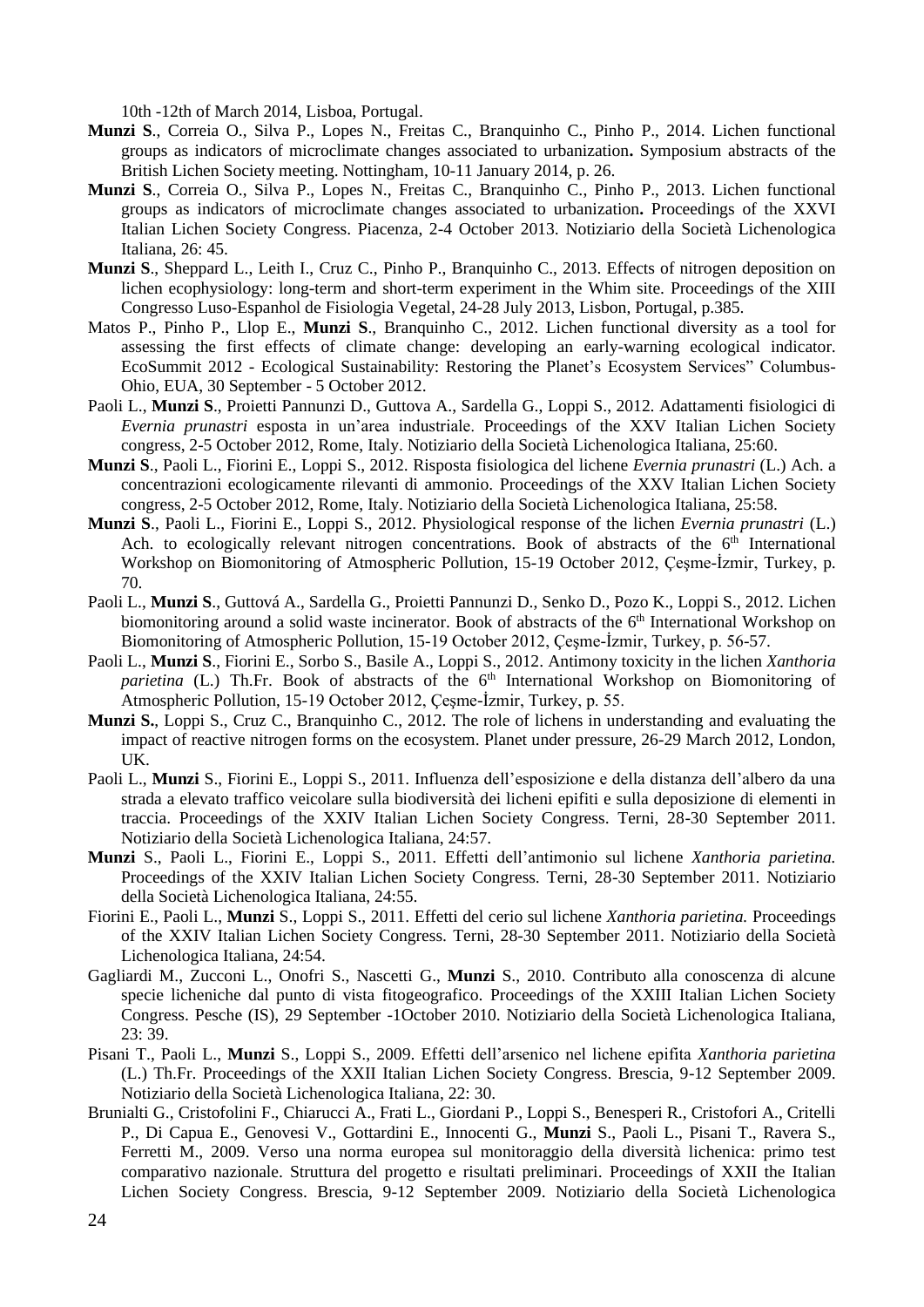Italiana, 22: 22.

- Pisani T., Zahradnikova M., **Munzi** S., Loppi S., 2008. Effetti del boro sul lichene epifita *Xanthoria parietina*. Proceedings of the XXI Italian Lichen Society Congress. Cogne (AO), 11-13 September 2008. Notiziario della Società Lichenologica Italiana, 21: 60.
- **Munzi** S., Triggiani D., Ceccarelli D., Climati E., Tiezzi A., Pisani T., Loppi S., 2008. Effetti di estratti lichenici del genere *Peltigera* su cellule di mieloma murino. Proceedings of the XXI Italian Lichen Society Congress. Cogne (AO), 11-13 September 2008. Notiziario della Società Lichenologica Italiana, 21: 55.
- Giordani P., G., Incerti G., Benesperi R., Cristofolini F., Deperis F., Ferretti M., Frati L., Isocrono D., Lazzarin G., Loppi S., Matteucci E., Modenesi P., **Munzi** S., Onorari M., Paolinelli P., Perotti M., Pisani M., Ravera S., Zieger M., Tretiach M., 2008 – Il contributo italiano alla bozza di norma europea CEN Biomonitoring of air – Determination of biological index of epiphytic lichens. Proceedings of the XXI Italian Lichen Society Congress. Cogne (AO), 11-13 September 2008. Notiziario della Società Lichenologica Italiana, 21: 49.
- Vurro E., Sossi S., Bruno M., Sanità di Toppi L., Pisani T., **Munzi** S., Gaggi C., Loppi S., 2007. Effetti di elevate concentrazioni di CO<sup>2</sup> e NH<sup>4</sup> sulle concentrazioni di alcuni elementi in traccia in talli di *Evernia prunastri*. Proceedings of the XX Italian Lichen Society Congress. Siena, 13-14 September 2007. Notiziario della Società Lichenologica Italiana, 20: 40.
- Triggiani D., Ceccarelli D., Pizzardi S., Fuschino A., Corsi F., Tiezzi A., **Munzi** S., Pisani T., Loppi S., 2007. Valutazione dell'attività antiproliferativa di estratti lichenici su cellule di mieloma murino. Proceedings of the XX Italian Lichen Society Congress. Siena, 13-14 September 2007. Notiziario della Società Lichenologica Italiana, 20: 22.
- **Munzi** S., Pirintsos S.A., Kotzabasis K., Loppi S., 2007. Effetti dell'eccesso di azoto su alcuni parametri ecofisiologici del lichene *Evernia prunastri* (L.) Ach. Proceedings of the XX Italian Lichen Society Congress. Siena, 13-14 September 2007. Notiziario della Società Lichenologica Italiana, 20: 35.
- **Munzi** S., Loppi S., Kotzabasis K., Pirintsos S.A., 2006. Effetti dell'eccesso di azoto sull'efficienza fotosintetica e ruolo delle poliammine nelle specie licheniche *Evernia prunastri* (L.) Ach. e *Xanthoria parietina* (L.) Th. Fr. In: Proceedings of the 101<sup>°</sup> Congress of the Italian Botanical Society, Caserta, 27-29 September 2006, pp. 243.
- Loppi S., **Munzi** S., Frati L., Pirintsos A.S., 2006. Lichens as biomonitors of the effects of reduced nitrogen in the Mediterranean area. Abstracts of the "Reduced Nitrogen in Ecology and the Environment" Congress. Obergurgl, Austria, October 14-18, 2006.
- **Munzi** S., Pirintsos S.A., Kotzabasis K., Loppi S., 2006. Ecophysiological response of the lichens *Pseudevernia furfuracea* (L.) Zopf, *Evernia prunastri* (L.) Ach. and *Xanthoria parietina* (L.) Th. Fr. to excess nitrogen supply. Abstracts of IV Balkan Botanical Congress. Sofia, Bulgaria, June 20-26, 2006, p. 252.
- **Munzi** S., Ravera S., Caneva G., 2005. Risultati preliminari del monitoraggio della città di Roma tramite IBL. Proceedings of the XVII Italian Lichen Society Congress, Genova, 30 September-1 October 2004. Notiziario della Società Lichenologica Italiana, 18: 46-47.
- **Munzi S**., Ravera S., Caneva G., 2004. Epiphytic lichens as environmental bioindicators in Rome, Italy. In: Randlane T., Saag A. (eds.): Book of Abstracts of the 5th IAL Symposium, Lichens in Focus, Tartu, pp. 73-74.
- Ravera S., **Munzi** S., Roffilli R., 2003. Contributo alla conoscenza dei licheni epifiti dell'area romana. Proceedings of the Italian Lichen Society Congress. October 2002. Orto Botanico, Padova. Notiziario della Società Lichenologica Italiana, 16: 77.

### **NATIONAL AND INTERNATIONAL CONGRESSES AS CO-AUTHOR IN ORAL PRESENTATION**

- Morillas L., Roales J., Cruz C., **Munzi S**., 2022. Slight increase of nitrogen availability can help the soil lichen *Cladonia rangiferina* to cope with environmental changes. Book of abstracts of the XV Portuguese-Spanish symposium on plant wáter relations – Water relations under climate change: from genes to ecosystems. 26-28 January 2022, online, p.99.
- Morillas L., Roales J., Cruz C., **Munzi S**., 2021. Long term exposure to N addition contributed to the acclimation to higher N availability in the soil lichen *Cladonia rangiferina*. Book of abstracts of the XX National congress of Ecology, 1-4 December 2021, Ponte de Lima (Portugal), p.40.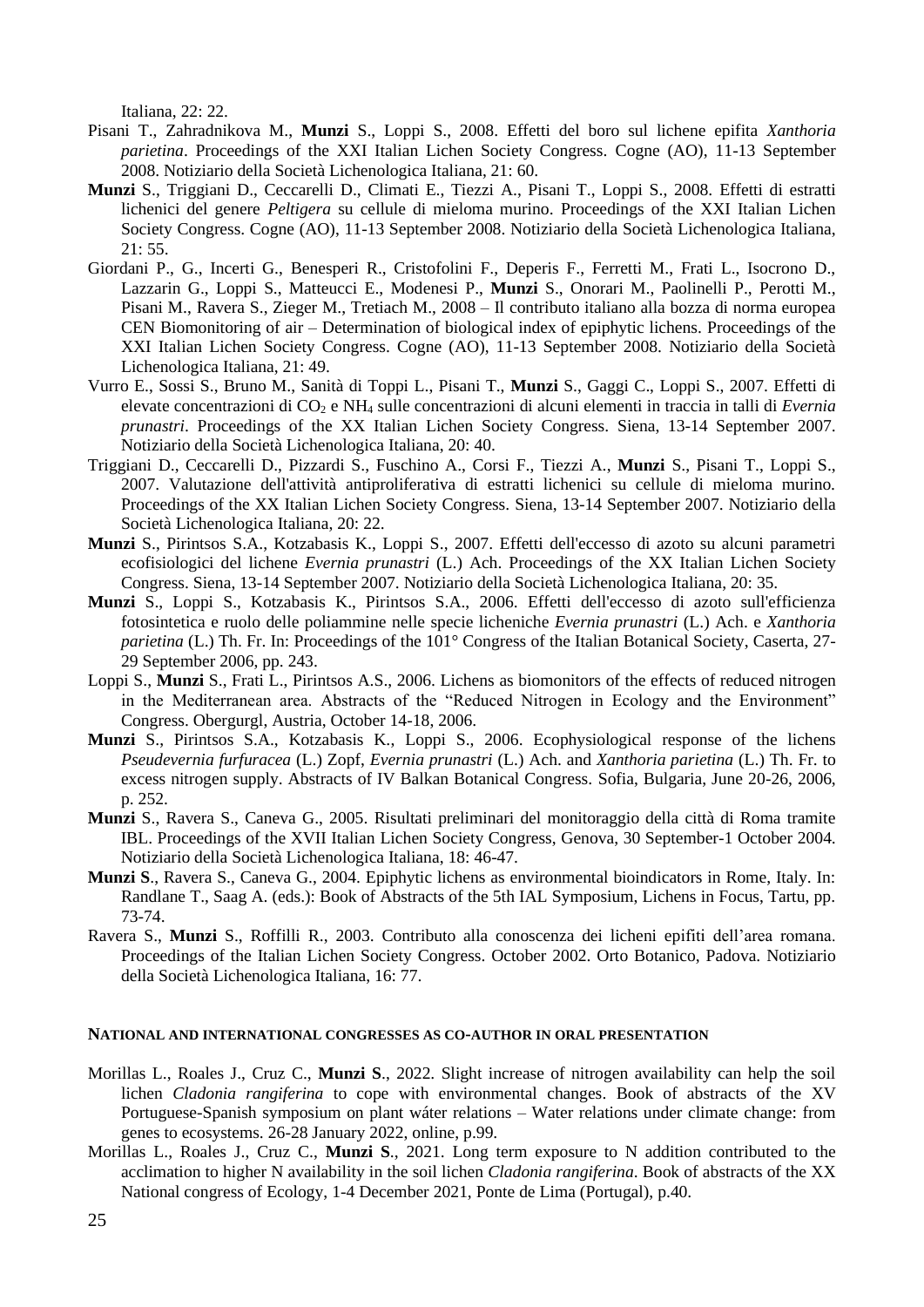- Morillas L., Lo Cascio M., Ochoa-Hueso R., Delgado-Baquerizo M., Roales J., **Munzi S**., Gallardo A., Manrique E., Perez-Corona M.E., Spano D., Cruz C., Dias T., Mereu S., 2020. Assessing the roles of nitrogen supply and ecosystem specificities on litter decomposition in Mediterranean shrublands. Book of abstracts of the international conference "Air Pollution Threats to Plant Ecosystems", 11-15 October 2021, Cyprus, p.41.
- Morillas L., Roales J., Cruz C., **Munzi S**., 2021. *Cladonia rangiferina* responding to the synergistic effect of contrasting precipitation patterns and nitrogen addition. Book of abstracts of the  $6<sup>th</sup>$  cE3c annual meeting "Frontiers in e3", 30 september-1 october 2021, online, p.41.
- Morillas L., Roales J., Cruz C., **Munzi S.**, 2021. Monitoring the response of the soil lichen *Cladonia rangiferina* to contrasting precipitation patterns and nitrogen addition. Book of abstracts of the XXXIII Italian Lichen Society Congress, 20-22 September 2021, online. Notiziario della Società Lichenologica Italiana, 34:16.
- Burrascano S., Bagella S., Chianucci F., Chiarucci A., Doerfler I., Giordani P., Kepfer-Rojas S., Mitic B., **Munzi S**., Nagel T.A., Nascimbene J., Paillet Y., Sitzia T., Tinya F., Van der Sluis T., Odor P., 2021. A European platform of forest multi-taxon biodiversity. 54th Congress of the Italian Society of Vegetation Science (SISV), 28-29 September 2021, online.
- Morillas L., Roales J., Cruz C., **Munzi S**., 2020. Assessing epiphytic lichens vitality when subjected to high radiation and nitrogen pollution. Book of abstracts of the XIX Encontro Nacional de Ecologia – Desafios para a nova década, 9-12 December 2020, online, p. 67.
- Morillas L., **Munzi S**., 2020. Comparative resilience of six species of lichens to the interactive effect of nitrogen pollution and increased temperatures. Book of abstracts of the  $6<sup>th</sup>$  cE3c annual meeting "Frontiers in e3", p. 15.
- Castellani M.B., Gouveia C., Cruz C., Silva A., **Munzi S**., 2019. The end of a lichen relationship: can the mycobiont survive without the photobiont? Book of abstracts of the XXXII Italian Lichen Society Congress, 18-20 September 2019, Bologna (Italy). Notiziario della Società Lichenologica Italiana, 32:35.
- Morillas L., **Munzi S**., Mereu S., 2018. Interactive effects of N addition and climate change on soil processes in Mediterranean ecosystems: Assessment through the biological soil crust. Book of abstracts of the 3<sup>rd</sup> Capermed Meeting, 20-21 June, Pamplona, Spain, p.19.
- Morillas L., LoCascio M., Ochoa-Hueso R., Roales J., Delgado-Baquerizo M., **Munzi S**., Dias T., Manrique E., Perez-Corona E., Gallardo A., Cruz C., Spano D., Mereu S., 2018. Nitrogen addition drives decomposition rates in Mediterranean ecosystems via changes in soil properties and microbial attributes. Book of abstracts of the "European Geosciences Union General Assembly 2018", 8-13 April 2018, Vienna (Austria), Vol. 20, EGU2018-14022-1.
- Dias T., Liberati D., **Munzi S**., Gouveia C., Ulm F., Afonso A.C., Ochoa-Hueso R., Manrique E., Sheppard L., Martins-Loução M.A., Bernardes da Silva A., Cruz C., 2017. Ecological independence and selfreliance of the dominant plant species loosen ecosystem integration: evidence from 7 years' of changing patterns of nitrogen pulses in a Mediterranean Basin shrubland. Book of abstracts of the XIV MEDECOS & XIII AEET meeting "*Human driven scenarios for evolutionary and ecological changes*", 31 January - 4 February 2017, Seville (Spain).
- Branquinho C., Vieira J., **Munzi S**., et al., 2017. Using species traits as ecological indicators to quantify ecosystem services in urban green spaces. Book of abstracts of the final conference of the COST Action FP1204 GreenInUrbs: "Green infrastructure: Nature based solutions for sustainable and resilient cities", 4-7 April 2017, Orvieto, Italy, p.308.
- Lo Cascio M., Morillas L., Mereu S., Ochoa-Hueso R., Manrique E., **Munzi S**., Roales J., Spano D., Cruz C., Dias T., Gallardo A., Delgado-Baquerizo M., 2016. Nitrogen deposition impacts on microbial abundance and decomposition in three Mediterranean sites: a coordinated study using the NitroMed network. Book of abstracts of the 2nd Capermed Meeting, 28-30 June, Brescia, Italy, p.12.
- Pinho P., **Munzi S**., Santos-Reis M., Vieira J., Matos P., Branquinho C., 2015. Multi-taxa ecological indicators for the effects of urbanization: fragmentation and urban heat island effect. Book of Abstracts of the 4° Congresso Ibérico de Ecologia, 16-19 June 2015, Coimbra, Portugal, p. 70.
- Pinho P., Correia O., Lecoq M., **Munzi S**., Vasconcelos S., Rebelo R., Antunes C., Silva P., Freitas C., Lopes N., Santos-Reis M., Branquinho C., 2014. Modelling biodiversity in urban forests using a multitaxa approach: towards a functional urban green infrastructure. Global Change Research Symposium 2014, 16-18 September, Ostuni, Brindisi, Italy.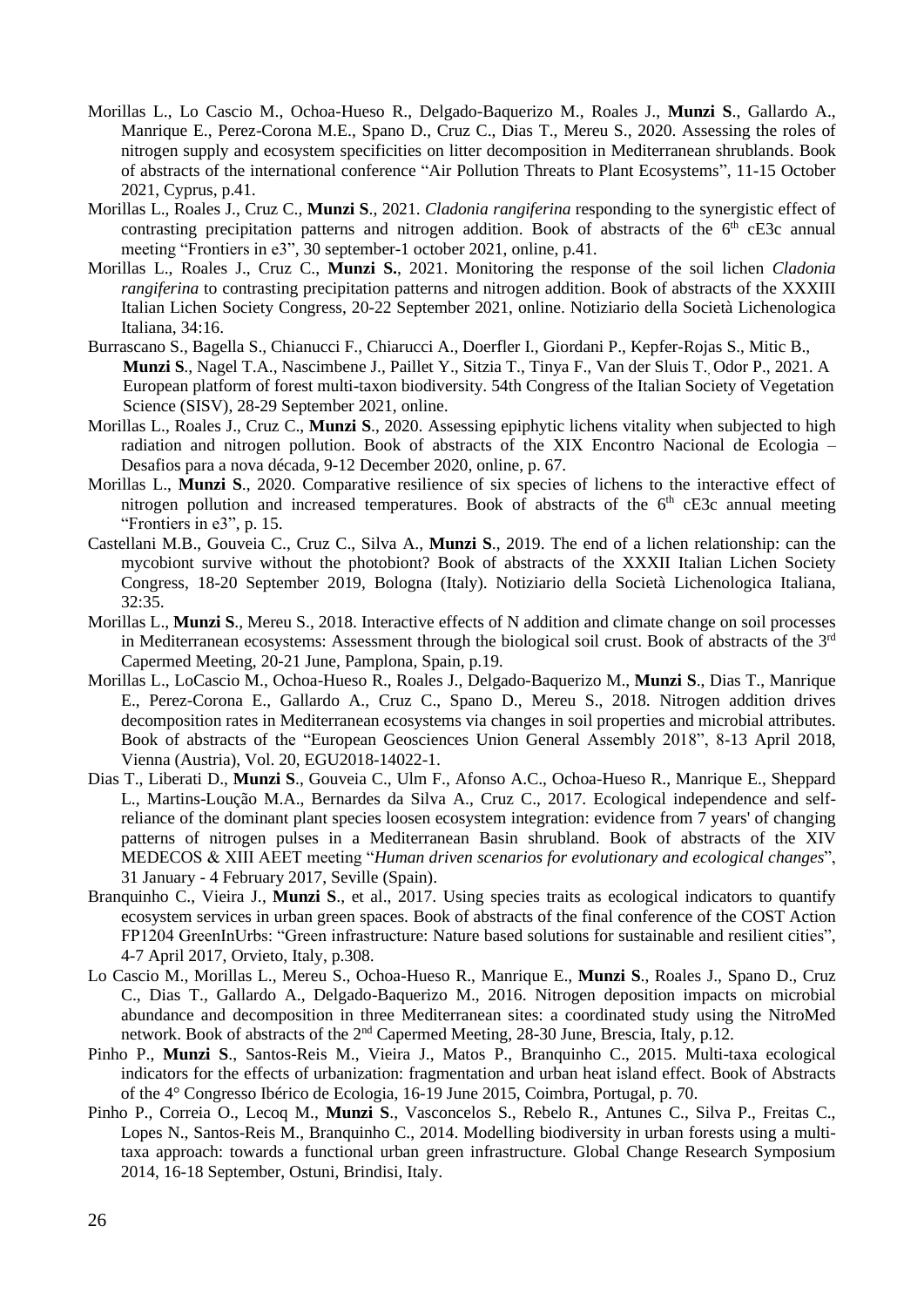- Santos A., Pinho P., **Munzi** S., Botelho M.J., Palma J.M., Branquinho C., 2014. Measuring the impact of dust deposition in a mixed landscape: the role of vegetation in ameliorating its effects. "Committee on Air Pollution Effects Research in Mediterranean Environment" 3-4 July 2014, Lisbon, Portugal.
- Paoli L., **Munzi** S., Loppi S., 2014. Detecting biological effects of air pollutants with sensitive organisms (lichens). "Committee on Air Pollution Effects Research in Mediterranean Environment" 3-4 July 2014, Lisbon, Portugal.
- Branquinho C., **Munzi** S., Pinho P., Augusto S., Cruz de Carvalho R., Matos P., Nunes A., Barros C., 2014. Anticipating global tipping points using ecological indicators: climate change, eutrophication and chemical pollution. "Committee on Air Pollution Effects Research in Mediterranean Environment" 3-4 July 2014, Lisbon, Portugal.
- Pinho P., **Munzi S**., Branquinho C., 2014. Lichen functional groups as tools to identify drivers of changes in microclimatic conditions in urban and forest areas. Global Land Project Open Science Meeting, 19- 21 March 2014, Berlin, Germany.
- Pinho P., Antunes C., Branquinho C., Santos-Reis M., Lecoq M., Correia O., Rebelo R., Vasconcelos S., **Munzi S.**, Freitas C., Lopes C., Silva P., 2013. Modelação de redes ecológicas para o restabelecimento da conetividade entre fragmentos florestais urbanos: uma abordagem multi-taxa. Workshop Biodiversidade Urbana, Espaço Monsanto, Câmara Municipal de Lisboa, 22 May 2013, Lisboa, Portugal.
- Branquinho C., Augusto S., Pinho P., **Munzi S**., 2012. Biomonitores uma ferramenta de gestão da qualidade do ar. Seminário de Sustentabilidade promovida pela empresa SECIL, 5-6 Jume 2012, Centro de Formação de Maceira, Maceira, Portugal.
- Paoli L., Guttová A., Grassi A., Proietti Pannunzi D., Lackovičová A., Senko D., Corsini A., Bigagli V., Vannini J., Benesperi R., Sardella G., **Munzi S**., Loppi S., 2012. Are lichens suitable bioindicators of air pollutants originating from different waste management strategies? BIOMAQ Biomonitoring of Air Quality, Book of Abstracts, University of Antwerp, 12-14 November 2012, Antwerp, Belgium, p.41.
- Loppi S., Paoli L., **Munzi S**., Fiorini E., Guttová A., Grassi A., Lackovičová A., Senko D., Corsini A., Benesperi R., Proietti-Panunzi D., Bigagli V., Vannini J, Bruscoli C., 2012. Lichen biomonitoring of air quality. BIOMAQ Biomonitoring of Air Quality, Book of Abstracts, University of Antwerp, 12-14 November 2012, Antwerp, Belgium, p.37-40.
- Pinho P., Augusto S., Matos P., **Munzi S.**, Máguas C., Branquinho C., Santos-Reis M., 2012. Proposing an international long-term monitoring network for evaluating: climate change, eutrophication and air pollution effects on ecosystems, using lichens as universal ecological indicators. ILTER Annual Meeting 2012, 17-21 September, Lisbon, Portugal.
- Matos P., Pinho P., **Munzi S**., Llop E., Branquinho C., 2012. Lichen functional diversity as a tool for assessing the first effects of climate change: developing an early-warning ecological indicator. Abstracts of the 7th IAL Symposium, Bangkok, 9-13 January 2012.
- Muggia L., Grube M., **Munzi** S., Tretiach M., 2006. Analisi filogenetica dei mico- e fotobionti di popolazioni simpatriche di tre varietà di *Tephromela atra* (Huds.) Hafellner. Proceedings of the XVIII Italian Lichen Society Congress, Trieste, 29-30 settembre 2005. Notiziario della Società Lichenologica Italiana, 19: 15.
- Caneva G., Ceschin S., **Munzi** S., Kumbaric A., Salvadori O., 2005. Ricerche di biologia vegetale applicata alla conservazione dei beni culturali. In: Venturella G., Aleffi M. Bigazzi, Caneva G., Mariotti M. (Eds.) 2005 - Le scienze botaniche nel XXI secolo. Informatore Botanico Italiano, vol. 37: 766-767.
- De Lorenzo G., Cervone F., Armaleo D., Bartoli A., **Munzi** S., Friedl T., 1998. Using the known plantpathogen interactions to probe the unknown alga-fungus interactions in lichen symbiosis. Abstracts of Sixth International Mycological Congress, Jerusalem, Israel 23-28 august, 1998.

#### **BOOKS CHAPTERS**

- Dias T., **Munzi S**., Martins-Loução M.A., Cruz C., 2020. O Nitrogénio que há em nós. In: Os Elementos em Ciências. Uma viagem pela Tabela Periódica (Mourato A., Carvalho A.P., Martins F., Pamplona T. eds.), Ciências ULisboa, Lisbon, pp. 43-44.
- **Munzi S**., Melo J., Santana M., Barão L., Cruz C., 2020. Dá-lhe fósforo! In: Os Elementos em Ciências. Uma viagem pela Tabela Periódica (Mourato A., Carvalho A.P., Martins F., Pamplona T. eds.),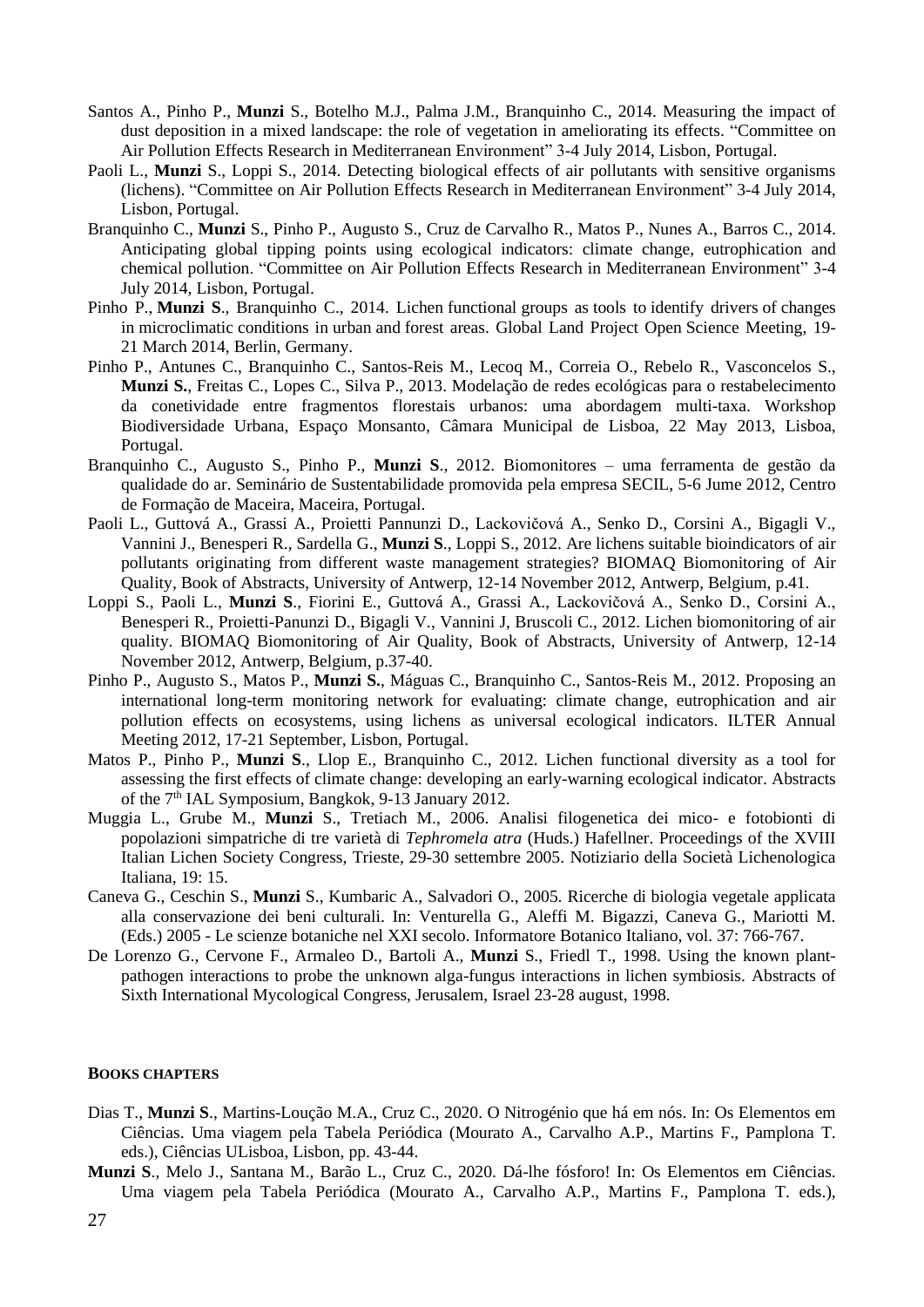Ciências ULisboa, Lisbon, pp. 65-66.

- Dias T., Cruz C., **Munzi S**., 2020. Um Sr. elemento. In: Os Elementos em Ciências. Uma viagem pela Tabela Periódica (Mourato A., Carvalho A.P., Martins F., Pamplona T. eds.), Ciências ULisboa, Lisbon, pp. 101-102.
- **Munzi S**., Cruz C., Dias T., 2020. No meio do antimónio. In: Os Elementos em Ciências. Uma viagem pela Tabela Periódica (Mourato A., Carvalho A.P., Martins F., Pamplona T. eds.), Ciências ULisboa, Lisbon, pp. 115-116.
- Branquinho C., Nunes A., Santos-Reis M., Correia, O., Matos, P., Pinho P., **Munzi S.**, Tápia S., 2013. Guia de Campo da Região de Neves Corvo. Uma Mina de Biodiversidade. Coordenação geral de Gama H. & Branquinho C. Lundin mining, Somincor, FCUL. pp 196. ISBN 978-972-97081-2-1
- Participant, as National expert for lichens, in the volume: Blasi C., Marignani M., Copiz R., Fipaldini M., Del Vico E. (Eds), 2010. Le aree importanti per le piante nelle regioni d'Italia. Progetto Artiser, Roma, 224 pp.

#### **CURATORSHIP**

- **Munzi S**., 2020. Proceedings of the kick-off meeting of the ERC project RUTTER, Universidade de Lisboa, Lisbon, 17 January 2020. Available at the page: https://www.rutterproject.org/uploads/1/2/9/4/129482413/rutter\_kick-off\_proceedings.pdf
- Munzi S., Ulm F., 2015. Book of abstracts of the 8<sup>th</sup> Congress of the International Symbiosis Society. Available at the page: http://iss-symbiosis.org/Resources/Documents/Abstract%20book.pdf
- Munzi S., 2014. Book of abstracts of the 1<sup>st</sup> Capemed meeting. Available at the page: capermed.weebly.com/uploads/2/4/1/1/24114113/capermed\_proceedings\_2014.pdf.
- **Munzi S**., 2014. Book of abstracts of the XXVII Convegno della Società Lichenologica Italiana Comunicazioni orali. Notiziario della Società Lichenologica Italiana, 27: 14-34. ISSN: 1121-9165
- **Munzi S**., 2014. Book of abstracts of the XXVII Convegno della Società Lichenologica Italiana Sessione poster. Notiziario della Società Lichenologica Italiana, 27: 35-74. ISSN: 1121-9165
- **Munzi S**., 2013. Book of abstracts of the XXVI Convegno della Società Lichenologica Italiana Comunicazioni orali. Notiziario della Società Lichenologica Italiana, 26: 11-32. ISSN: 1121-9165
- **Munzi S**., 2013. Book of abstracts of the XXVI Convegno della Società Lichenologica Italiana Sessione poster. Notiziario della Società Lichenologica Italiana, 26: 33-59. ISSN: 1121-9165

#### **TECHNICAL REPORTS**

- Giordani P., et al., 2019. Guidelines for the use of lichens as bioaccumulators. ISPRA, Manuali e linee guida 189/2019. ISBN: 978-88-448-0966-9. https://www.isprambiente.gov.it/en/publications/handbooks-andguidelines/guidelines-for-use-of-lichens-as-bioindicators-1
- Wolseley P., **Munzi S**., 2019. Response of lichens *Xanthoria parietina* and *Evernia prunastri* to pollution sources of NOx from adjacent road and rail tracks during the survey period March to September 2018, technical report for Environmental Resources Management.
- Sutton M.A. et al., 2015. ÉCLAIRE Effects of Climate Change on Air Pollution Impacts and Response Strategies for European Ecosystems. Project Final Report.
- Nascetti G., Onofri S., Zucconi L., Mosesso P., **Munzi S**., Ripa C., Ferrari C., Angeletti D., Sebbio C., Scialanca F., Pepe G., Buonadonna P., Bottacci L., Frau V., 2013. Azioni di monitoraggio ambientale per la valutazione dell'impatto dovuto alla riconversione a carbone della centrale Enel di Civitavecchia "Torvaldaliga nord" (3° anno di indagine). Technical report (http://ambientale.org/?wpdmdl=10825&ind=2).
- Loppi S., Paoli L., **Munzi S.**, Guttova A., 2012. Rete di biomonitoraggio della qualità dell'aria con l'indice di biodiversità lichenica (I.B.L.) nell'area interessata dalle ricadute dell'impianto Energonut S.p.A. sito in Pozzilli (IS). Technical report.
- Nascetti G., Onofri S., Zucconi L., Mosesso P., **Munzi S**., Ripa C., Ferrari C., Angeletti D., Scialanca F., Pepe G., Buonadonna P., 2012. Azioni di monitoraggio ambientale per la valutazione dell'impatto dovuto alla riconversione a carbone della centrale Enel di Civitavecchia "Torvaldaliga nord" (2° anno di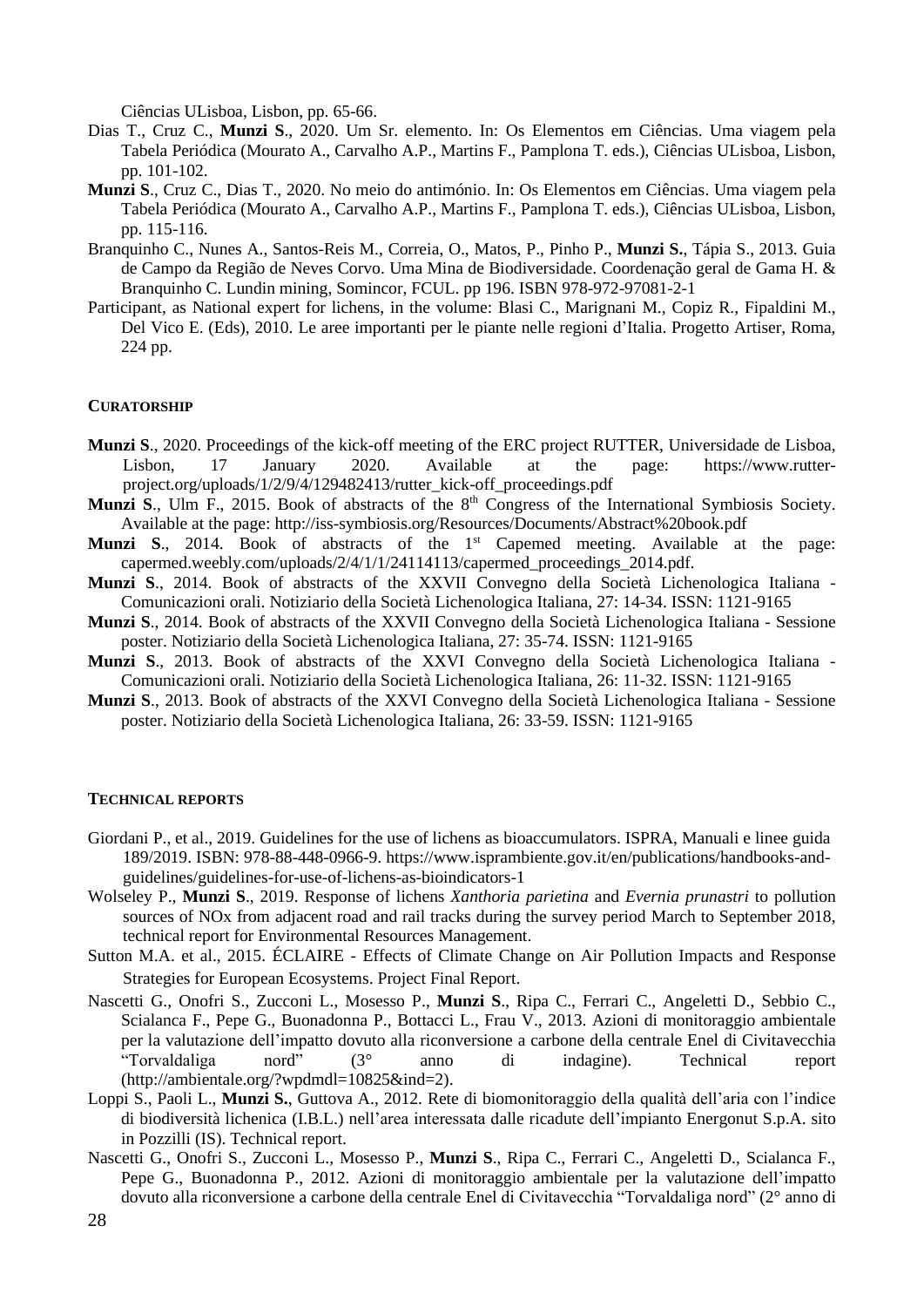indagine). Technical report (http://ambientale.org/?wpdmdl=10825&ind=1).

- Nascetti G., Onofri S., Zucconi L., Mosesso P., **Munzi S**., Gagliardi M., Ripa C., Ferrari C., Angeletti D., Scialanca F., Pepe G., 2011. Azioni di monitoraggio ambientale per la valutazione dell'impatto dovuto alla riconversione a carbone della centrale Enel di Civitavecchia "Torvaldaliga nord". Technical report [\(http://ambientale.org/?wpdmdl=10825&ind=0\)](http://ambientale.org/?wpdmdl=10825&ind=0).
- Loppi S., **Munzi S**., Pisani T., 2009. Biomonitoring of air quality with epiphytic lichens in the surroundings of the turbo-gas power plant near the sugar refinery SADAM (Municipality of Jesi). Technical report.
- Loppi S., Brunialti G., Frati L., **Munzi S**., 2008. Biomonitoring of air quality with epiphytic lichens in the surroundings of the turbo-gas power plant near the sugar refinery SADAM (Municipality of Jesi). Technical report.

#### **OTHER PUBLICATIONS**

- Morillas L., Roales J., **Munzi S**., 2021. Holding on to our Gantt chart in times of lockdown. Marie Curie Alumni Association newsletter December 2021 (https://www.mariecuriealumni.eu/newsletters/29thmcaa-newsletter/rebuilding-bridges-holding-our-gantt-chart-times-lockdown).
- **Munzi S**., 2021. Once upon a time… in a world of virus, resilience and broadband connection. Marie Curie Alumni Association newsletter December 2021 (https://www.mariecuriealumni.eu/newsletters/29thmcaa-newsletter/rebuilding-bridges-once-upon-time-world-virus-resilience).
- Castellari V., **Munzi S.**, 2021. Licheni epifiti, adattamento al buio e contenuto idrico… in Portogallo! Notiziario della Società Lichenologica Italiana, 34: 67-72.
- Giovanetti M., Máguas C., **Munzi S**., 2021. Deepening knowledge on lichen interactions with animals: lichen and honeybees. The British Lichen Society Bulletin 128: 16-20.
- **Munzi S.,** Bianchi E., von Brackel W., Fačkovcová Z., Favero-Longo S.E., Gheza G., Paoli L., Puntillo D., Vallese C., 2020. Calma e Gessi. Escursione del XXXII congresso della Società Lichenologica Italiana ai Gessi Bolognesi. Notiziario della Società Lichenologica Italiana, 33: 85-94.
- Guttová A., Fačkovcová Z., Paoli L., **Munzi S**., Lackovičová A., 2019. Zaujímavejšie floristické nálezy. Bulletin Slovenskej botanickej spoločnosti, 41: 230-247.
- **Munzi S**., Benesperi R., Bianchi E., Brackel W. v., Di Nuzzo L., Favero-Longo S.E., Gheza G., Giordani P., Matteucci E., Paoli L., Tonon C., 2019. Sulle orme dei Sambo. Escursione del XXXI congresso della Società Lichenologica Italiana al Monteferrato. Notiziario della Società Lichenologica Italiana, 32: 99- 107.
- **Munzi S**., Gouveia C., 2018. Perguntem aos líquens. Revista de Ciência Elementar, V6(01):008.
- **Munzi S**., Bérešová A., 2017. Disentangling evolutionary relationships across the morphologically and ecologically diverse lichen genus *Solenopsora*. Newsletter della Società Lichenologica Italiana, 33.
- Guttová A., Fačkovcová Z., **Munzi S**., Lackovičová A., Pišút I., Košuthová A., 2017. Zaujímavejšie floristické nálezy. Bull. Slov. Bot. Spoločn., 39: 208–214.
- Isocrono D., Martellos S., **Munzi S**., Ravera S., 2017. Happy 30th birthday *Società Lichenologia italiana*! International Lichenological Newsletter, 50(1): 15-16.
- [Lo Cascio](https://figshare.com/authors/_/2923206) M., Ochoa-Hueso R., Morillas L., Manrique E.R., **Munzi S**., Spano D., Cruz C., Dias T., Gallardo Correa A., [Delgado-baquerizo](https://figshare.com/authors/Manuel_Delgado_baquerizo/773080) M., Roales J., Mereu S., 2016. Nitrogen deposition impacts on microbial abundance and decomposition in three Mediterranean sites: a coordinated study using the NitroMed network. Conference presentation.

https://figshare.com/articles/Nitrogen\_deposition\_impacts\_on\_microbial\_abundance\_and\_decompositio n\_in\_three\_Mediterranean\_sites\_a\_coordinated\_study\_using\_the\_NitroMed\_network/3554598

- **Munzi** S., 2016. Bilateral cooperation Portugal Slovak. Newsletter della Società Lichenologica Italiana, 20.
- **Munzi** S., Guttová A., 2016. Bilateral cooperation between Centro de Ecologia, Evolução e Alterações Ambientais – Universidade de Lisboa and Institute of Botany – Slovak Academy of Science. International Lichenological Newsletter, 49(2): 12-14.
- **Munzi** S., 2016. Lichens as a tool for interpretation of environmental changes and management  $-4<sup>th</sup>$  edition. Report. International Lichenological Newsletter, 49(2): 28-30.
- **Munzi S**., Paoli L., 2016. (Azoto + desertificazione) x licheni = ? Notiziario della Società Lichenologica Italiana, 29: 76-82.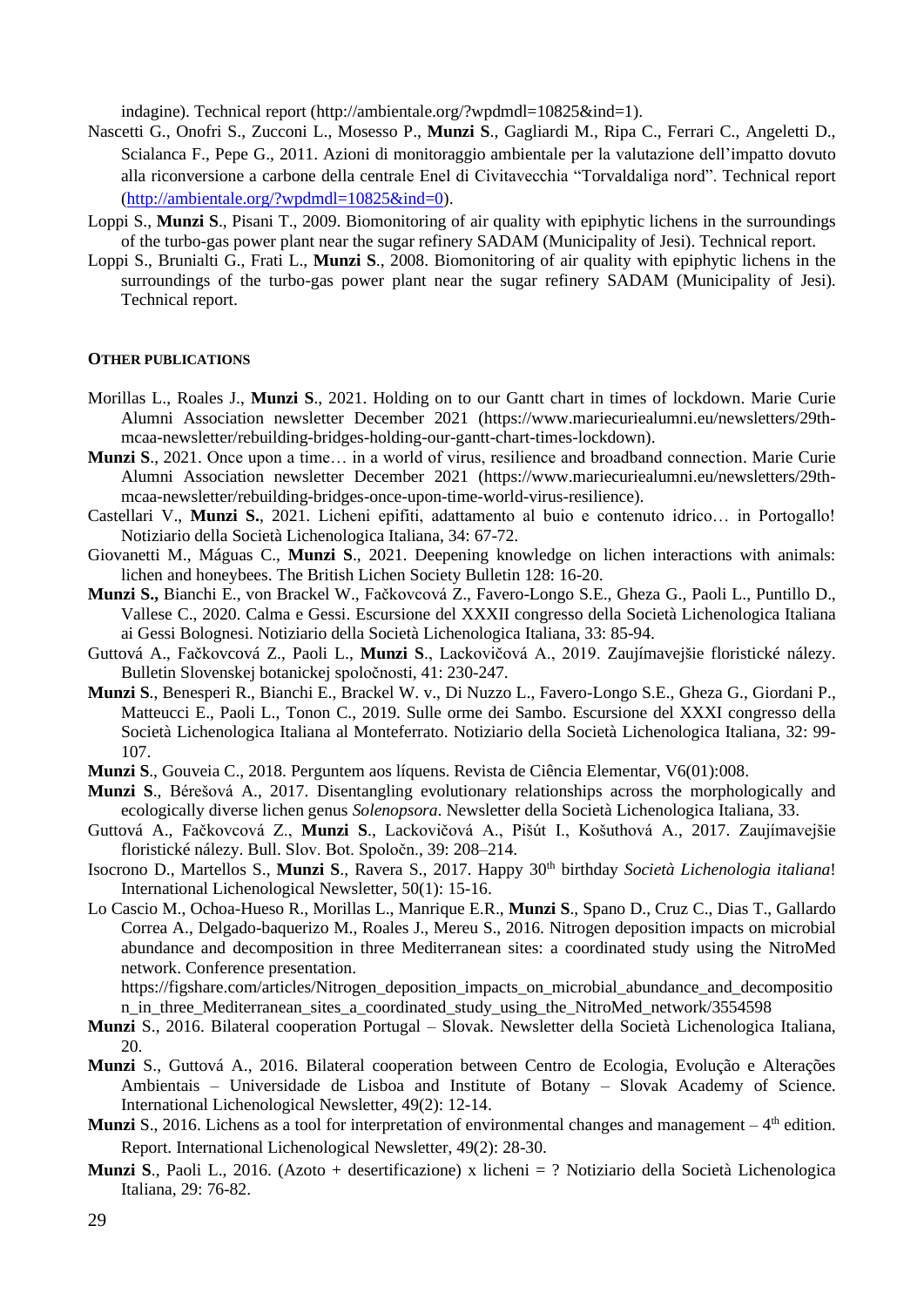- Caporale S., Benesperi R., Bianchi E., Fačkovcová Z., Favero-Longo S.E., Giordani P., Gheza G., Isocrono D., Matteucci E., **Munzi S**., Paoli L., Puntillo D., Ravera S., Vannini A., Catalano I., 2016. Contributo alle conoscenze lichenologiche della RNR Cascate del Verde e del bosco di Montalto (Borrello, Chieti). Notiziario della Società Lichenologica Italiana, 29: 87-94.
- **Munzi** S., 2015. Lichens as a tool for interpretation of environmental changes and management  $-3<sup>rd</sup>$  edition. Report. International Lichenological Newsletter, 48: 18-19.
- **Munzi S., Sanders W., 2015. The lichens at the 8<sup>th</sup> congress of the International Symbiosis Society. Report.** International Lichenological Newsletter, 48: 22-23.
- **Munzi S**., Zucconi L., Gagliardi M., Buonadonna P., Ravera S., 2014. Notulae Cryptogamicae 8 (51-60). Notula 52. *Piccolia ochrophora* (Nyl.) Hafellner. Informatore Botanico Italiano, 46(1):88.
- **Munzi** S., 2014. Lichens as a tool for interpretation of environmental changes and management  $-2<sup>nd</sup>$  edition. Report. International Lichenological Newsletter, 47: 5-6.
- Munzi S., 2013. Lichens as a tool for interpretation of environmental changes and management 1<sup>st</sup> edition. Report. International Lichenological Newsletter, 46: 6-8.
- **Munzi S**., Zucconi L., Gagliardi M., Buonadonna P., Ravera S., 2013. Notulae Cryptogamicae 37-38. *Ramalina lutea*, *Parmotrema hypoleucinum*. Informatore Botanico Italiano, 45(2): 313-314.
- **Munzi S.,** Ravera S., 2013. Notula Cryptogamica 36. *Ramalina pusilla*. Informatore Botanico Italiano, 45 (2): 313.
- Branquinho C., Pinho P., Matos P., Gamito Z., **Munzi S**., Correia O., Santos-Reis M., Nunes A., Tápia S., Gama H., Sigeste, 2013. Divulgação da biodiversidade da Região de Neves-Corvo, Alentejo, Portugal, no contexto do Programa *Businnes & Biodiversity*: o caso de estudo da Somincor. Rede de Estudos Ambientais Países de Língua Portuguesa, 9: 14-16.
- Loppi S., **Munzi S**., Paoli L., 2012. La bioindicazione mediante licheni: potenzialità, limiti e sviluppi. Biologia Ambientale, 26(2): 3-15.
- Pinho P., **Munzi S**., Augusto S,. Matos P., Máguas C., Branquinho C., 2012. Líquenes, os detetives do ambiente. Aboutmedia.
- Paoli L., **Munzi S**., Fiorini E., Pisani T., Di Lella L.A., Nicolardi V., Protano G., Gaggi C., Loppi S., 2012. Inquinamento atmosferico da traffico veicolare in ambiente urbano: effetti biologici in organismi sensibili (licheni). Ecologia Urbana, 24 (1): 3-17.
- **Munzi S**., Zucconi L., Gagliardi M., Ravera S., 2012. Notulae cryptogamicae 16-21. Informatore Botanico Italiano, 44 (1): 191-192.
- **Munzi S**., Paoli L., Benesperi R., 2010. Inseguendo *Seirophora*… Notiziario della Società Lichenologica Italiana, 24: 85-86.
- **Munzi S**., Zucconi L., Gagliardi M., Ravera S., 2010. Notulae cryptogamicae 8. *Schismatomma graphidioides* (Leight.) Zahlbr. (*Roccellaceae*). Informatore Botanico Italiano, 42(2): 576.
- Matteucci E., **Munzi S**., Potenza G., 2006. *Usnea* workshop. Notiziario della Società Lichenologica Italiana, 19: 129–137.

#### **BOOK REVIEW**

- **Munzi S.**, 2021. RUTTER book review n.13 "Why North is Up: Maps Conventions and Where They Come From" https://www.rutter-project.org/uploads/1/2/9/4/129482413/munzi\_review\_ashworth\_2021.pdf
- **Munzi S.**, 2019. RUTTER book review n.4 "Sailing School: Navigating Science and Skill, 1550-1800" https://www.rutter-project.org/uploads/1/2/9/4/129482413/munzi\_review\_schotte\_2019.pdf

#### **BLOG POST**

- Munzi S., Giurgevich L., 2021. On the Trees that are Used for Wood. Reading Rutters Blog (https://rutterblog.blogspot.com/2021/12/on-trees-that-are-used-for-wood.html)
- Acevedo J., Munzi S., 2021. Writing to the Rhythm of the Tides. Reading Rutters Blog (https://rutterblog.blogspot.com/2021/09/writing-to-rhythm-of-tides.html)
- Munzi S., 2021. On the Importance of Visiting Archives. Reading Rutters Blog (https://rutterblog.blogspot.com/2021/08/on-importance-of-visiting-archives.html)